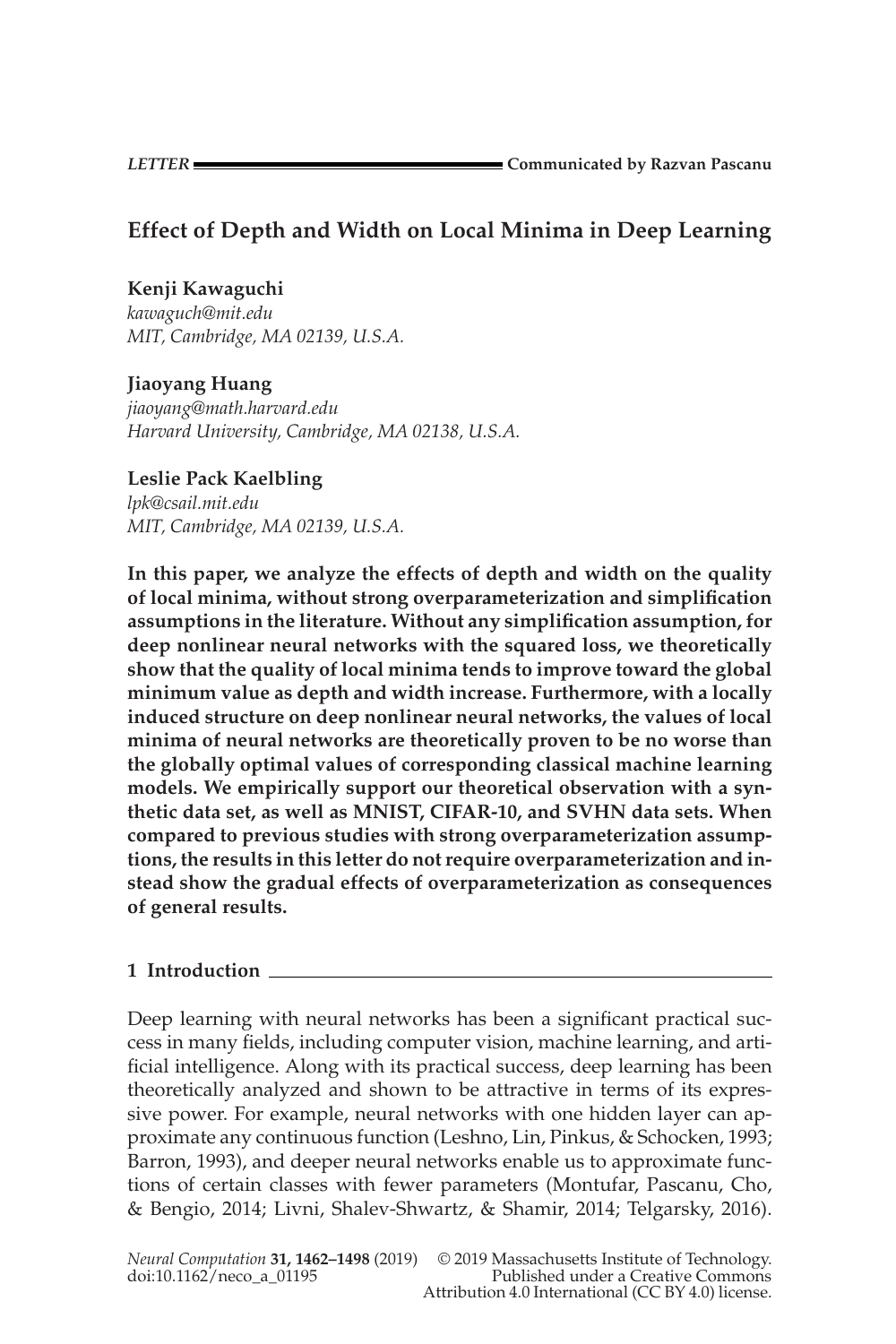However, training deep learning models requires us to work with a seemingly intractable problem: nonconvex and high-dimensional optimization. Finding a global minimum of a general nonconvex function is NP-hard (Murty & Kabadi, [1987\)](#page-36-0), and nonconvex optimization to train certain types of neural networks is also known to be NP-hard (Blum & Rivest, [1992\)](#page-35-0). These hardness results pose a serious concern only for high-dimensional problems, because global optimization methods can efficiently approximate global minima without convexity in relatively low-dimensional problems (Kawaguchi, Kaelbling, & Lozano-Pérez, [2015\)](#page-35-0).

A hope is that beyond the worst-case scenarios, practical deep learning allows some additional structure or assumption to make nonconvex highdimensional optimization tractable. Recently, it has been shown with strong simplification assumptions that there are novel loss landscape structures in deep learning optimization that may play a role in making the optimization tractable (Dauphin et al., [2014;](#page-35-0) Choromanska, Henaff, Mathieu, Ben Arous, & LeCun, [2015;](#page-35-0) Kawaguchi, [2016\)](#page-35-0). Another key observation is that if a neural network is strongly overparameterized so that it can memorize any data set of a fixed size, then all stationary points (including all local minima and saddle points) become global minima, with some nondegeneracy assumptions. This observation was explained by Livni et al. [\(2014\)](#page-35-0) and further refined by Nguyen and Hein (2017, 2018). However, these previous results (Livni et al., [2014;](#page-35-0) Nguyen and Hein, 2017, 2018) require strong overparameterization by assuming not only that a network's width is larger than the data set size but also that optimizing only a single layer (the last layer or some hidden layer) can memorize any data set based on an assumed condition on the rank or nondegeneracy of other layers.

In this letter, we analyze the effects of depth and width on the values of local minima, without the strong overparameterization and simplification assumptions in the literature. As a result, we prove quantitative upper bounds on the quality of local minima, which shows that the values of local minima of neural networks are guaranteed to be no worse than the globally optimal values of corresponding classical machine learning models, and the guarantee can improve as depth and width increase.

#### **2 Preliminaries**

This section defines the optimization problem considered in this letter and introduces the basic notation.

**2.1 Problem Formulation.** Let  $x \in \mathbb{R}^{d_x}$  and  $y \in \mathbb{R}^{d_y}$  be an input vector and a target vector, respectively. Let  $\{(x_i, y_i)\}_{i=1}^m$  be a training data set of size *m*. Given a set of *n* matrices or vectors  $\{M^{(j)}\}_{j=1}^n$ , define  $[M^{(j)}]_{j=1}^n :=$  $\left[ M^{(1)} \quad M^{(2)} \quad \cdots \quad M^{(n)} \right]$  to be a block matrix of each column block being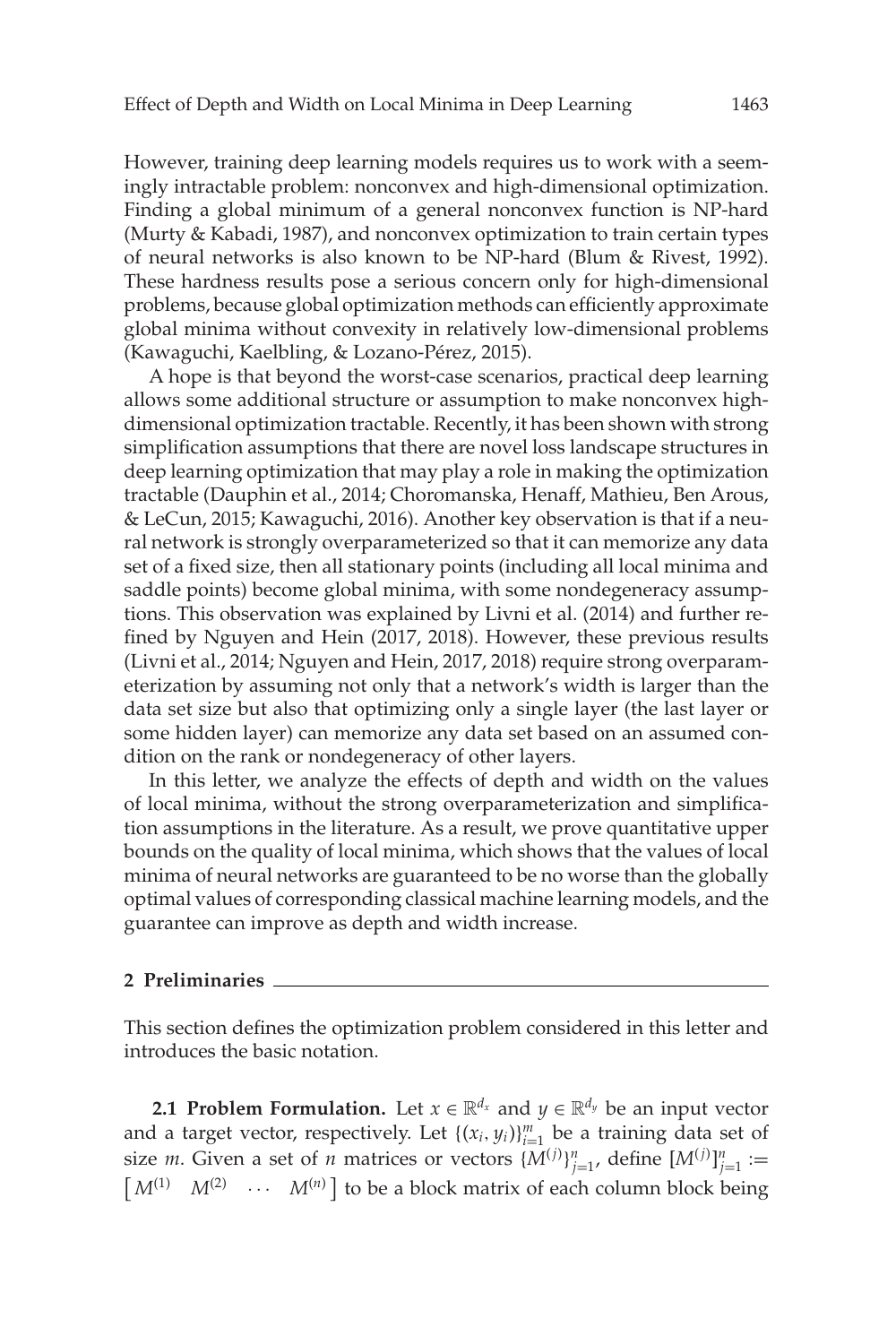<span id="page-2-0"></span> $M^{(1)}, M^{(2)}, \ldots, M^{(n)}$ . Define the training data matrices as  $X := (\llbracket x_i \rrbracket_{i=1}^m)^\top \in$  $\mathbb{R}^{m \times d_x}$  and  $Y := (\left[y_i\right]_{i=1}^m)^\top \in \mathbb{R}^{m \times d_y}$ .

This letter considers the squared loss function, with which the training objective of the neural networks can be formulated as the following optimization problem:

$$
\underset{\theta}{\text{minimize}} L(\theta) := \frac{1}{2} \|\hat{Y}(X,\theta) - Y\|_{F}^{2},\tag{2.1}
$$

where  $\|\cdot\|_F$  is the Frobenius norm,  $\hat{Y}(X, \theta) \in \mathbb{R}^{m \times d_y}$  is the output prediction matrix of a neural network, and  $\theta \in \mathbb{R}^{d_{\theta}}$  is the vector consisting of all trainable parameters. Here,  $\frac{2}{m}L(\theta)$  is the standard mean squared error, for which all of our results hold true as well, because multiplying  $L(\theta)$  by a constant  $\frac{2}{m}$  (in  $\theta$ ) changes only the entire scale of the optimization landscape.

The output prediction matrix  $\hat{Y}(X, \theta) \in \mathbb{R}^{m \times d_y}$  is specified for shallow networks with rectified linear units (ReLUs) in section 3 and generalized to deep nonlinear neural networks in section [4.](#page-6-0)

**2.2 Additional Notation.** Define *P*[*M*] to be the orthogonal projection matrix onto the column space (or range space) of a matrix *M*. Let  $P_N[M]$ be the orthogonal projection matrix onto the null space (or kernel space) of a matrix  $M^{\top}$ . For a matrix  $M \in \mathbb{R}^{d \times d'}$ , we denote the standard vectorization of the matrix *M* as  $\text{vec}(M) = [M_{1,1}, \ldots, M_{d,1}, M_{1,2}, \ldots, M_{d,2}, \ldots, M_{d,d}]$  $M_{1,d'}, \ldots, M_{d,d'}]^{\mathrm{T}}.$ 

#### **3 Shallow Nonlinear Neural Networks with Scalar-Valued Output**

Before presenting our main results for deep nonlinear neural networks, this section provides the results for shallow networks with a single hidden layer (or three-layer networks with the input and output layers) and scalar-valued output (i.e.,  $d_y = 1$ ) to illustrate some of the ideas behind the discussed effects of the depth and width on local minima.

In this section, the vector  $\theta \in \mathbb{R}^{d_{\theta}}$  of all trainable parameters determines the entries of the weight matrices  $W^{(1)} := W^{(1)}(\theta) \in \mathbb{R}^{d_x \times d}$  and  $W^{(2)} :=$  $W^{(2)}(\theta) \in \mathbb{R}^d$  as vec( $[W^{(1)}(\theta), W^{(2)}(\theta)]$ ) =  $\theta$ . Given an input matrix *X* and a parameter vector  $\theta$ , the output prediction matrix  $\hat{Y}(X, \theta) \in \mathbb{R}^m$  of a fully connected feedforward network with a single hidden layer can be written as

$$
\hat{Y}(X,\theta) := \sigma(XW^{(1)})W^{(2)},\tag{3.1}
$$

where  $\sigma : \mathbb{R}^{m \times d} \to \mathbb{R}^{m \times d}$  is defined by coordinate-wise nonlinear activation functions  $\sigma_{i,j}$  as  $(\sigma(M))_{i,j} := \sigma_{i,j}(M_{i,j})$  for each  $(i, j)$ .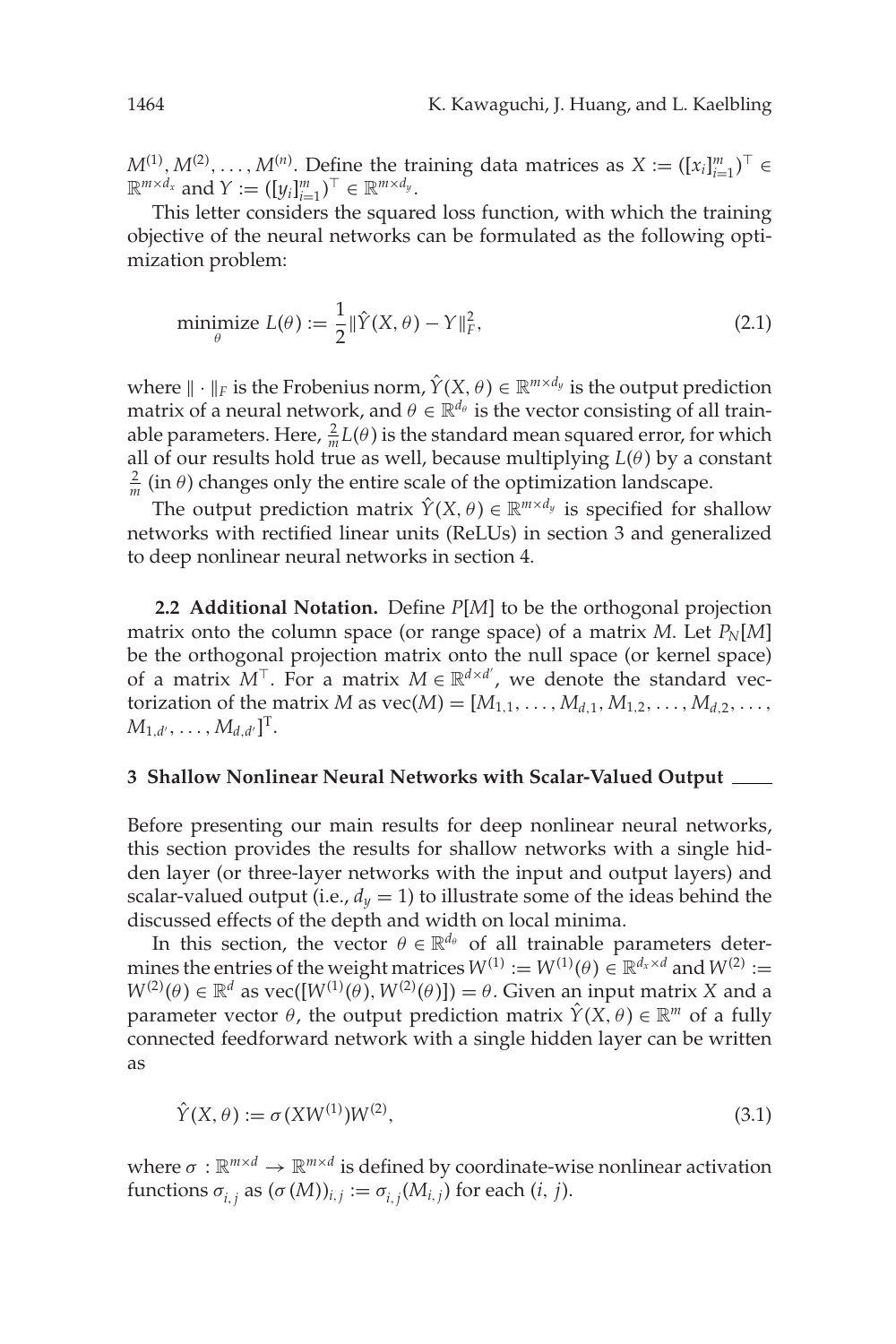<span id="page-3-0"></span>**3.1 Analysis with ReLU Activations.** In this section, the nonlinear activation function  $\sigma_{i,j}$  is assumed to be ReLU as  $\sigma_{i,j}(z) = \max(0,z)$ . Let  $\Lambda^{1,k} \in$  $\mathbb{R}^{m \times m}$  represent a diagonal matrix with diagonal elements corresponding to the activation pattern of the *k*th unit at the hidden layer over *m* different samples as for all  $i \in \{1, \ldots, m\}$  and all  $k \in \{1, \ldots, d\}$ ,

$$
\Lambda_{ii}^{1,k} = \begin{cases} 1 & \text{if } (XW^{(1)})_{i,k} > 0 \\ 0 & \text{otherwise} \end{cases}.
$$

Let  $\Phi^{(1)} := \Phi^{(1)}(X, \theta) := \sigma(XW^{(1)}) \in \mathbb{R}^{m \times d}$  be the postactivation output of the hidden layer.

Under this setting, proposition 1 provides an equation that holds at local minima and illustrates the effect of width for shallow ReLU neural networks.

**Proposition 1.** *Every differentiable local minimum* θ *of L satisfies that*

$$
L(\theta) = \frac{1}{2} ||Y||_2^2 - \frac{1}{2} ||P[N_1^{(2)}\Phi^{(1)}]Y||_2^2 - \sum_{k=1}^d \underbrace{\frac{1}{2} ||P[N_k^{(1)}D_k^{(1)}]Y||_2^2}_{\geq 0}
$$
,  
\n <sub>further improvement as a network gets wider</sub> (3.2)

 $w$ *k*  $D_k^{(1)} = W_k^{(2)} \Lambda^{1,k} X$ . Here,  $N_1^{(1)} := I_m$ ,  $N_k^{(1)} := P_N[\bar{Q}_{k-1}^{(1)}]$  for any  $k \in I_m$  $\{2, \ldots, d\}$ , and  $N_1^{(2)} := P_N[\bar{Q}_d^{(1)}]$ , where  $\bar{Q}_k^{(1)} := [Q_1^{(1)}, \ldots, Q_k^{(1)}]$  and  $Q_k^{(l)} :=$  $N_k^{(1)}D_k^{(1)}$  for any  $k \in \{1, \ldots, d\}.$ 

Proposition 1 is an immediate consequence of our general result (see theorem 1) in the next section (the proof is provided in section A.1). In the rest of this section, we provide a proof sketch of proposition 1.

A geometric intuition behind proposition 1 is that a local minimum is a global minimum within a local region in  $\mathbb{R}^{d_{\theta}}$  (i.e., a neighborhood of the local minimum), the dimension of which increases as a network gets wider (or the number of parameters increases). Thus, a local minimum is a global minimum of a search space with a larger dimension for a wider network. One can also see this geometric intuition in an analysis as follows. If  $\theta$  is a differentiable local minimum, then  $\theta$  must be a critical point and thus,

$$
\nabla_{\theta} L(\theta) = (\nabla_{\theta} \hat{Y}(X, \theta)) (\hat{Y}(X, \theta) - Y) = 0.
$$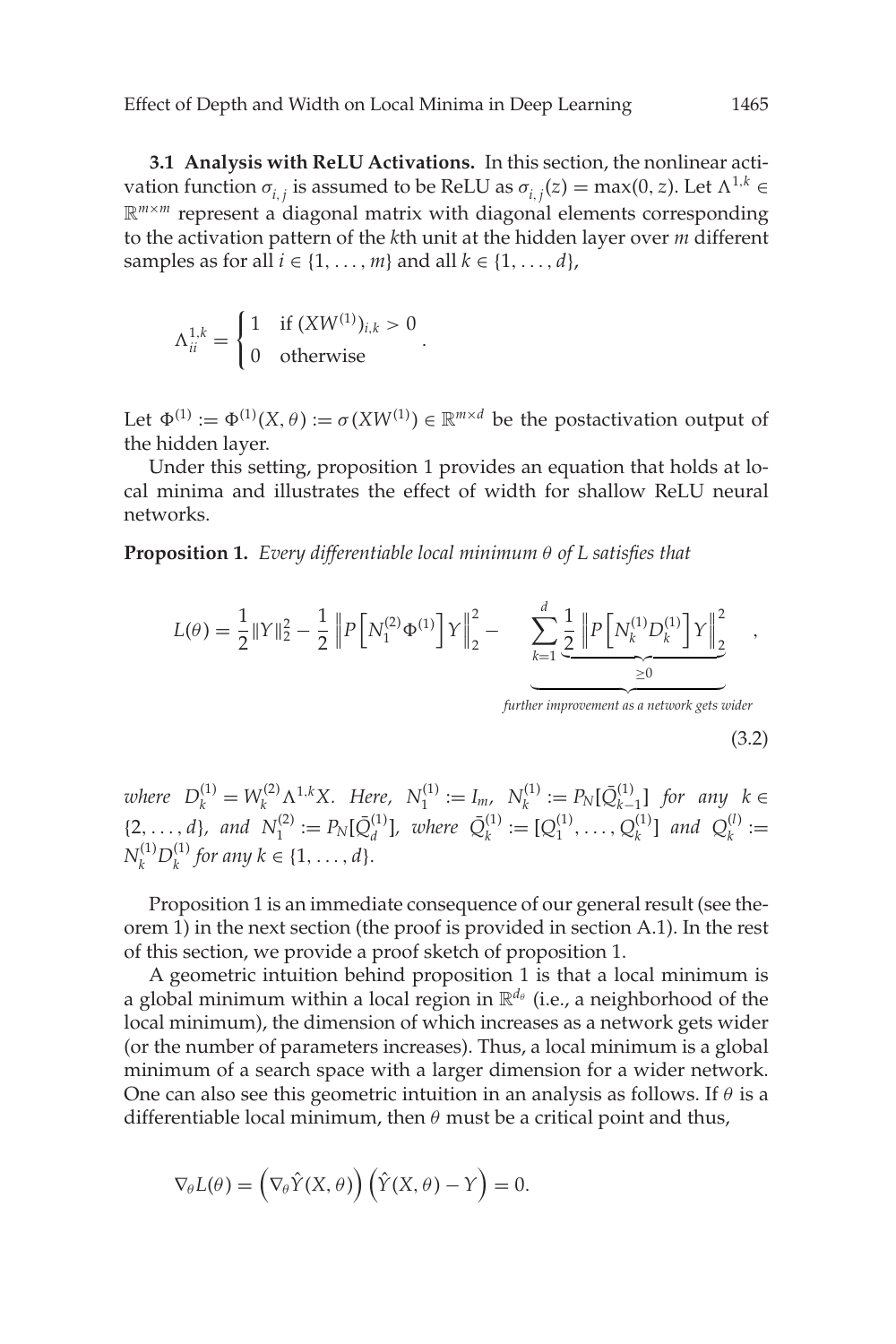<span id="page-4-0"></span>By rearranging this,

$$
\left(\nabla_{\theta}\hat{Y}(X,\theta)\right)\hat{Y}(X,\theta) = \left(\nabla_{\theta}\hat{Y}(X,\theta)\right)Y,\tag{3.3}
$$

where we can already see the power of strong overparameterization in that if the matrix  $\nabla_{\theta} \hat{Y}(X, \theta) \in \mathbb{R}^{d_{\theta} \times m}$  is left-invertible,  $\hat{Y}(X, \theta) = Y$ , and hence every differentiable local minimum is a global minimum. Here,  $\nabla_{\theta} \hat{Y}(X, \theta)$  is a  $d_{\theta}$  by *m* matrix, so significantly increasing  $d_{\theta}$  (strong overparameterization) can ensure the left invertibility.

Beyond the strong overparameterization, we proceed with the proof sketch of proposition 1 by taking advantage of the special neural network structures in  $\hat{Y}(X, \theta)$  and  $\nabla_{\theta} \hat{Y}(X, \theta)$ . We first observe that  $\hat{Y}(X, \theta) = \Phi^{(1)} W^{(1)}$ and  $\hat{Y}(X, \theta) = D^{(1)} \text{vec}(W^{(2)})$ , where  $D^{(1)} := [D_k^{(1)}]_{k=1}^{d_\theta}$ . Moreover, at any differentiable point, we have that  $\nabla_{W^{(1)}} \hat{Y}(X, \theta) = (\Phi^{(1)})^{\top}$  and  $\nabla_{vec(W^{(2)})} \hat{Y}(X, \theta)$  $= (D^{(1)})^{\top}$ . Combining these with equation 3.3 yields

$$
\begin{bmatrix} \Phi^{(1)} & D^{(1)} \end{bmatrix}^{\top} \begin{pmatrix} \frac{1}{2} \begin{bmatrix} \Phi^{(1)} & D^{(1)} \end{bmatrix} \begin{bmatrix} W^{(1)} \\ \text{vec}(W^{(2)}) \end{bmatrix} \end{bmatrix} = \begin{bmatrix} \Phi^{(1)} & D^{(1)} \end{bmatrix}^{\top} Y,
$$

.

where

$$
\hat{Y}(X, \theta) = \frac{1}{2} \begin{bmatrix} \Phi^{(1)} & D^{(1)} \end{bmatrix} \begin{bmatrix} W^{(1)} \\ \text{vec}(W^{(2)}) \end{bmatrix}
$$

By solving for the vector  $\left[W^{(1)}\quad \text{vec}(W^{(2)})\right]$ ,

$$
\hat{Y}(X,\theta) = P\left[\left[D^{(1)} \quad \Phi^{(1)}\right]\right]Y.
$$

Therefore,

$$
L(\theta) = \frac{1}{2} ||Y - P[[D^{(1)} \quad \Phi^{(1)}]]Y||_2^2 = ||Y||_2^2 - ||P[[D^{(1)} \quad \Phi^{(1)}]]Y||_2^2,
$$

where the second equality follows the idempotence of the projection. Finally, decomposing the second term  $||P[[D^{(1)} \Phi^{(1)}]]| \Upsilon||_2^2$  by following the Gram-Schmidt process on the set of column vectors of  $[D^{(1)} \Phi^{(1)}]$  yields the desired statement of proposition 1, completing its proof sketch. In proposition 1, the matrices  $N_k^{(l)}$  (and  $Q_k^{(l)}$ ) are by-products of this Gram-Schmidt process.

**3.2 Probabilistic Bound.** From equation 2.2 in proposition 1, the loss  $L(\theta)$  at differentiable local minima is expected to tend to get smaller as the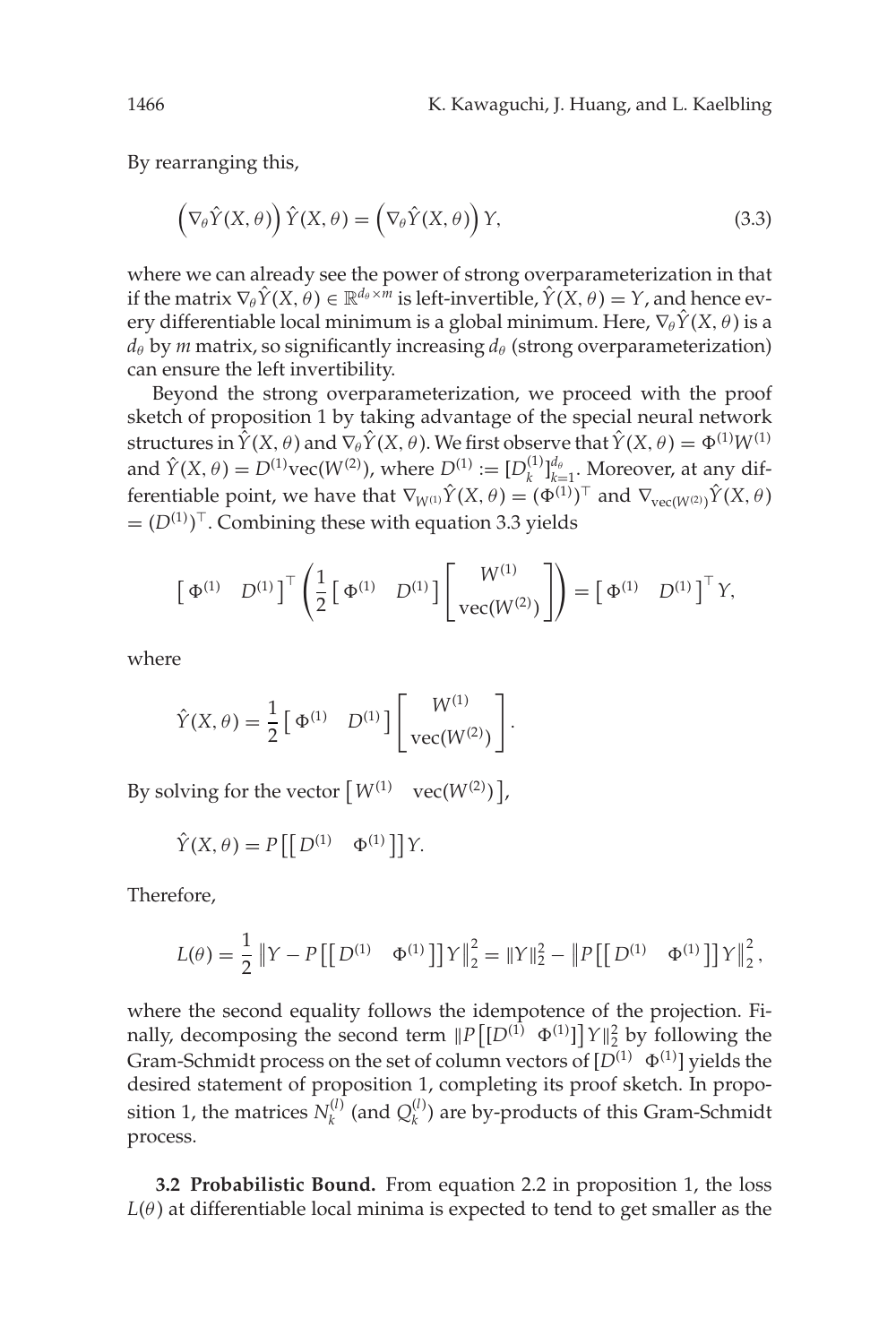width of the hidden layer *d* gets larger. To further support this theoretical observation, this section obtains a probabilistic upper bound on the  $\cos L(\theta)$ for white noise data by fixing the activation patterns  $\Lambda^{1,k}$  for  $k \in \{1, 2, ..., d\}$ and assuming that the data matrix  $[X \ Y]$  is a random gaussian matrix, with each entry having mean zero and variance one.

In this section, each nonlinear activation function  $\sigma_{i,j}$  is assumed to be ReLU ( $\sigma_{i,j}(z) = \max(0, z)$ ) and leaky ReLU ( $\sigma_{i,j}(z) = \max(az, z)$  with any fixed  $a \le 1$ ) or absolute value activation  $(\sigma_{i,j}(z) = |z|)$ . Let  $\Lambda^{1,k} \in \mathbb{R}^{m \times m}$  represent a diagonal matrix with diagonal elements corresponding to the activation pattern of the *k*th unit at the hidden layer over *m* different samples as

$$
\Lambda_{ii}^{1,k} := \begin{cases} \left. \frac{\partial \sigma_{i,k}^{(1)}(z)}{\partial z} \right|_{z=(XW^{(1)})_{i,k}} & \text{if } \left. \frac{\partial \sigma_{i,k}^{(1)}(z)}{\partial z} \right|_{z=(XW^{(1)})_{i,k}} \text{ exists} \\ 0 & \text{otherwise} \end{cases}.
$$

This definition of  $\Lambda_{ii}^{1,k}$  generalizes the corresponding definition in section [3.1.](#page-3-0) Proposition 1 holds for this generalized activation pattern by simply replacing the previous definition of  $\Lambda_{ii}^{1,k}$  by this more general definition. This can be seen from the proof sketch in section [3.1](#page-3-0) and is later formalized in the proof of theorem 1.

We denote the vector consisting of the diagonal entries of  $\Lambda^{1,k}$  by  $\Lambda^k \in \mathbb{R}^m$ for  $k \in \{1, 2, ..., d\}$ . Define the activation pattern matrix as  $\Lambda := [\Lambda^k]_{k=1}^d \in$  $\mathbb{R}^{m \times d}$ . For any index set *I* ⊆ {1, 2, ..., *m*}, let  $\Lambda$ <sub>*I*</sub> denote the submatrix of  $\Lambda$ that consists of its rows of indices in *I*. Let  $s_{min}(\Lambda_I)$  be the smallest singular value of  $\Lambda_l$ .

Proposition 2 proves that  $L(\theta) \approx (1 - d_x d/m) \|Y\|_2^2/2$  in the regime  $d_x d \ll$ *m*, and  $L(\theta) = 0$  in the regime  $d_x d \gg m$ , under the corresponding conditions on  $\Lambda$ ; that is,  $s_{min}(\Lambda_I) \geq \delta$  for any index set  $I \subseteq \{1, 2, ..., m\}$  such that  $|I|$  ≥ *m*/2 in the regime *d<sub>x</sub>d* ≪ *m*, and  $|I|$  ≤ *d*/2 in the regime *d<sub>x</sub>d* ≫ *m*. This supports our theoretical observation that increasing width helps improve the quality of local minima.

**Proposition 2.** *Fix the activation pattern matrix*  $\Lambda = [\Lambda^k]_{k=1}^d \in \mathbb{R}^{m \times d}$ . Let  $\begin{bmatrix} X & Y \end{bmatrix}$  be a random  $m \times (d_x + 1)$  gaussian matrix, with each entry having mean *zero and variance one. Then the loss L*(θ ) *as in equation [3.2](#page-3-0) satisfies both of the following statements:*

*i.* If  $m \geq 64 \ln^2(d_x dm/\delta^2) d_x d$  and  $s_{\min}(\Lambda_I) \geq \delta$  for any index set  $I \subseteq$  ${1, 2, ..., m}$  *with*  $|I| \ge m/2$ *, then* 

$$
L(\theta) \le \left(1 + 6\sqrt{\frac{t}{m}}\right) \frac{m - d_x d}{2m} ||Y||_2^2,
$$

*with probability at least*  $1 - e^{-m/(64 \ln(d_x dm/\delta^2))} - 2e^{-t}$ .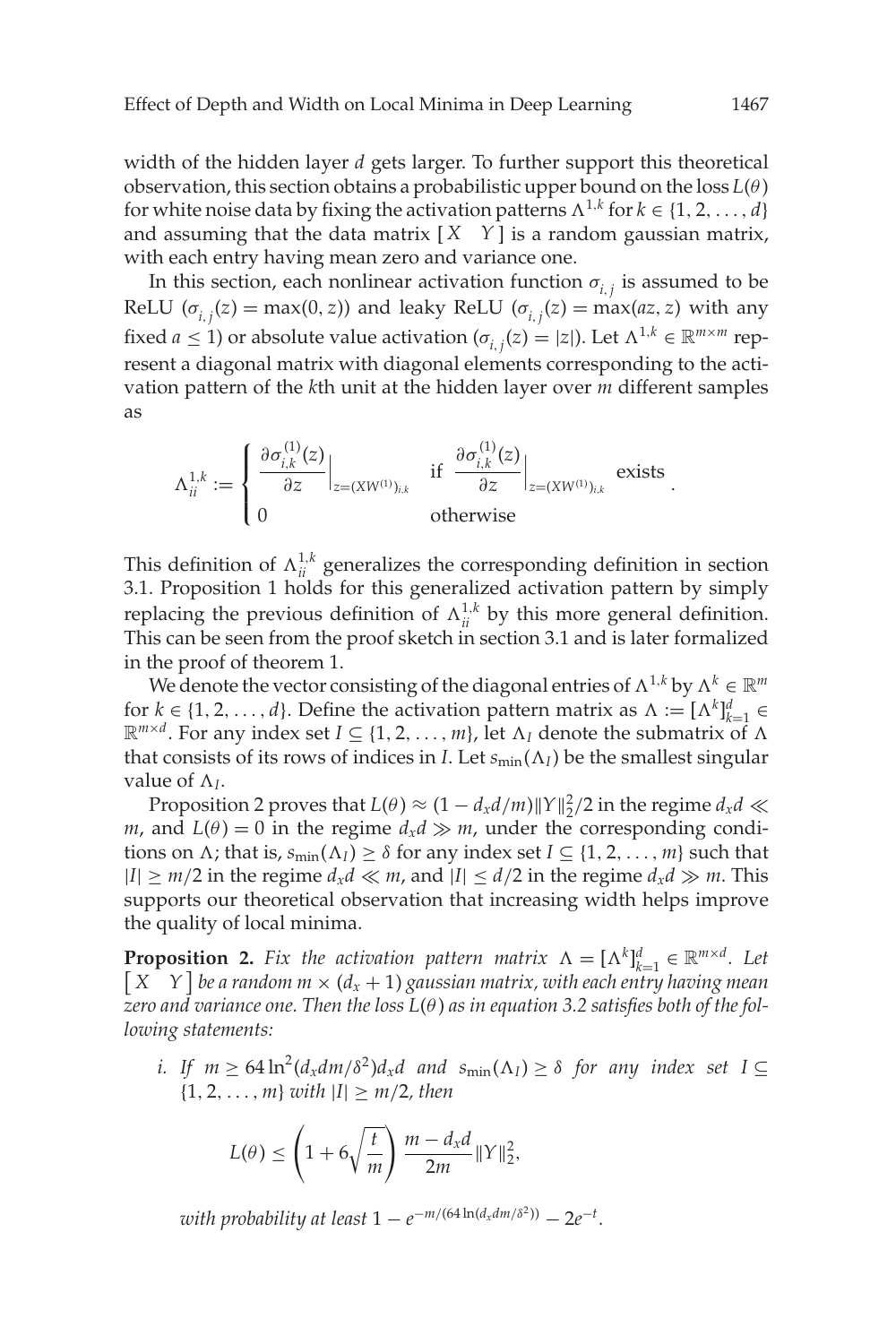<span id="page-6-0"></span>*ii.* If  $dd_x \geq 2m \ln^2 (md/ \delta)$  with  $d_x \geq \ln^2 (dm)$  and  $s_{\min}(\Lambda_I) \geq \delta$  for any index *set I* ⊆ {1, 2, ..., *m*} *with*  $|I|$  ≤ *d*/2*, then* 

 $L(\theta) = 0$ 

*with probability at least*  $1 - 2e^{-d_x/20}$ .

The proof of proposition 2 is provided in appendix B. In that proof, we first rewrite the loss  $L(\theta)$  as the projection of *Y* onto the null space of an  $m \times dd_0$  matrix  $\ddot{D}$ , with an explicit expression in terms of the activation pattern matrix  $\Lambda$  and the data matrix  $X$ . By our assumption, the data matrix *X* is a random gaussian matrix. The projection matrix  $\tilde{D}$  is also a random matrix. Proposition 2 then boils down to understanding the rank of the projection matrix  $\tilde{D}$ , and we proceed to show that  $\tilde{D}$  has the largest possible rank,  $min{dd_0, m}$ , with high probability. In fact, we derive quantitative estimates on the smallest singular value of  $\tilde{D}$ . The main difficulties are that the columns of the matrix  $\tilde{D}$  are correlated and variances of different entries vary. Our approach to obtain quantitative estimates on the smallest singular value of  $\bar{D}$  combines the epsilon net argument with an iterative argument.

In the regime  $dd_0 \gg m$ , results similar to proposition 2ii were obtained under certain diversity assumptions on the entries of the weight matrices in a previous study (Xie, Liang, & Song, [2017\)](#page-36-0). When compared with the previous study (Xie et al., [2017\)](#page-36-0), proposition 2 specifies precise relations between the size  $dd_0$  of the neural network and the size  $m$  of the data set and also holds true in the regime  $dd_0 \ll m$ . Moreover, our proof arguments for proposition 2ii are different. Xie et al. (2017), under the assumption that  $dd_0 \gg m$ , show that  $\tilde{D}\tilde{D}^T$  is close to its expectation in the sense of spectral norm. As a consequence, the lower bound of the smallest eigenvalue of  $\mathbb{E}[\tilde{D}\tilde{D}^T]$  gives the lower bound for the smallest singular value of  $\tilde{D}$ .

However, proposition 2 assumes a gaussian data matrix, which may be a substantial limitation. The proof of proposition 2 relies on the concentration properties of gaussian distribution. Whereas a similar proof would be able to extend proposition 2 to a nongaussian distribution with these properties (e.g., distributions with subgaussian tails), it would be challenging to use a similar proof for a general distribution without the properties similar to those.

#### **4 Deep Nonlinear Neural Networks**

Let *H* be the number of hidden layers and  $d_l$  be the width (or, equivalently, the number of units) of the *l*th hidden layer. To theoretically analyze concrete phenomena, the rest of this letter focuses on fully connected feedforward networks with various depths  $H \geq 1$  and widths  $d_l \geq 1$ , using rectified linear units (ReLUs), leaky ReLUs, and absolute value activations, evaluated with the squared loss function. In the rest of this letter, the (finite)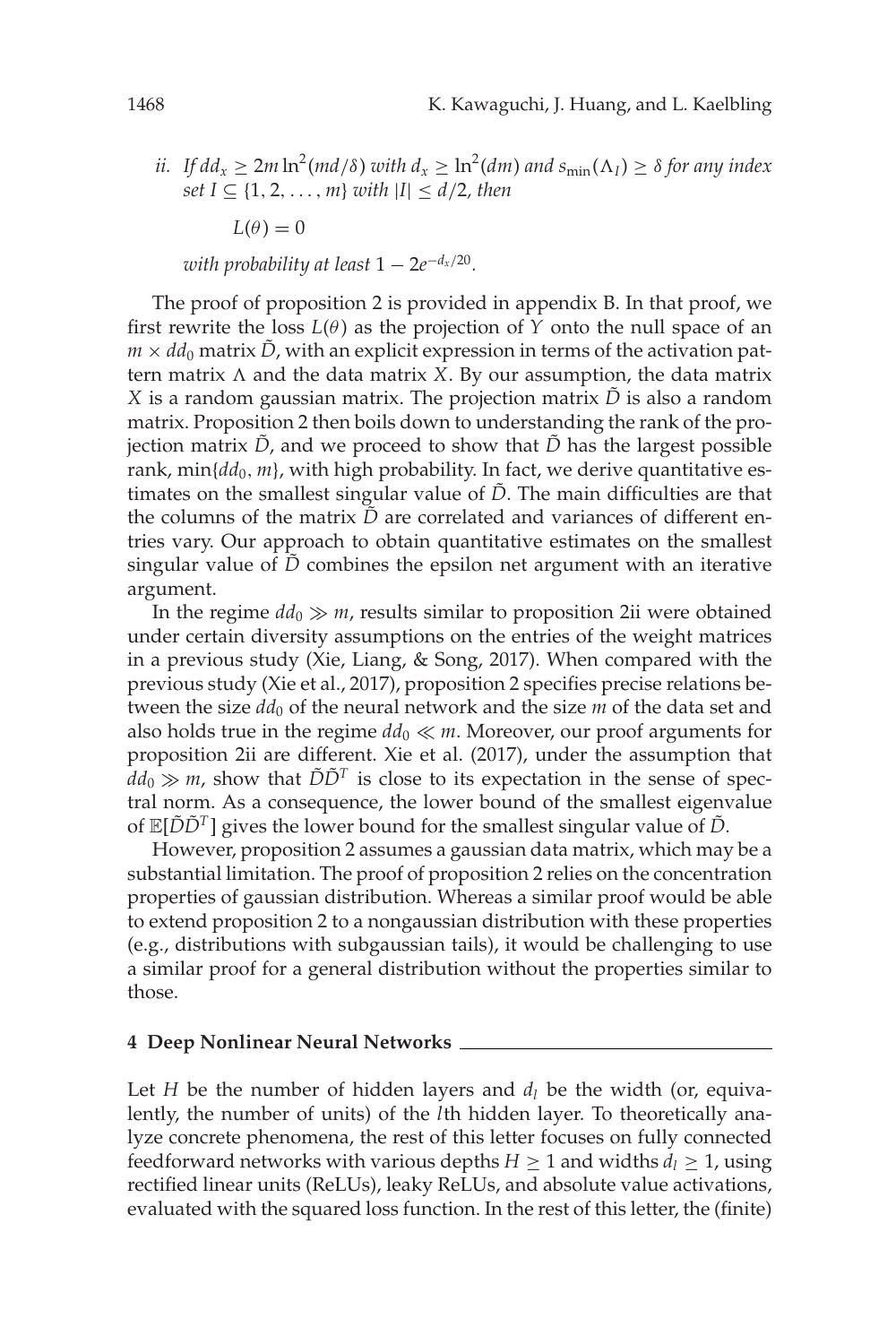<span id="page-7-0"></span>depth *H* can be arbitrarily large and the (finite) widths *dl* can arbitrarily differ among different layers.

**4.1 Model and Notation.** Let  $\theta \in \mathbb{R}^{d_{\theta}}$  be the vector consisting of all trainable parameters, which determines the entries of the weight matrix  $W^{(l)} := W^{(l)}(\theta) \in \mathbb{R}^{d_{l-1} \times d_l}$  at every *l*th hidden layer as  $\text{vec}([W^{(l)}(\theta)]_{l=1}^{H+1}) = \theta$ . Here,  $d_{\theta} := \sum_{l=1}^{H+1} d_{l-1} d_l$  is the number of trainable parameters. Given an input matrix *X* and a parameter vector  $\theta$ , the output prediction matrix  $\hat{Y}(X, \theta) \in \mathbb{R}^{m \times d_{H+1}}$  of a fully connected feedforward network can be written as

$$
\hat{Y}(X,\theta) := \Phi^{(H)} W^{(H+1)},\tag{4.1}
$$

where  $\Phi^{(l)} := \Phi^{(l)}(X, \theta) \in \mathbb{R}^{m \times d_l}$  is the postactivation output of *l*th hidden layer,

$$
\Phi^{(l)}(X,\theta) := \sigma^{(l)}(\Phi^{(l-1)}W^{(l)}),
$$

where  $\Phi^{(0)}(X, \theta) := X$ ,  $\Phi^{(H+1)}(X, \theta) := \hat{Y}(X, \theta)$ , and  $\sigma^{(l)} : \mathbb{R}^{m \times d_l} \to \mathbb{R}^{m \times d_l}$  is defined by coordinate-wise nonlinear activation functions  $\sigma_{i,j}^{(l)}$  as  $(\sigma^{(l)}(M))_{i,j}$  $\sigma_{i,j}^{(l)}(M_{i,j})$  for each  $(l, i, j)$ . Each nonlinear activation function  $\sigma_{i,j}^{(l)}$  is allowed to differ among different layers and different units within each layer, but assumed to be ReLU ( $\sigma_{i,j}^{(l)}(z) = \max(0, z)$ ), leaky ReLU ( $\sigma_{i,j}^{(l)}(z) = \min(z)$  $\max(az, z)$  with any fixed  $a \le 1$ ) or absolute value activation  $(\sigma_{i,j}^{(l)}(z) = |z|)$ . Here,  $d_{H+1} = d_v$  and  $d_0 = d_x$ . Let  $\Lambda^{l,k} \in \mathbb{R}^{m \times m}$  represent a diagonal matrix with diagonal elements corresponding to the activation pattern of the *k*th unit at the *l*th layer over *m* different samples as

$$
\Lambda_{ii}^{l,k} := \begin{cases} \left. \frac{\partial \sigma_{i,k}^{(l)}(z)}{\partial z} \right|_{z = (\Phi^{(l-1)} W^{(l)})_{i,k}} & \text{if } \left. \frac{\partial \sigma_{i,k}^{(l)}(z)}{\partial z} \right|_{z = (\Phi^{(l-1)} W^{(l)})_{i,k}} \text{ exists} \\ 0 & \text{otherwise} \end{cases}
$$

This definition of  $\Lambda_{ii}^{l,k}$  generalizes the corresponding definition in sec-tion [3.](#page-2-0) Let  $I_d$  be the identity matrix of size *d* by *d*. Define  $M \otimes M'$  to be the Kronecker product of matrices *M* and *M* . Given a matrix *M*, *M*·,*<sup>j</sup>* and *Mi*,· denote the *j*th column vector of *M* and the *i*th row vector of *M*, respectively.

**4.2 Theoretical Result.** For the standard deep nonlinear neural networks, theorem 1 provides an equation that holds at local minima and illustrates the effect of depth and width. Let  $d'_{l} := d_{l}$  for all  $l \in \{1, ..., H\}$  and  $d'_{H+1} := 1.$ 

.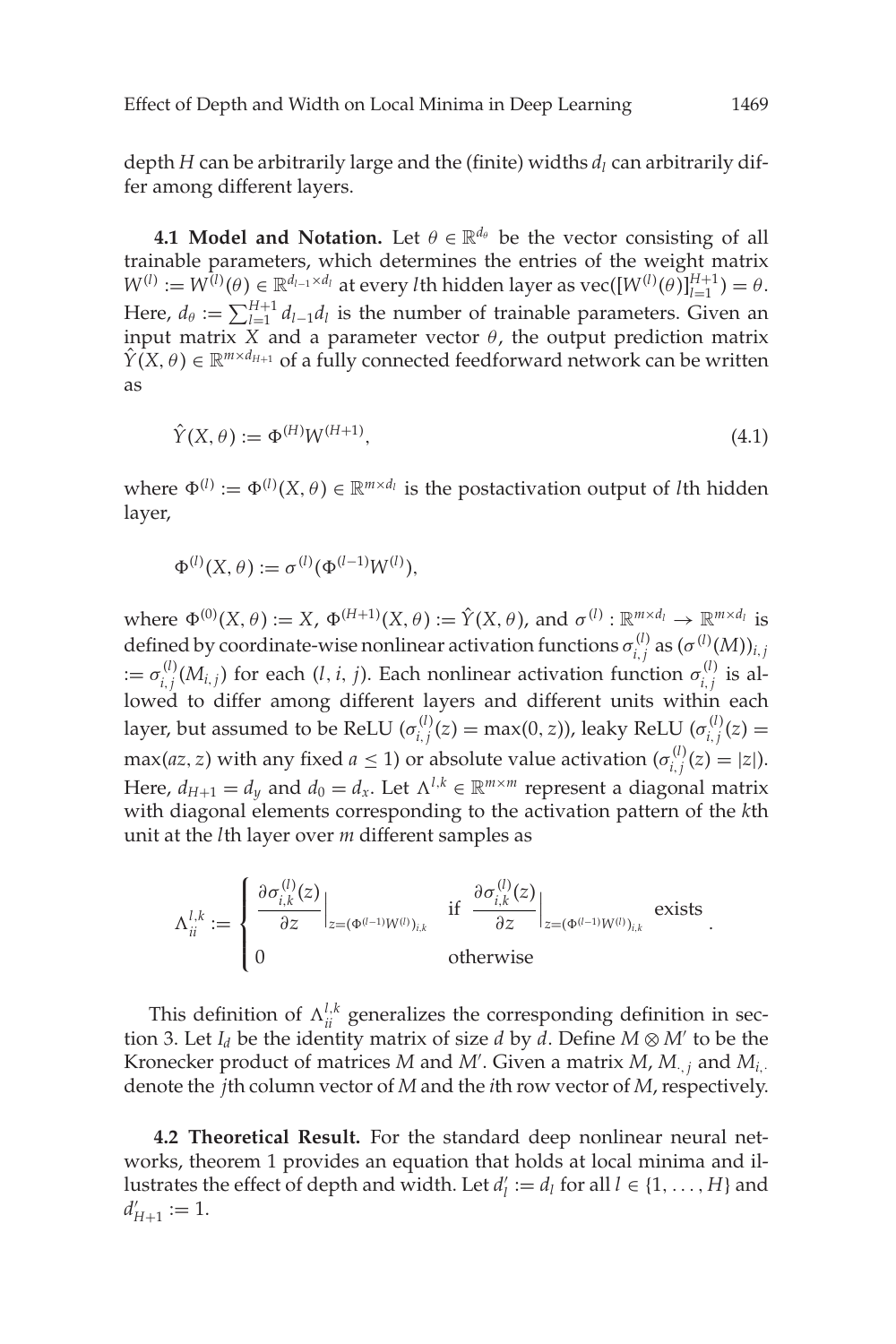**Theorem 1.** *Every differentiable local minimum* θ *of L satisfies that*

$$
L(\theta) = \frac{1}{2} ||Y||_F^2 - \sum_{l=1}^{H+1} \sum_{k_l=1}^{d'_l} \frac{1}{2} \left\| P\left[N_{k_l}^{(l)} D_{k_l}^{(l)}\right] \text{vec}(Y)\right\|_2^2, \newline\n\frac{\geq 0}{\text{inther improvement as}\n\text{inter over all degree.}} \tag{4.2}
$$

*where*  $D_{k_l}^{(l)} := D_{k_l}^{(l)}(\theta)$  and  $N_{k_l}^{(l)} := N_{k_l}^{(l)}(\theta)$  are defined as follows. For any  $l \in$  $\{1, \ldots, H\}$  and any  $k_l \in \{1, \ldots, d_l\}$ ,

$$
D_{k_l}^{(l)} := \sum_{k_{l+1}=1}^{d_{l+1}} \cdots \sum_{k_{H}=1}^{d_H} (W_{k_l, k_{l+1}}^{(l+1)} \cdots W_{k_{H-1}, k_H}^{(H)} W_{k_H, \cdot}^{(H+1)})^{\top} \otimes \Lambda^{l, k_l} \cdots \Lambda^{H, k_H} \Phi^{(l-1)},
$$

*with*  $D_{k_l}^{(H)} := (W_{k_{H_l}}^{(H+1)})^{\top} \otimes \Lambda^{H, k_H} \Phi^{(H-1)}$ *. For any l* ∈ {1, ..., *H*} *and any*  $k_l$  ∈  $\{1, \ldots, d_l\}, N_{k_l}^{(l)} := P_N[\bar{Q}_{k_l-1}^{(l)}]$  *with*  $N_1^{(1)} := I_m$  *where*  $\bar{Q}_{k_l}^{(l)} := [Q_1^{(1)}, \ldots, Q_{d_1}^{(1)},$  $Q_1^{(2)}, \ldots, Q_{d_2}^{(2)}, \ldots, Q_1^{(l)}, \ldots, Q_{k_l}^{(l)}], \ Q_{k_l}^{(l)} := N_{k_l}^{(l)} D_{k_l}^{(l)}, \text{ and } \bar{Q}_0^{(l)} := \bar{Q}_{d_{l-1}}^{(l-1)}.\text{ Here,}$  $D_1^{(H+1)}(\theta) := I_{d_{H+1}} \otimes \Phi^{(H)}$  and  $N_1^{(H+1)}(\theta) := P_N[\bar{Q}_{d_H}^{(H)}].$ 

The complete proof of theorem 1 is provided in section A.1. Theorem 1 is a generalization of proposition 1. Accordingly, its proof follows the proof sketch presented in the previous section for proposition 1.

Unlike previous studies (Livni et al., [2014;](#page-35-0) Nguyen & Hein, 2017, 2018), theorem 1 requires no overparameterization such as  $d_l \geq m$ . Instead, it provides quantitative gradual effects of depth and width on local minima, from no overparameterization to overparameterization. Notably, theorem 1 shows the effect of overparameterization in terms of depth as well as width, which also differs from the results of previous studies that consider overparameterization in terms of width (Livni et al., [2014;](#page-35-0) Nguyen & Hein, 2017, 2018).

The proof idea behind these previous studies with strong overparameterization is captured in the discussion after equation [3.3—](#page-4-0)with strong overparameterization such that  $d_l \geq m$  and rank( $D^{(1)}$ )  $\geq m$ ,  $\nabla_{\text{vec}(W)} \hat{Y}(X, \theta) \in$  $\mathbb{R}^{d_l \times m}$  is left-invertible and hence every local minimum is a global minimum with zero training error. Here, rank(*M*) represents the rank of a matrix *M*. The proof idea behind theorem 1 differs from those as shown in section [3.1.](#page-3-0) What is still missing in theorem 1 is the ability to provide a prior guarantee on  $L(\theta)$  without strong overparameterization, which is addressed in sections [3.2](#page-4-0) and 5 for some special cases but left as an open problem for other cases.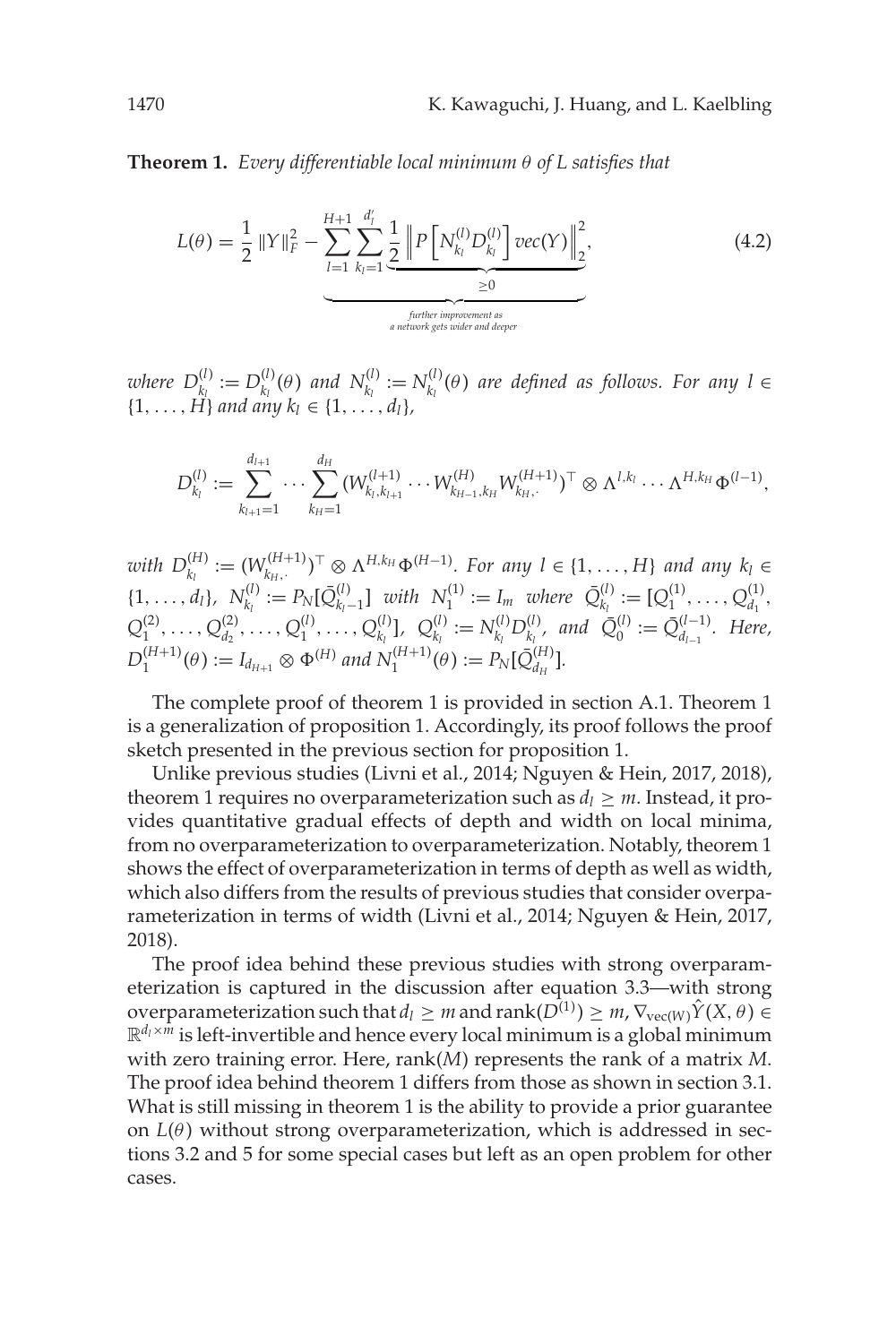<span id="page-9-0"></span>**4.3 Experiments.** In theorem 1, we have shown that at every differentiable local minimum  $\theta$ , the total training loss value  $L(\theta)$  has an analytical formula  $L(\theta) = J(\theta)$ , where

$$
J(\theta) := \frac{1}{2}\, \|Y\|_F^2 - \sum_{l=1}^{H+1} \sum_{k_l=1}^{d'_l} \frac{1}{2}\, \left\|P\left[N_{k_l}^{(l)}(\theta)D_{k_l}^{(l)}(\theta)\right]\text{vec}(Y)\right\|_2^2
$$

denotes the right-hand side of equation [4.1.](#page-7-0) In this section, we investigate the actual numerical values of the formula  $J(\theta)$  with a synthetic data set and standard benchmark data sets for neural networks with different degrees of depth = *H* and hidden layers' width =  $d_l$  for  $l \in \{1, 2, ..., H\}$ .

In the synthetic data set, the data points  $\{(x_i, y_i)\}_{i=1}^m$  were randomly generated by a ground-truth, fully connected feedforward neural network with  $H = 7$ ,  $d_l = 50$  for all  $l \in \{1, 2, ..., H\}$ , tanh activation function,  $(x, y) \in$  $\mathbb{R}^{10} \times \mathbb{R}$  and  $m = 5000$ . MNIST (LeCun, Bottou, Bengio, & Haffner, [1998\)](#page-35-0), a popular data set for recognizing handwritten digits, contains  $28 \times 28$  grayscale images. The CIFAR-10 (Krizhevsky & Hinton, [2009\)](#page-35-0) data set consists of  $32 \times 32$  color images that contain different types of objects such as "airplane," "automobile," and "cat." The Street View House Numbers (SVHN) data set (Netzer et al., [2011\)](#page-36-0) contains house digits collected by Google Street View, and we used the  $32 \times 32$  color image version for the standard task of predicting the digits in the middle of these images. In order to reduce the computational cost, for the image data sets (MNIST, CIFAR-10, and SVHN), we center-cropped the images ( $24 \times 24$  for MNIST and  $28 \times 28$  for CIFAR-10 and SVHN), then resized them to smaller gray-scale images ( $8 \times 8$  for MNIST and  $12 \times 12$  for CIFAR-10 and SVHN), and used randomly selected subsets of the data sets with size  $m = 10,000$  as the training data sets.

For all the data sets, the network architecture was fixed to be a fully connected feedforward network with the ReLU activation function. For each data set, the values of  $J(\theta)$  were computed with initial random weights drawn from a normal distribution with zero mean and normalized stan $d$  drawn from a normal distribution with zero mean and normalized standard deviation  $(1/\sqrt{d_l})$  and with trained weights at the end of 40 training epochs. (Additional experimental details are presented in appendix C.)

Figure [1](#page-10-0) shows the results with the synthetic data set, as well as the MNIST, CIFAR-10, and SVHN data sets. As it can be seen, the values of  $J(\theta)$  tend to decrease toward zero (and hence the global minimum value), as the width or depth of neural networks increases. In theory, the values of  $J(\theta)$  may not improve as much as desired along depth and width if representations corresponding to each unit and each layer are redundant in the sense of linear dependence of the columns of  $D_{k_l}^{(l)}(\theta)$  (see theorem 1). Intuitively, at initial random weights, one can mitigate this redundancy due to the randomness of the weights, and hence a major concern is whether such redundancy arises and  $J(\theta)$  degrades along with training. From Figure [1,](#page-10-0)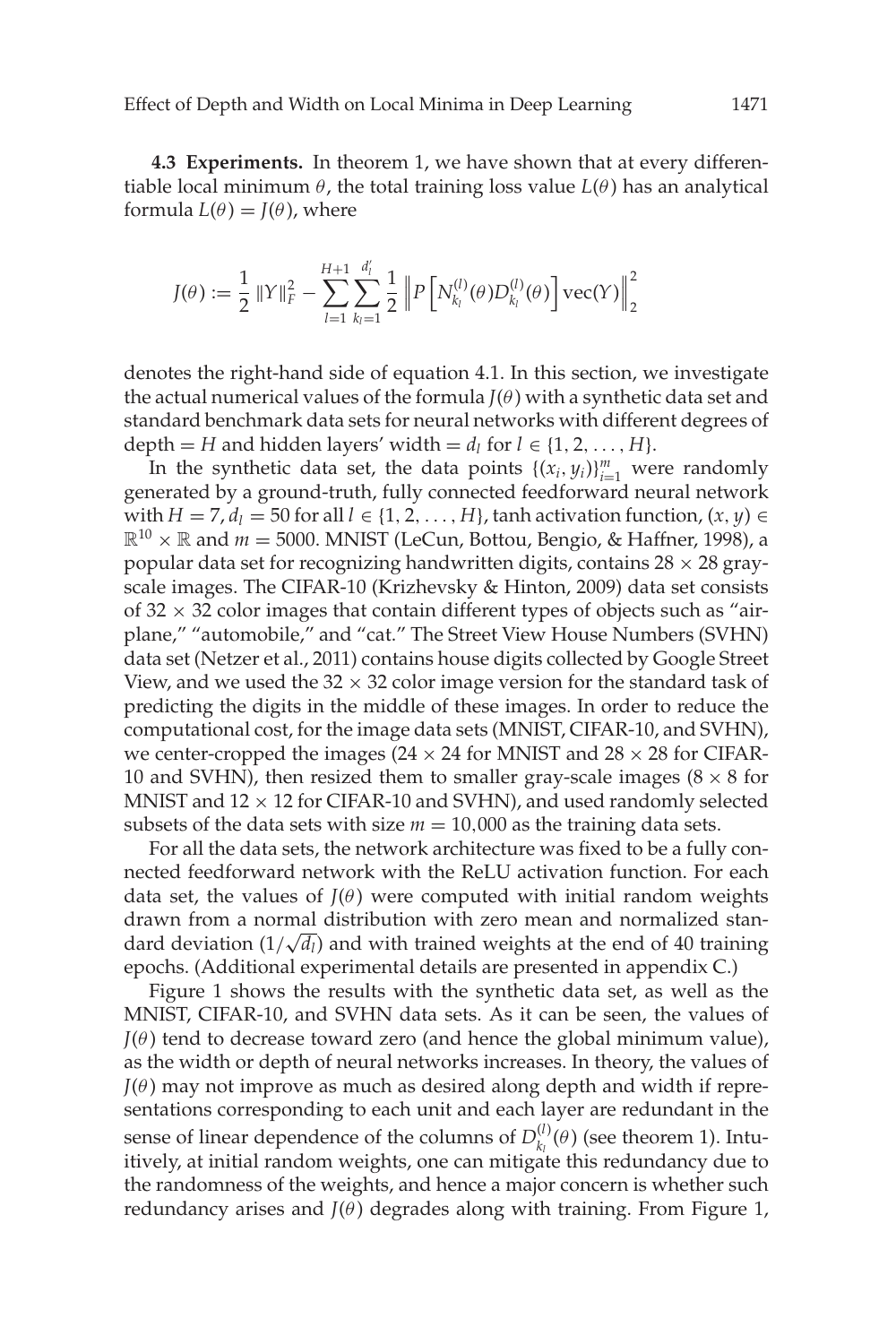<span id="page-10-0"></span>

Figure 1: The values of  $\sqrt{J(\theta)}$  for the training data sets  $(J(\theta))$  are on the right-hand side of equation [4.1\)](#page-7-0) with varying depth = *H* (*y*-axis) and width =  $d_l$  for all  $l \in \{1, 2, ..., H\}$  (*x*-axis). The heat map colors represent the values of  $\sqrt{J(\theta)}$ . In all panels of this figure, the left heat map (initial) is computed with initial random weights and the right heat map (trained) is calculated after training. It can be seen that both depth and width helped improve the values of  $J(\theta)$ .

it can be also noticed that the values of  $J(\theta)$  tend to decrease along with training. These empirical results partially support our theoretical observation that increasing the depth and width can improve the quality of local minima.

#### **5 Deep Nonlinear Neural Networks with Local Structure**

Given the scarcity of theoretical understanding of the optimality of deep neural networks, Goodfellow, Bengio, and Courville (2016) noted that it is valuable to theoretically study simplified models: deep linear neural networks. For example, Saxe, McClelland, and Ganguli (2014) empirically showed that in terms of optimization, deep linear networks exhibited several properties similar to those of deep nonlinear networks. Following these observations, the theoretical study of deep linear neural networks has become an active area of research (Kawaguchi, [2016;](#page-35-0) Hardt & Ma, [2017;](#page-35-0) Arora, Cohen, Golowich, & Hu, [2018;](#page-35-0) Arora, Cohen, & Hazan, [2018\)](#page-35-0), as a step toward the goal of establishing the optimization theory of deep learning.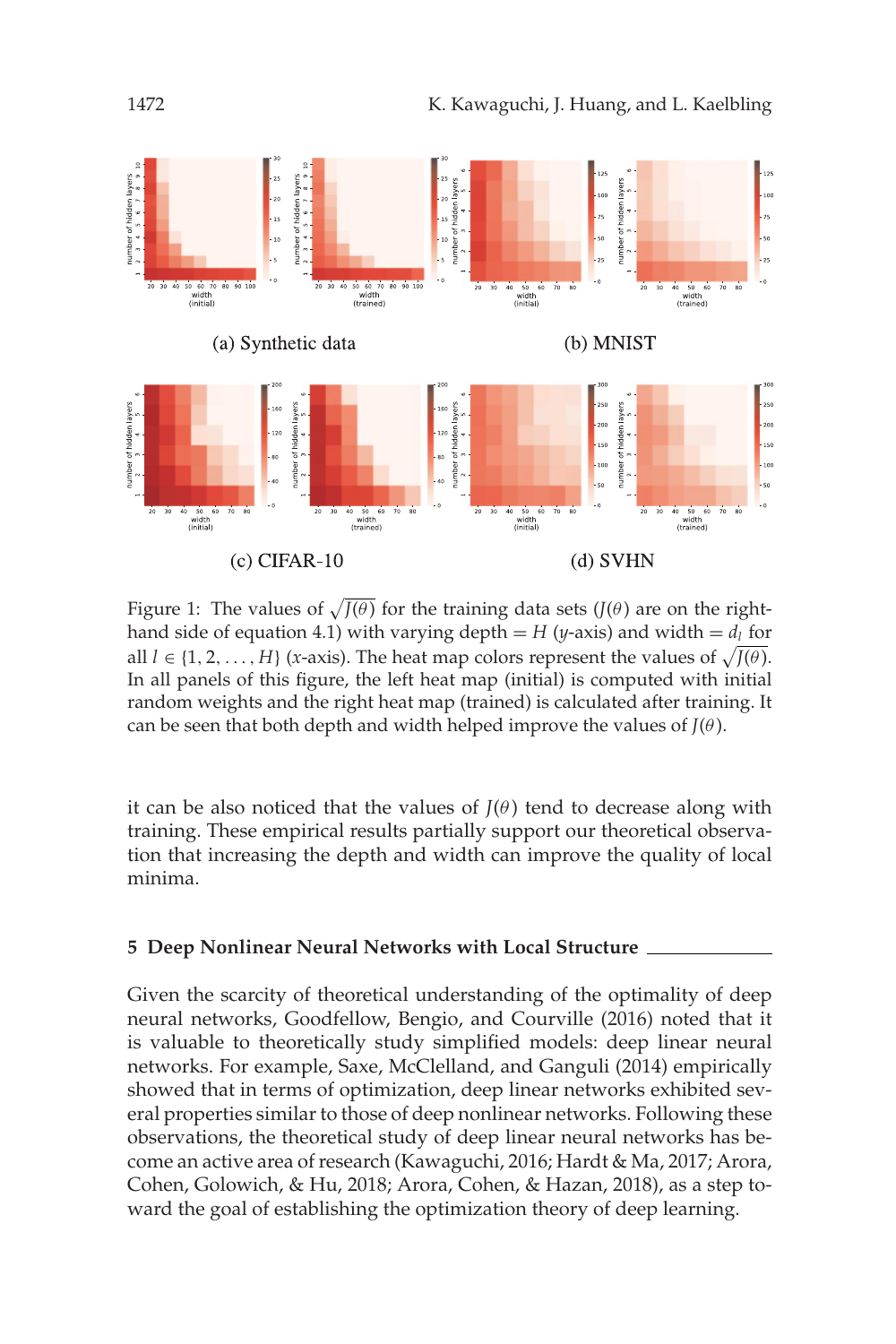As another step toward the goal, this section discards the strong linearity assumption and considers a locally induced nonlinear-linear structure in deep nonlinear networks with the piecewise linear activation functions such as ReLUs, leaky ReLUs, and absolute value activations.

**5.1 Locally Induced Nonlinear-Linear Structure.** In this section, we describe how a standard deep nonlinear neural network can induce nonlinearlinear structure. The nonlinear-linear structure considered in this letter is defined in definition 1: condition i simply defines the index subsets *S*(*l*) that pick out the relevant subset of units at each layer *l*, condition ii requires the existence of *n* linearly acting units, and condition iii imposes weak separability of edges.

**Definition 1.** *A parameter vector*  $\theta$  *is said to induce*  $(n, t)$  *weakly separated linear units on a training input data set X if there exist*  $(H + 1 - t)$  *sets*  $S^{(t+1)}$ ,  $S^{(t+2)}$ , ...,  $S^{(H+1)}$  *such that for all l* ∈ {*t* + 1, *t* + 2, ..., *H* + 1}*, the following three conditions hold:*

- *i.*  $S^{(l)} \subseteq \{1, ..., d_l\}$  *with*  $|S^{(l)}| \ge n$ .
- *ii.*  $\Phi^{(l)}(X, \theta)_{\cdot,k} = \Phi^{(l-1)}(X, \theta)W^{(l)}(\theta)_{\cdot,k}$  for all  $k \in S^{(l)}$ .
- *iii.*  $W^{(l+1)}(\theta)_{k',k} = 0$  for all  $(k',k) \in S^{(l)} \times (\{1,\ldots,d_{l+1}\} \setminus S^{(l+1)})$  if  $l \leq H -$ 1*.*

Given a training input data set *X*, let  $\Theta_{n,t}$  be the set of all parameter vectors that induce (*n*,*t*) weakly separated linear units on the training input data set *X* that defines the total loss  $L(\theta)$  in equation [2.1.](#page-2-0) For standard deep nonlinear neural networks, all parameter vectors  $\theta$  are in  $\Theta_{d_{H+1},H}$ , and some parameter vectors  $\theta$  are in  $\Theta_{n,t}$  for different values of  $(n, t)$ . Figure [2](#page-12-0) a illustrates locally induced structures for  $\theta \in \Theta_{1,0}$ . For a parameter  $\theta$  to be in  $\Theta_{n,t}$ , definition 1 requires only the existence of a portion  $n/d_l$  of units to act linearly on the particular training data set merely at the particular  $\theta$ . Thus, all units can be nonlinear, act nonlinearly on the training data set outside of some parameters  $\theta$ , and operate nonlinearly always on other inputs *x*—for example, in a test data set or a different training data set. The weak separability requires that the edges going from the *n* units to the rest of the network are negligible. The weak separability does not require the *n* units to be separated from the rest of the neural network.

Here, a neural network with  $\theta \in \Theta_{n,t}$  can be a standard deep nonlinear neural network (without any linear units in its architecture), a deep linear neural network (with all activation functions being linear), or a combination of these cases. Whereas a standard deep nonlinear neural network can naturally have parameters  $\theta \in \Theta_{n,t}$ , it is possible to guarantee all parameters  $\theta$  to be in  $\Theta_{n,t}$  with desired  $(n, t)$  simply by using corresponding network architectures. For standard deep nonlinear neural networks, one can also restrict all relevant convergent solution parameters  $\theta$  to be in  $\Theta_{n,t}$  by using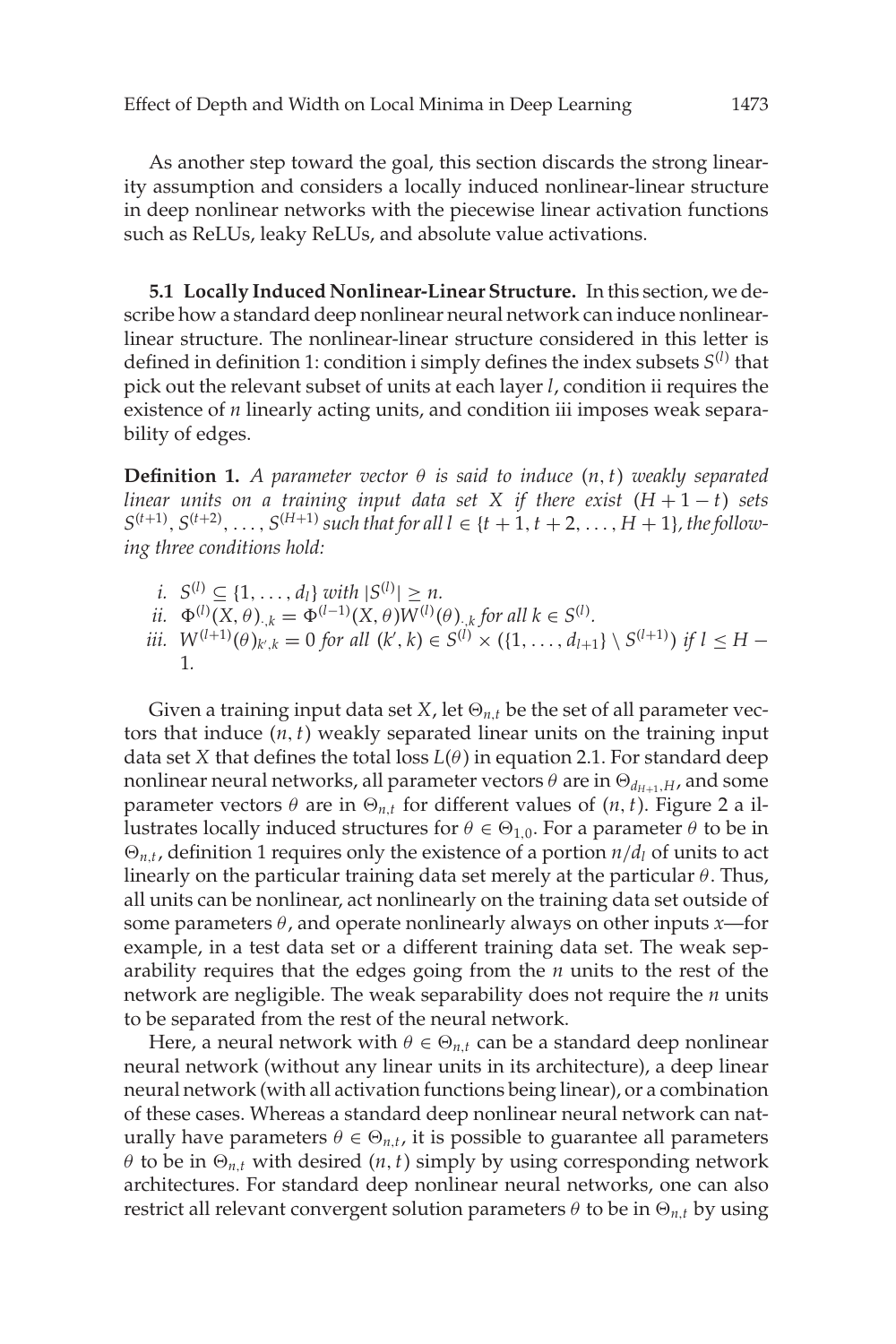<span id="page-12-0"></span>

(a) weakly-separated:  $\theta \in \Theta_{1,0}$ 

(b) strongly-separated:  $\theta \in \Theta_{1,0}^{\text{strong}}$ 

Figure 2: Illustration of locally induced nonlinear-linear structures. (a) Simple examples of the structure with weakly separated edges considered in this section (see definition 1). (b) Examples of a simpler structure with strongly separated edges (see definition 2). The red nodes represent the linearly acting units on a training data set at a particular  $\theta$ , and the white nodes are the remaining units. The black dashed edges represent standard edges without any assumptions. The red nodes are allowed to depend on all nodes from the previous layer in panel a, whereas they are not allowed in panel b except for the input layer. In both panels a and b, two examples of parameters  $\theta$  are presented with the exact same network architecture (including activation functions and edges). Even if the network architecture (or parameterization) is identical, different parameters  $\theta$  can induce different local structures. With  $\Theta_{1,4}$ , this local structure always holds in standard deep nonlinear networks with four hidden layers.

some corresponding learning algorithms. Our theoretical results hold for all of these cases.

**5.2 Theoretical Result.** We state our main theoretical result in theorem 2 and corollary 1; a simplified statement is presented in remark 1. Here, a classical machine learning method, basis function regression, is used as a baseline to be compared with neural networks. The global minimum value of basis function regression with an arbitrary basis matrix *M*(*X*) is  $\inf_R$   $\frac{1}{2}$  *M*(*X*)*R* − *Y*  $\|_F^2$ , where the basis matrix *M*(*X*) does not depend on *R* and can represent nonlinear maps, for example, by setting *M* =  $((\phi(x_i))_{i=1}^m)^\top \in \mathbb{R}^{m \times d_\phi}$  with any nonlinear basis functions  $\phi$  and any finite  $d_{\phi}$ . In theorem 2, the expression  $P_N\left[\Phi^{(S)}\right]$  *Y* represents the projection of *Y* onto the null space of  $(\Phi^{(S)})^{\top}$ , which is also (*Y*—the projection of *Y* onto the column space of  $\Phi^{(S)}$ ). Given matrices  $(M^{(j)})_{j \in S}$  with a sequence  $S =$  $(s_1, s_2, \ldots, s_n)$ , define  $[M^{(j)}]_{j \in S} := \begin{bmatrix} M^{(s_1)} & M^{(s_2)} & \cdots & M^{(s_n)} \end{bmatrix}$  to be a block matrix with columns being  $M^{(s_1)}, M^{(s_2)}, \ldots, M^{(s_n)}.$  Let  $S \subseteq (s_1, s_2, \ldots, s_n)$  denote a subsequence of  $(s_1, s_2, \ldots, s_n)$ .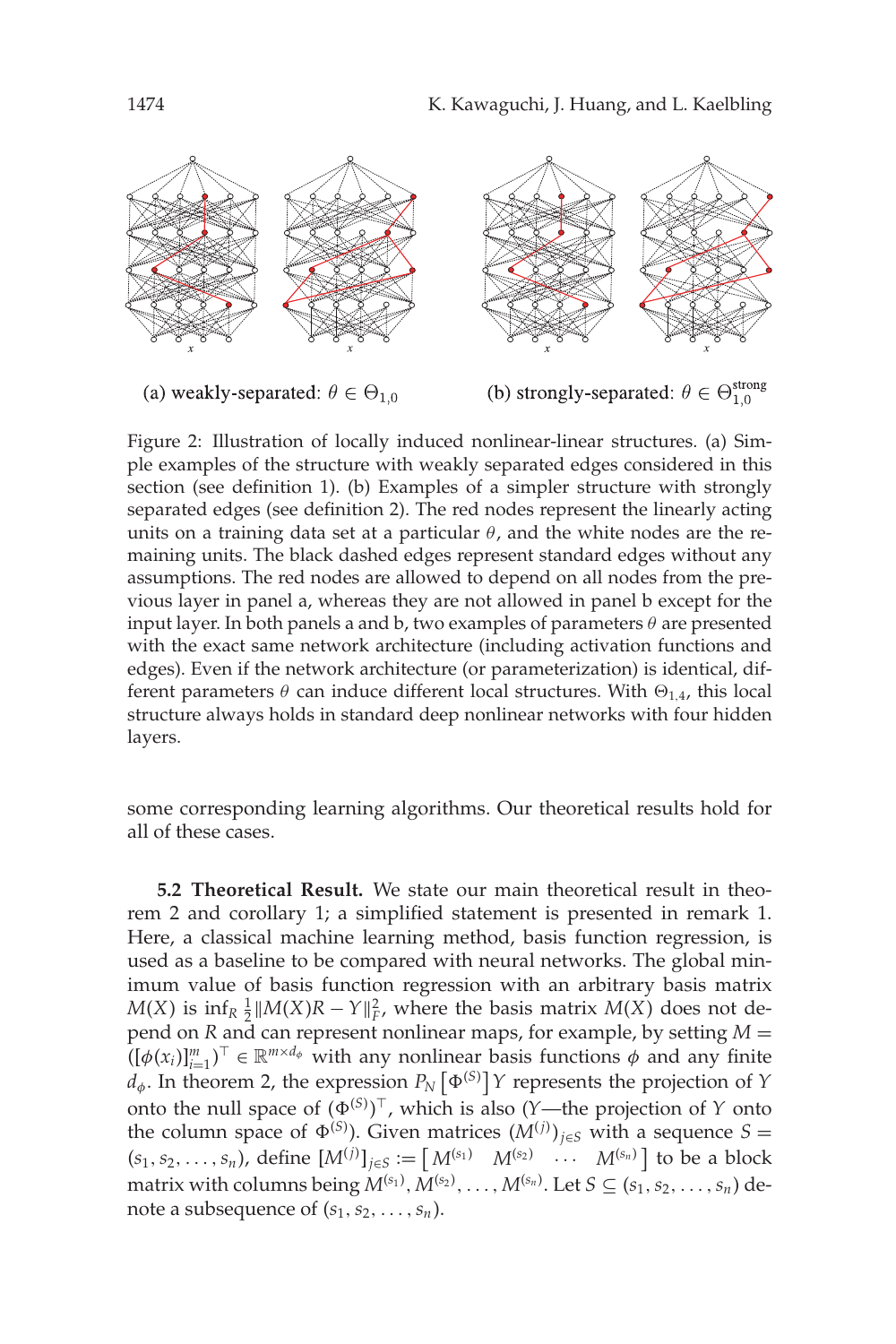<span id="page-13-0"></span>**Theorem 2.** *For any*  $t \in \{0, 1, \ldots, H\}$ *, every differentiable local minimum*  $\theta \in$  $\Theta_{d_{H+1},t}$  *of L* satisfies that for any subsequence  $S \subseteq (t, t+1, \ldots, H)$  *(including the case of S being the empty sequence),*

$$
L(\theta) \leq \underbrace{\frac{1}{2} \left\| P_N \left[ \Phi^{(S)} \right] Y \right\|_F^2}_{\substack{\text{global minimum value of} \\ \text{basic function regression} \\ \text{with basis matrix } \Phi^{(S)} }} - \underbrace{\sum_{l=1}^H \sum_{k_l=1}^{d_l} \underbrace{\frac{1}{2} \left\| P \left[ N_{k_l}^{(l)} P_N \left[ \Phi^{(S)} \right] D_{k_l}^{(l)} \right] \text{vec}(Y) \right\|_2^2}_{\geq 0}}_{\text{inductor } \text{target } \text{and } \text{accept}}.
$$
\n(5.1)

 $w$ *here*  $P_N\left[\Phi^{(S)}\right] \in \mathbb{R}^{m \times m}$ ,  $P_N\left[\bar{\Phi}^{(S)}\right] \in \mathbb{R}^{md_{H+1} \times md_{H+1}}$ ,  $\Phi^{(S)} = [\Phi^{(l)}]_{l \in S}$ ,  $\bar{\Phi}^{(S)} =$  $[I_{d_{H+1}} \otimes \Phi^{(l)}]_{l \in S}$ . If S is empty,  $P_N[\Phi^{(S)}] = I_m$  and  $P_N[\Phi^{(S)}] = I_{md_{H+1}}$ . The ma*trices*  $D_{k_l}^{(l)}$  and  $N_{k_l}^{(l)}$  are defined in theorem 1 with the exception that  $Q_{k_l}^{(l)} =$  $N_{k_l}^{(l)}P_N[\bar{\Phi}^{(S)}]D_{k_l}^{(l)}$  (instead of  $Q_{k_l}^{(l)} := N_{k_l}^{(l)}D_{k_l}^{(l)}$ ).

**Remark 1.** From theorem 2 (or corollary 1), one can see the following properties of the loss landscape:

- i. Every differentiable local minimum,  $\theta \in \Theta_{d_{H+1},t}$  has a loss value  $L(\theta)$ better than or equal to any global minimum value of basis function regression with any combination of the basis matrices in the set  $\{\Phi^{(l)}\}_{l=t}^H$  of fixed deep hierarchical representation matrices. In particular with  $t = 0$ , every differentiable local minimum  $\theta \in \Theta_{d_{H+1},0}$  has a loss value  $L(\theta)$  no worse than the global minimum values of standard basis function regression with the handcrafted basis matrix  $\Phi^{(0)} = X$ , and of basis function regression with the larger basis matrix  $[\Phi^{(l)}]_{l=0}^H$ .
- ii. As *dl* and *H* increase (or, equivalently, as a neural network gets wider and deeper), the upper bound on the loss values of local minima can further improve.

The proof of theorem 2 is provided in section A.2. The proof is based on the combination of the idea presented in section [3.1](#page-3-0) and perturbations of a local minimum candidate. That is, if a  $\theta$  is a local minimum, then the  $\theta$  is a global minimum within a local region (i.e., a neighborhood of  $\theta$ ). Thus, after perturbing  $\theta$  as  $\theta' = \theta + \Delta\theta$  such that  $\|\Delta\theta\|$  is sufficiently small (so that  $\theta$ <sup>*'*</sup> stays in the local region) and  $L(\theta') = L(\theta)$ , the  $\theta'$  must be still a global minimum within the local region and, hence, the  $\theta'$  is also a local minimum. The proof idea of theorem 2 is to apply the proof sketch in section [3.1](#page-3-0) to not only a local minimum candidate  $\theta$  but also its perturbations  $\theta' = \theta + \Delta\theta$ .

In terms of overparameterization, theorem 2 states that local minima of deep neural networks are as good as global minima of the corresponding basis function regression even without overparameterization, and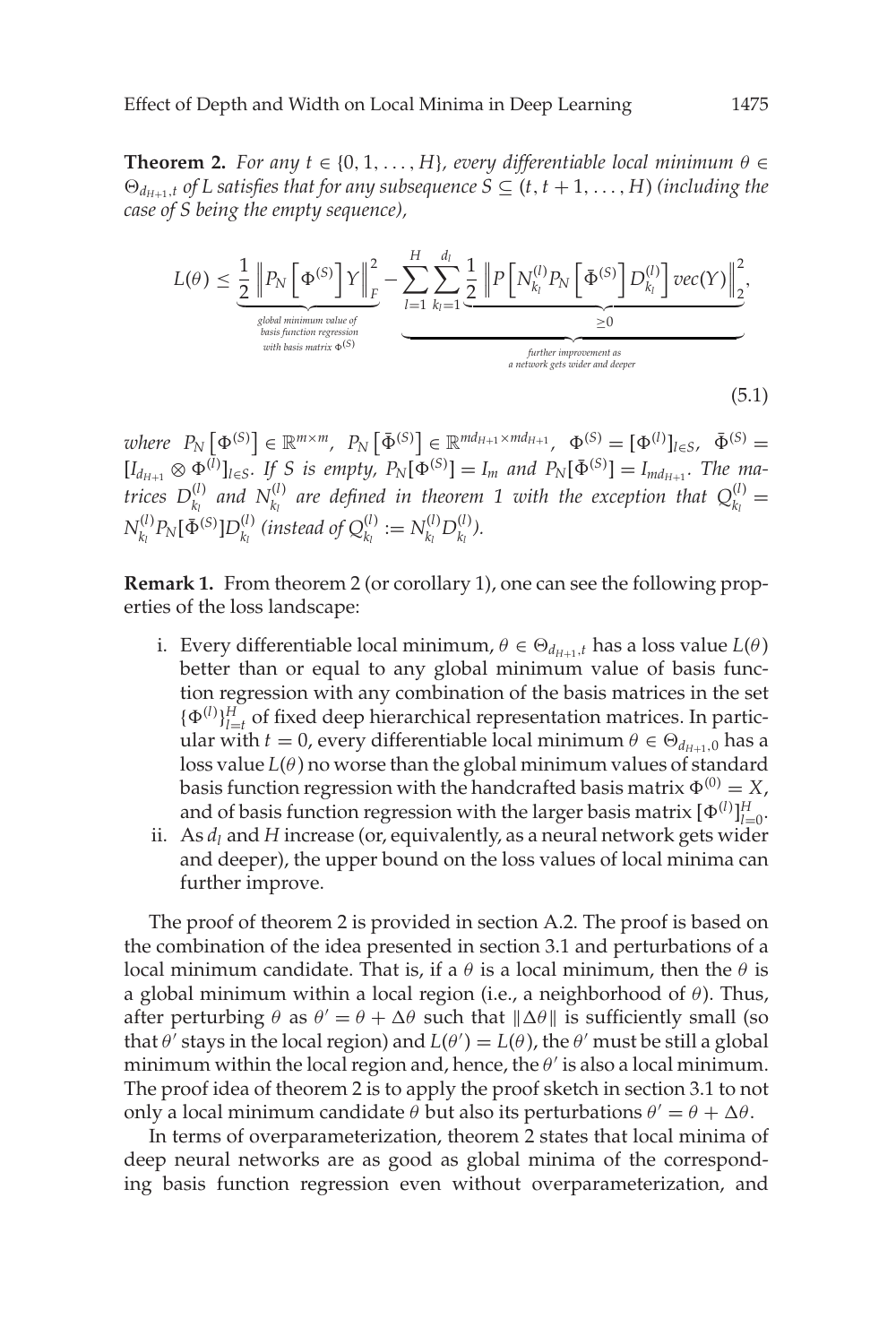overparameterization helps to further improve the guarantee on local minima. The effect of overparameterization is captured in both the first and second terms on the right-hand side of equation [5.1.](#page-13-0) As depth and width increase, the second term tends to increase, and hence the guarantee on local minima can improve. Moreover, as depth and width increase (for some of  $t + 1$ ,  $t + 2$ , ..., *H*th layers in theorem 2), the first term tends to decrease and the guarantee on local minima can also improve. For example, if  $[\Phi^{(l)}]_{l=t}^H$ has rank at least *m*, then the first term is zero and, hence, every local minimum is a global minimum with zero loss value. As a special case of this example, since every  $\theta$  is automatically in  $\Theta_{d_{H+1},H}$  if  $\Phi^{(H)}$  is forced to have rank at least *m*, every local minimum becomes a global minimum for standard deep nonlinear neural networks, which coincides with the observation about overparameterization by Livni et al. [\(2014\)](#page-35-0).

Without overparameterization, theorem 2 also recovers one of the main results in the literature of deep linear neural networks as a special case that is, every local minimum is a global minimum. If  $d_{H+1} \le \min\{d_l : 1 \le$  $l \leq H$ , every local minimum  $\theta$  for deep linear networks is differentiable and in  $\Theta_{d_{H+1},0}$ , and hence theorem 1 yields that  $L(\theta) \leq \frac{1}{2} ||P_N[X]Y||_F^2$ . Because  $\frac{1}{2}$   $\|P_N[X]Y\|_F^2$  is the global minimum value, this implies that every local minimum is a global minimum for deep linear neural networks.

Corollary 1 states that the same conclusion and discussions as in theorem 2 hold true even if we fix the edges in condition iii in definition 1 to be zero (by removing them as an architectural design or by forcing it with a learning algorithm) and consider optimization problems only with remaining edges.

**Corollary 1.** *For any*  $t \in \{0, 1, \ldots, H\}$ *, every differentiable local minimum*  $\theta \in$  $\Theta_{d_{H+1},t}$  *of*  $L|_{\mathcal{I}}$  *satisfies that for any subsequence*  $S \subseteq (t,t+1,\ldots,H)$  *(including the case of S being the empty sequence),*

$$
L(\theta) \leq \underbrace{\frac{1}{2} \left\| P_N \left[ \Phi^{(S)} \right] Y \right\|_F^2}_{\text{global minimum value of} \atop \text{with basis matrix } \Phi^{(S)}} - \underbrace{\sum_{l=1}^H \sum_{k_l=1}^{d_l} \underbrace{\frac{1}{2} \left\| P \left[ \hat{N}_{k_l}^{(l)} P_N \left[ \bar{\Phi}^{(S)} \right] \hat{D}_{k_l}^{(l)} \right] \text{vec}(Y) \right\|_2^2}_{\text{partive inprovement as}}}_{\text{an network gets wider and deeper}},
$$
\n(5.2)

*where*  $L|_{\mathcal{I}}$  *is the restriction of L to*  $\mathcal{I} = {\theta' \in \mathbb{R}^{d_{\theta}}}$  :  $\forall l \in {\theta + 1, ..., H - \theta}$ 1},  $\forall (k', k) \in S^{(l)} \times \overline{S^{(l+1)}}, W^{(l+1)}(\theta')_{k',k} = 0$ } *with the index sets*  $S^{(t+1)}, S^{(t+2)}$ ,  $\dots$ ,  $S^{(H+1)}$  *of the*  $\theta \in \Theta_{d_{H+1},t}$  *in definition* 1 and  $\overline{S^{(l)}} := \{1, \dots, d_l\} \setminus S^{(l)}$ . Here,  $(\Phi^{(S)}$  and  $\bar{\Phi}^{(S)}$  are defined in theorem 2, and the matrices  $\hat{D}_{k_l}^{(l)}$  and  $\hat{N}_{k_l}^{(l)}$  are defined *as follows. For all l* ∈ {1, ..., *t* + 1},  $\hat{D}_{k_l}^{(l)} := D_{k_l}^{(l)}$  *for all*  $k_l$  ∈ {1, ..., *d*<sub>*l*</sub>} (where  $D_{k_l}^{(l)}$ *is defined in theorem 2). For all*  $l \in \{t + 2, \ldots, H\}$ *,*  $\hat{D}_{k_l}^{(l)} := D_{k_l}^{(l)}$  *for all*  $k_l \in S^{(l)}$ *, and*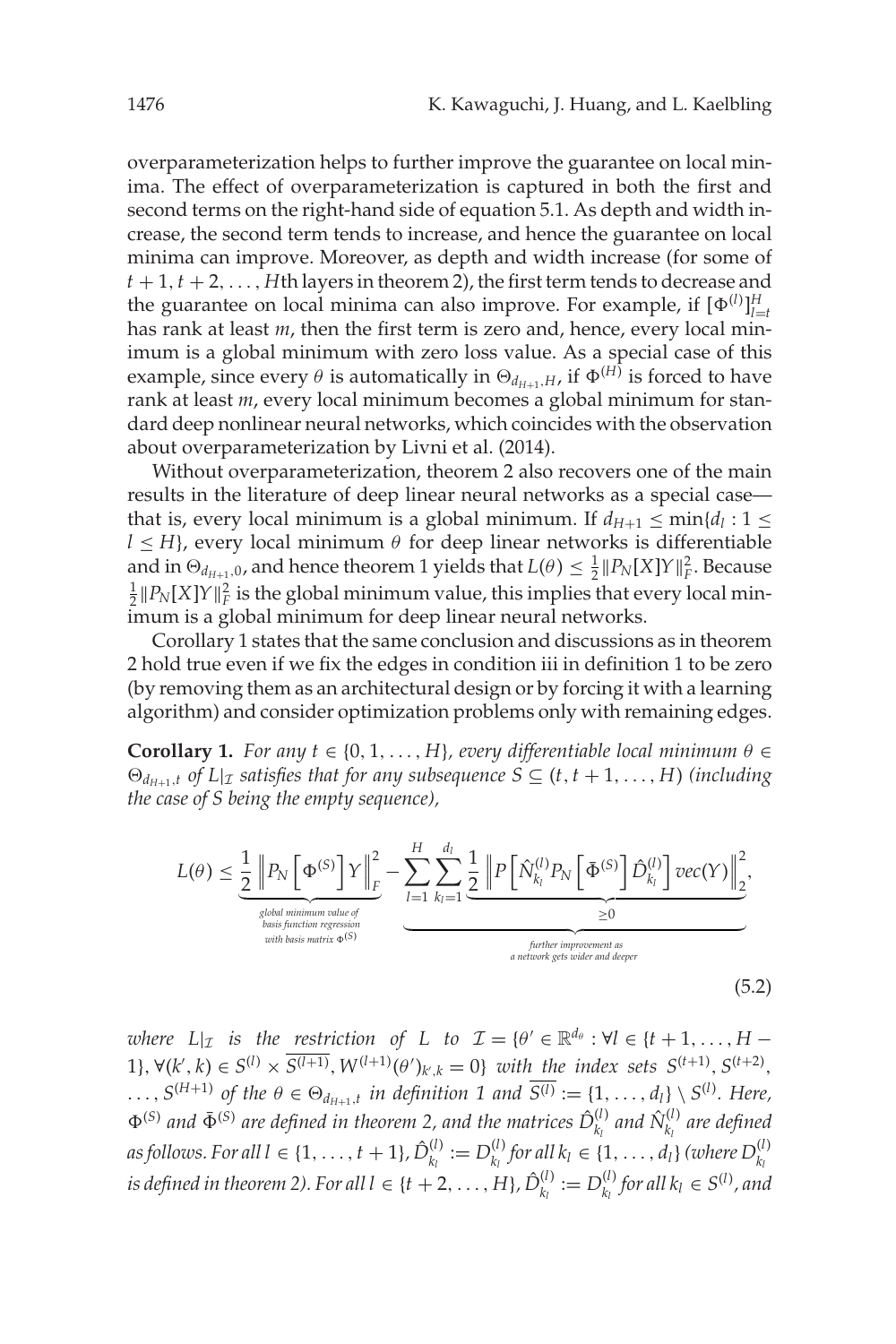$$
\hat{D}_{k_l}^{(l)} := \sum_{k_{l+1}=1}^{d_{l+1}} \cdots \sum_{k_{H}=1}^{d_H} (W_{k_l, k_{l+1}}^{(l+1)} \cdots W_{k_{H-1}, k_H}^{(H)} W_{k_{H},\cdot}^{(H+1)})^{\top}
$$

$$
\otimes \Lambda^{l, k_l} \cdots \Lambda^{H, k_H} [\Phi_{\cdot,j}^{(l-1)}]_{j \in \overline{S^{(l-1)}}},
$$

 $with\ \hat{D}_{k_l}^{(H)} := (W_{k_{H},.}^{(H+1)})^{\top} \otimes \Lambda^{H, k_H} [\Phi_{.,j}^{(H-1)}]_{j \in \overline{S^{(H-1)}}}$  for all  $k_l \in \overline{S^{(l)}}$ *. For any l*  $\in \{1, \}$  $\ldots$ , *H*} and any  $k_l \in \{1, \ldots, d_l\}$ ,  $\hat{N}_{k_l}^{(l)} := P_N[\bar{Q}_{k_l-1}^{(l)}]$  with  $N_1^1 := I_m$  where  $\bar{Q}_{k_l}^{(l)} :=$  $[Q_1^{(1)}, \ldots, Q_{d_1}^{(1)}, Q_1^{(2)}, \ldots, Q_{d_2}^{(2)}, \ldots, Q_1^{(l)}, \ldots, Q_{k_l}^{(l)}]$ ,  $Q_{k_l}^{(l)} := \hat{N}_{k_l}^{(l)} P_N[\bar{\Phi}^{(S)}] \hat{D}_{k_l}^{(l)}$ , and  $\bar{Q}_0^{(l)} := \bar{Q}_{d_{l-1}}^{(l-1)}$ .

The proof of corollary 1 is provided in section A.3 and follows the proof of theorem 2. Here,  $\Phi^{(0)} = X$  consists of training inputs  $x_i$  in the arbitrary given feature space embedded in  $\mathbb{R}^{d_0}$ ; for example, given a raw input  $x^{\text{raw}}$  and any feature map  $\phi : x^{\text{raw}} \mapsto \phi(x^{\text{raw}}) \in \mathbb{R}^{d_0}$  (including identity as  $\phi(x^{\text{raw}}) = x^{\text{raw}}$ , we write  $x = \phi(x^{\text{raw}})$ . Therefore, theorem 2 and corollary 1 state that every differentiable local minima of deep neural networks can be guaranteed to be no worse than any given basis function regression model with a handcrafted basis taking values in R*<sup>d</sup>* with some finite *d*, such as polynomial regression with a finite degree and radial basis function regression with a finite number of centers.

To illustrate an advantage of the notion of weakly separated edges in definition 1, one can consider the following alternative definition that requires strongly separated edges.

**Definition 2.** *A parameter vector*  $θ$  *is said to induce*  $(n, t)$  *strongly separated linear units on the training input data set X if there exist* (*H* + 1 − *t*) *sets*  $S^{(t+1)}$ ,  $S^{(t+2)}$ ,...,  $S^{(H+1)}$  *such that for all l* ∈ {*t* + 1,*t* + 2,..., *H* + 1}, conditions i to iii in definition 1 hold and  $\Phi^{(l)}(X,\theta)W^{(l+1)}(\theta)_{\cdot,k} =$  $\sum_{k' \in S^{(l)}} \Phi^{(l)}(X, \theta)$ ,*kW*<sup>(*l*+1)</sup>( $\theta$ )*k*<sup>*,k*</sup> *for all*  $k \in S^{(l+1)}$  *if*  $l \neq \{H, H + 1\}$ *.* 

Let  $\Theta_{n,t}^{\text{strong}}$  be the set of all parameter vectors that induces  $(n,t)$  stronglyseparated linear units on the particular training input data set *X* that defines the total loss  $L(\theta)$  in equation [2.1.](#page-2-0) Figure [2](#page-12-0) shows a comparison of weekly separated edges and strongly separated edges. Under this stronger restriction on the local structure, we can obtain corollary 2.

**Corollary 2.** *For any*  $t \in \{0, 1, \ldots, H\}$ *, every differentiable local minimum*  $\theta \in$  $\Theta_{d_{H+1},t}^{strong}$  *of L satisfies that for any S*  $\subseteq$  (*t*, *H*)*,* 

$$
L(\theta) \leq \frac{1}{2} \left\| P_N \left[ \Phi^{(S)} \right] Y \right\|_F^2 - \sum_{l=1}^H \sum_{k_l=1}^{d_l} \frac{1}{2} \left\| P \left[ N_{k_l}^{(l)} P_N \left[ \bar{\Phi}^{(S)} \right] D_{k_l}^{(l)} \right] \text{vec}(Y) \right\|_2^2,
$$

where  $\Phi^{(S)}$ ,  $\bar{\Phi}^{(S)}$ ,  $D_{k_l}^{(l)}$ , and  $N_{k_l}^{(l)}$  are defined in theorem 2.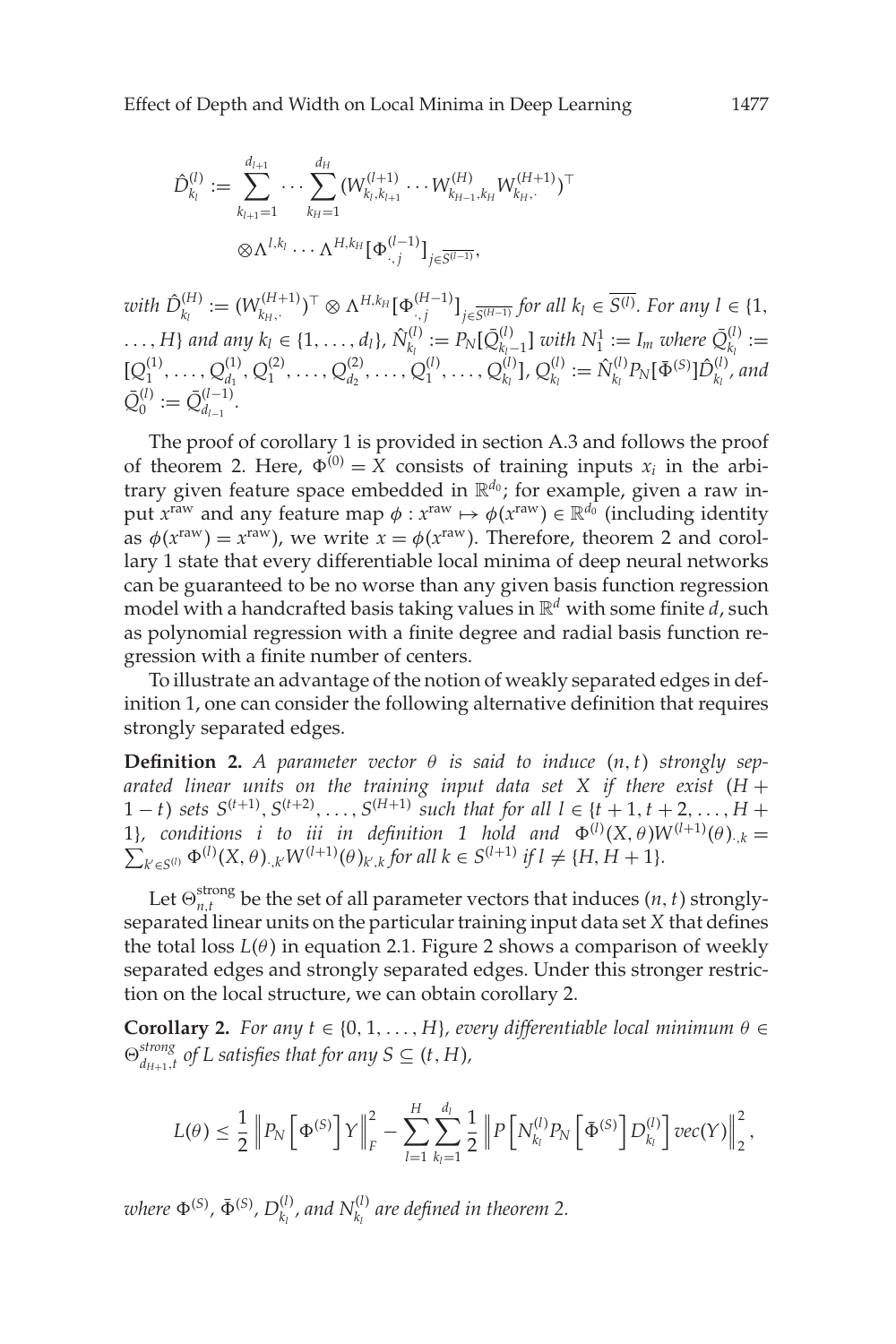The proof of corollary 2 is provided in section A.4 and follows the proof of theorem 2. As a special case, corollary 2 also recovers the statement that every local minimum is a global minimum for deep linear neural networks in the same way as in theorem 2. When compared with theorem 2, one can see that the statement in corollary 2 is weaker, producing the upper bound only in terms of  $S \subseteq (t, H)$ . This is because the restriction of strongly separated units forces neural networks to have less expressive power with fewer effective edges. This illustrates an advantage of the notion of weakly separated edges in definition 1.

Alimitation in theorems 1 and 2 and corollary 1 is the lack of treatment of nondifferentiable local minima. The Lebesgue measure of nondifferentiable points is zero, but this does not imply that the appropriate measure of nondifferentiable points is small. For example, if  $L(\theta) = |\theta|$ , the Lebesgue measure of the nondifferentiable point ( $\theta = 0$ ) is zero, but the nondifferentiable point is the only local and global minimum. Thus, the treatment of nondifferentiable points in this context is a nonnegligible problem. The proofs of theorems 1 and 2 and corollary 1 are all based on the proof sketch in section [3.1,](#page-3-0) which heavily relies on the differentiability. Thus, the current proofs do not trivially extend to address this open problem.

#### **6 Conclusion**

In this letter, we have theoretically and empirically analyzed the effect of depth and width on the loss values of local minima, with and without a possible local nonlinear-linear structure. The local nonlinear-linear structure we have considered might naturally arise during training and also is guaranteed to emerge by using specific learning algorithms or architecture designs. With the local nonlinear-linear structure, we have proved that the values of local minima of neural networks are no worse than the global minimum values of corresponding basis function regression and can improve as depth and width increase. In the general case without the possible local structure, we have theoretically shown that increasing the depth and width can improve the quality of local minima, and we empirically supported this theoretical observation. Furthermore, without the local structure but with a shallow neural network and a gaussian data matrix, we have proven the probabilistic bounds on the rates of the improvements on the local minimum values with respect to width. Moreover, we have discussed a major limitation of this letter: all of its the results focus on the differentiable points on the loss surfaces. Additional treatments of the nondifferentiable points are left to future research.

Our results suggest that the values of local minima are not arbitrarily poor (unless one crafts a pathological worst-case example) and can be guaranteed to some desired degree in practice, depending on the degree of overparameterization, as well as the local or global structural assumption. Indeed, a structural assumption, namely the existence of an identity map,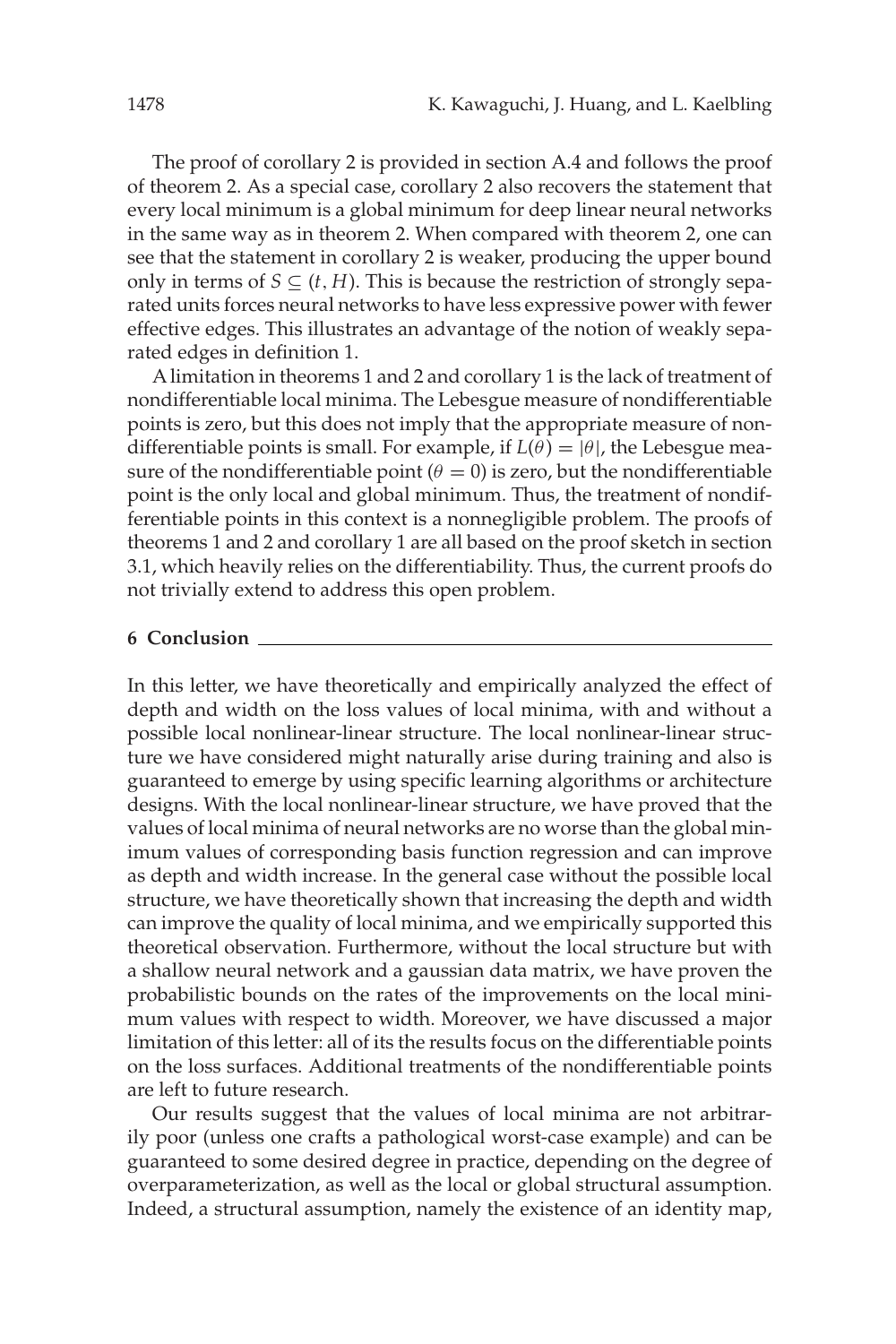<span id="page-17-0"></span>was recently used to analyze the quality of local minima (Shamir, [2018;](#page-36-0) Kawaguchi & Bengio, [2018\)](#page-35-0). When compared with these previous studies (Shamir, [2018;](#page-36-0) Kawaguchi & Bengio, [2018\)](#page-35-0), we have shown the effect of depth and width, as well as considered a different type of neural network without the explicit identity map.

In practice, we often "overparameterize" a hypothesis space in deep learning in a certain sense (e.g., in terms of expressive power). Theoretically, with strong overparameterization assumptions, we can show that every stationary point (including all local minima) with respect to a single layer is a global minimum with the zero training error and can memorize any data set. However, "overparameterization" in practice may not satisfy such strong overparameterization assumptions in the theoretical literature. In contrast, our results in this letter do not require overparameterization and show the gradual effects of overparameterization as consequences of general results.

#### **Appendix A: Proofs for Nonprobabilistic Statements**

Let  $D_{k_l}^{(l)}$  be defined in theorem 2. Let  $D^{(l)} := [D_k^{(l)}]_{k=1}^{d_l} \in \mathbb{R}^{md_{H+1} \times d_l d_{l-1}}$  and  $D :=$  $[D^{(l)}]_{l=1}^H \in \mathbb{R}^{md_{H+1}\times\sum_{l=1}^H d_{l-1}d_l}$ . Given a matrix-valued function  $f(\theta) \in \mathbb{R}^{d'\times d}$ , let  $\partial_{W^{(l)}} f(\theta) := \frac{\partial \text{vec}(f)}{\partial \text{vec}(W^{(l)})} \in \mathbb{R}^{d' d \times d_{l-1} d_l}$  be the partial derivative of vec(*f*) with re- ${\rm spec}$ t to vec( $W^{(l)}$ ). Let { $j, j + 1, ..., j'$ } := Ø if  $j > j'$ . Let  $M^{(l)}M^{(l+1)}\cdots M^{(l')}$  = *I* if  $l > l'$ . Let Null(*M*) be the null space of a matrix *M*. Let  $B(\theta, \epsilon)$  be an open ball of radius  $\epsilon$  with the center at  $\theta$ .

The following lemma decomposes the model output  $\hat{Y}$  in terms of the weight matrix  $W^{(l)}$  and  $D^{(l)}$  that coincides with its derivatives at differentiable points.

**Lemma 1.** *For all*  $l \in \{1, ..., H\}$ *,* 

$$
vec(\hat{Y}(X,\theta)) = D^{(l)}vec(W^{(l)}(\theta)),
$$

*and at any differentiable* θ*,*

$$
\partial_{W^{(l)}} \hat{Y}(X,\theta) = D^{(l)}.
$$

**Proof.** Define  $G^{(l)}$  to be the preactivation output of the *l*th hidden layer as  $G^{(l)} := G^{(l)}(X, \theta) := \Phi^{(l-1)}(X, \theta)W^{(l)}$ . By the linearity of the vec operation and the definition of *G*(*l*) , we have that

vec[
$$
G^{(l+1)}(X, \theta)
$$
] = vec $\left(\sum_{k=1}^{d_l} \Lambda^{l,k} G^{(l)}(X, \theta)_{k,k} W_{k,k}^{(l+1)}\right)$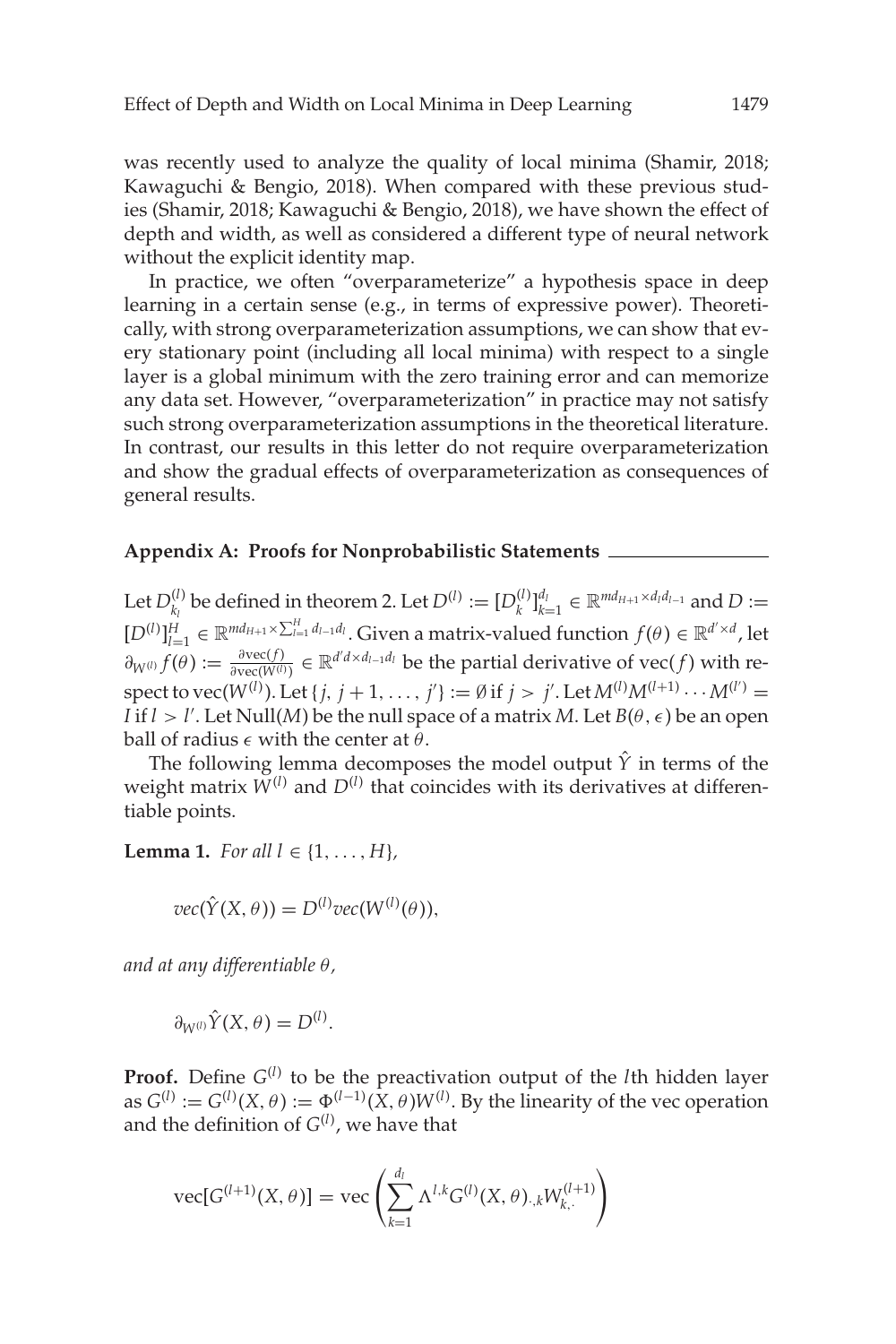$$
= \sum_{k=1}^{d_i} \left( (W_{k, \cdot}^{(l+1)})^\top \otimes \Lambda^{l, k} \right) \text{vec}\left( G^{(l)}(X, \theta)_{\cdot, k} \right)
$$

$$
= F^{(l+1)} \text{vec}\left( G^{(l)}(X, \theta) \right),
$$

where  $F^{(l+1)} := [(W_{k,\cdot}^{(l+1)})^\top \otimes \Lambda^{l,k}]_{k=1}^{d_l}.$  Therefore,

vec(
$$
\hat{Y}
$$
) =  $F^{(H+1)}F^{(H)} \cdots F^{(l+1)}\text{vec}(G^{(l)})$   
=  $F^{(H+1)} \cdots F^{(l+1)}[I_{d_l} \otimes \Phi^{(l-1)}]\text{vec}(W^{(l)}),$ 

 $W = F^{(H+1)} \cdots F^{(l+1)}[I_{d_l} \otimes \Phi^{(l-1)}] = [D_1^{(l)} \quad D_2^{(l)} \quad \cdots \quad D_{d_l}^{(l)}] = D^{(l)}$ , which proves the first statement that  $\text{vec}(\hat{Y}) = D^{(l)}\text{vec}(W^{(l)})$ . The second statement follows from the fact that the derivatives of  $D^{(l)}$  with respect to vec( $W^{(l)}$ ) are zeros at any differentiable point, and hence  $(\partial_{W^{(l)}}\hat{Y}) = D^{(l)} + 0$ .  $□$ 

Lemma 2 generalizes part of theorem A.45 in Rao, Toutenburg, Shalabh, and Heumann [\(2007\)](#page-36-0) by discarding invertibility assumptions.

**Lemma 2.** *For any block matrix* [*A B*] *with real submatrices A and B such that*  $A^{\top}B=0$ ,

$$
P[[A \ B]] = P[A] + P[B].
$$

**Proof.** It follows a straightforward calculation as

$$
P[[A \ B]] = [A \ B] \begin{bmatrix} A^{\top} A & 0 \\ 0 & B^{\top} B \end{bmatrix}^{\dagger} [A \ B]^{\top}
$$
  
=  $[A \ B] \begin{bmatrix} (A^{\top} A)^{\dagger} & 0 \\ 0 & (B^{\top} B)^{\dagger} \end{bmatrix} [A \ B]^{\top}$   
=  $P[A] + P[B].$ 

Lemma 3 decomposes a norm of a projected target vector into a form that clearly shows an effect of depth and width.

**Lemma 3.** *For any t* ∈ {0, 1, ..., *H*} *and any S* ⊆ (*t*, *t* + 1, ..., *H*)*,* 

$$
\left\|P\left[P_N\left(\bar{\Phi}^{(S)}\right]D\right]\text{vec}(Y)\right\|_2^2 = \sum_{l=1}^H\sum_{k_l=1}^{d_l} \left\|P\left[N_{k_l}^{(l)}P_N\left(\bar{\Phi}^{(S)}\right]D_{k_l}^{(l)}\right]\text{vec}(Y)\right\|_2^2.
$$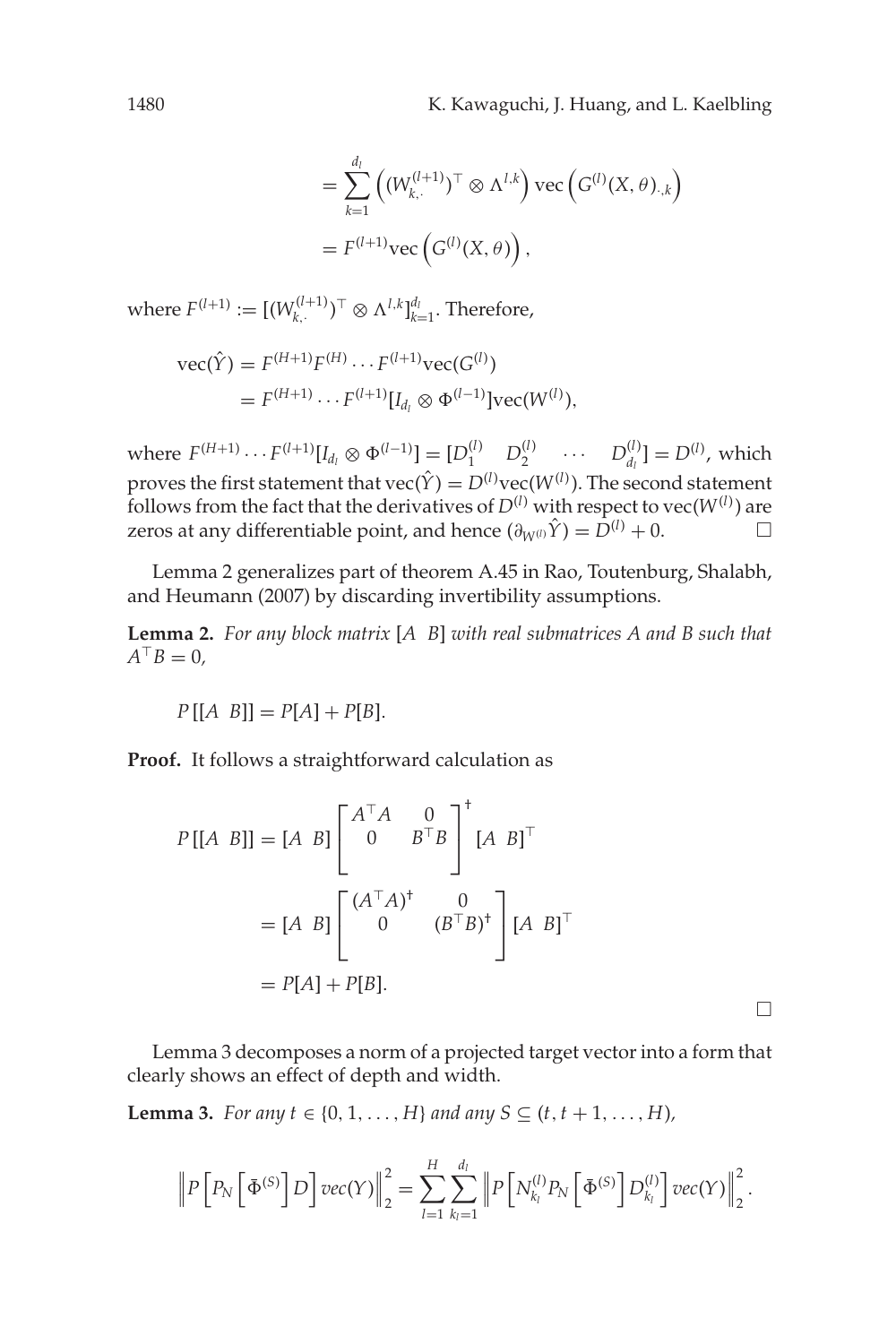**Proof.** Since the span of the columns of [*A B*] is the same as the span of the columns of  $[A \ P_N[A]B]$  for submatrices  $A$  and  $B$ , the span of the columns of  $P_N[\bar{\Phi}^{(S)}]D = [[P_N[\bar{\Phi}^{(S)}]D_{k_l}^{(l)}]_{k_l=1}^{d_l}]_{l=1}^H$  is the same as the span of the columns of  $[[N_{k_l}^{(l)}P_N[\bar{\Phi}^{(S)}]D_{k_l}^{(l)}]_{k_l=1}^{d_l}$  *H*<sub>=1</sub>. Then, by repeatedly applying lemma 2 to each block of  $[[N_{k_l}^{(l)}P_N[{\bar{\Phi}^{(S)}}]D_{k_l}^{(l)}]_{k_l=1}^{d_l}]_{l=1}^H$ , we have that

$$
P\left[P_N[\bar{\Phi}^{(S)}]D\right] = P\left[\left[N_{k_l}^{(l)}P_N[\bar{\Phi}^{(S)}]D_{k_l}^{(l)}\right]_{k_l=1}^{d_l}\right]^{H} = \sum_{l=1}^{H} \sum_{k_l=1}^{d_l} P\left[N_{k_l}^{(l)}P_N[\bar{\Phi}^{(S)}]D_{k_l}^{(l)}\right].
$$

From the construction of  $N_{k_l}^{(l)}$ , we have that for all  $(l, k) \neq (l', k')$ ,

$$
P[N_k^{(l)}P_N[\bar{\Phi}^{(S)}]D_k^{(l)}]P[N_{k'}^{(l')}P_N[\bar{\Phi}^{(S)}]D_{k'}^{(l')}]=0.
$$

Therefore,

$$
||P[P_N[\bar{\Phi}^S]D] \operatorname{vec}(Y)||_2^2 = \left\| \sum_{l=1}^H \sum_{k_l=1}^{d_l} P\left[N_{k_l}^{(l)} P_N[\bar{\Phi}^{(S)}]D_{k_l}^{(l)}\right] \operatorname{vec}(Y)\right\|_2^2
$$
  
= 
$$
\sum_{l=1}^H \sum_{k_l=1}^{d_l} ||P\left[N_{k_l}^{(l)} P_N[\bar{\Phi}^{(S)}]D_{k_l}^{(l)}\right] \operatorname{vec}(Y)||_2^2.
$$

The following lemma plays a major role in the proof of theorem 2.

**Lemma 4.** *For any t*  $\in$  {0, 1, ..., *H*}*, every differentiable local minimum*  $\theta \in$  $\Theta_{d_{H+1},t}$  *satisfies that for any l*  $\in$  {*t*, *t* + 1, ..., *H*}*,* 

 $(\Phi^{(l)})^{\top} (\hat{Y}(X, \theta) - Y) = 0.$ 

**Proof.** Fix *t* to be a number in  $\{0, 1, \ldots, H\}$ . Let  $\theta$  be a differentiable local minimum in  $\Theta_{d_{H+1},t}$ . Then, from the definition of a local minimum, there exists  $\epsilon_1 > 0$  such that  $L(\theta) \le L(\theta')$  for all  $\theta' \in B(\theta, \epsilon_1)$ , and hence  $L(\theta) \le L(\theta')$  for all  $\theta' \in \tilde{B}(\theta,\epsilon_1) \subseteq B(\theta,\epsilon_1)$ , where  $\tilde{B}(\theta,\epsilon_1) := B(\theta,\epsilon_1) \cap$  $\{\theta \in \mathbb{R}^{d_{\theta}} : W^{(l+1)}(\theta)_{k,k} = 0 \text{ for all } l \in \{t+1, t+2, \dots H-1\} \text{ and all } (k',k) \in$  $S^{(l)} \times (\{1, \ldots, d_{l+1}\} \setminus S^{(l+1)})\}$  with the index sets  $S^{(t+1)}$ ,  $S^{(t+2)}$ , ...,  $S^{(H+1)}$  of the  $\theta \in \Theta_{d_{H+1},t}$  in definition 1. Without loss of generality, we can permute the indices of the units within each layer such that for all  $l \in \{t+1, t+1\}$ 2,...,  $H + 1$ ,  $S^{(l)} \supseteq \{1, 2, \ldots, d_l\}$  with some  $d_l \geq d_{H+1}$  in the definition of  $\Theta_{d_{H+1},t}$  (see definition 1). Note that the considered activation functions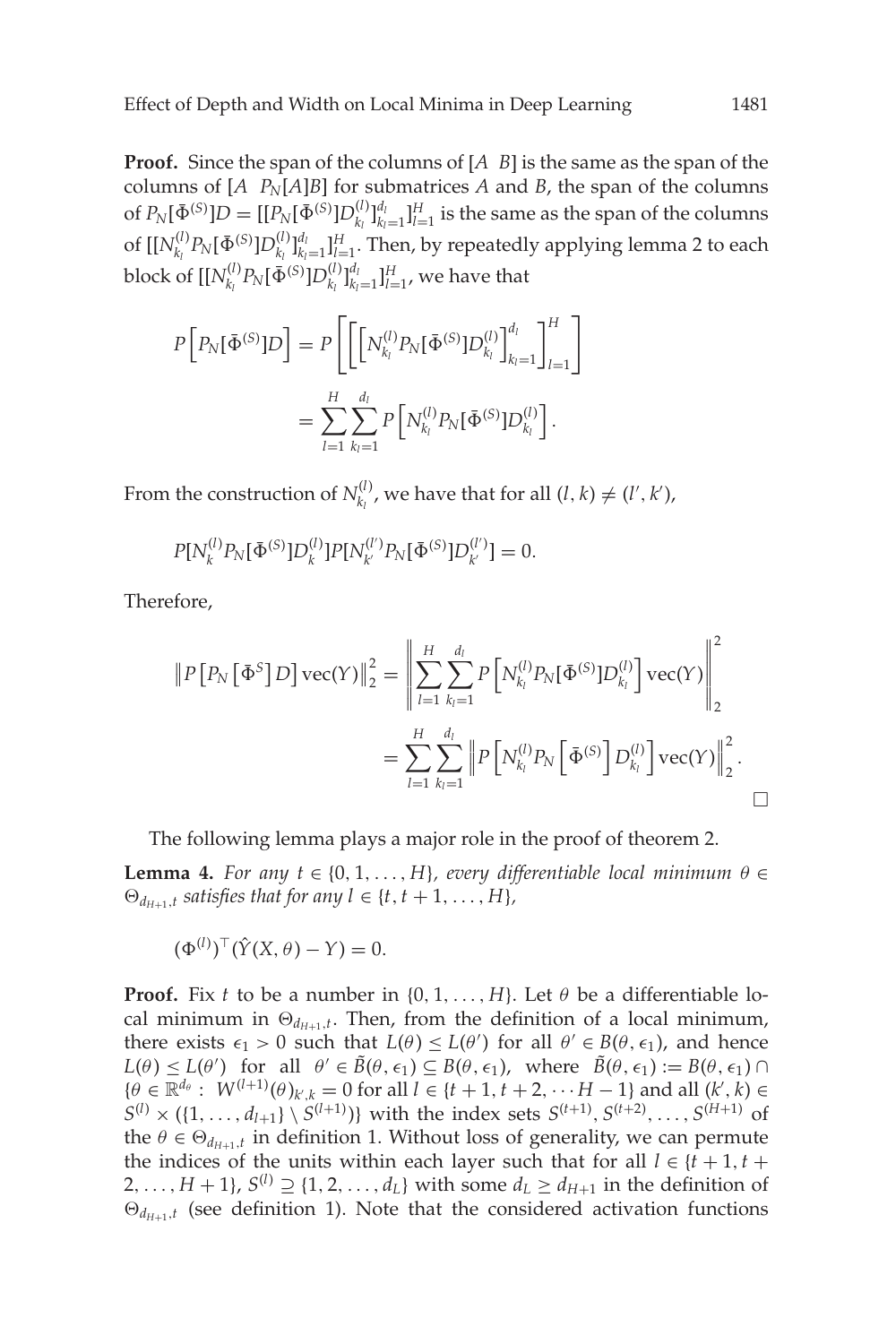<span id="page-20-0"></span> $\sigma_{i,j}^{(l)}(z)$  are continuous and act linearly on  $z \geq 0$  . Thus, from the definition of  $\Theta_{d_{H+1},t}$ , there exists  $\epsilon_2 > 0$  such that for all  $\theta' \in \tilde{B}(\theta,\epsilon_2)$  and all  $l \in$  $\{t, t+1, \ldots, H\}$ 

$$
\hat{Y}(X,\theta') = \Phi^{(l)} \begin{bmatrix} A^{(l+1)} \\ C^{(l+1)} \end{bmatrix} A^{(l+2)} \cdots A^{(H+1)} + \sum_{l'=l}^{H-1} Z^{(l'+1)} C^{(l'+2)} A^{(l'+3)} \cdots A^{(H+1)},
$$
\n(A.1)

where  $A^{(l)}$ ,  $B^{(l)}$  and  $C^{(l)}$  are submatrices of  $W^{(l)}(\theta')$ , and  $Z^{(l)}$  is a submatrix of  $\Phi^{(l)}(X, \theta')$  as defined below:

$$
\begin{bmatrix} A^{(l)} & \xi^{(l)} \\ C^{(l)} & B^{(l)} \end{bmatrix} := W^{(l)}(\theta'),
$$

and

$$
Z^{(t+1)} := \sigma^{(t+1)} \left( \Phi^{(t)} \begin{bmatrix} \xi^{(t+1)} \\ B^{(t+1)} \end{bmatrix} \right) \text{ with } Z^{(l)} := \sigma^{(l)}(Z^{(l-1)}B^{(l)}) \text{ for } l \geq t+2.
$$

Note that  $Z^{(l)}$  depends only on  $\Phi^{(t)}$ ,  $\xi^{(t)}$ , and  $B^{(k)}$  for all  $k \leq l$ . Here,  $\Phi^{(t)}$ does not depend on  $A^{(l)}$  and  $C^{(l)}$  for all  $l \ge t + 1$ . That is, at each layer  $l \in$  ${t+2, t+3, \ldots, H}$ ,  $A^{(l)} \in \mathbb{R}^{d_L \times d_L}$  connects  $\overline{d}_L$  linearly acting units to next  $d_L$ linearly acting units,  $B^{(l)} \in \mathbb{R}^{(d_{l-1}-d_L)\times(d_l-d_L)}$  connects other units to next other units (other units can include both nonlinear and linearly acting units), and  $C^{(l)} \in \mathbb{R}^{(d_{l-1}-d_L)\times d_L}$  connects other units to next linearly acting units, with  $d_L \geq d_{H+1}$ . Here,  $A^{(t+1)}$ ,  $B^{(t+1)}$ ,  $C^{(t+1)}$ , and  $\xi^{(t+1)}$  connect the possibly unstructured layer  $\Phi^{(t)}$  to the next structured layer,  $C^{(H+1)} \in \mathbb{R}^{(d_H - d_L) \times d_{H+1}}$  connects other units in the last hidden layer to the output units, and  $A^{(H+1)} \in \mathbb{R}^{d_L \times d_{H+1}}$ connects linearly acting units in the last hidden layer to the output units.

Let  $\epsilon_3 = \min(\epsilon_1, \epsilon_2)$ . Let *l* be an arbitrary fixed number in {*t*, *t* + 1, ..., *H*} in the following. Let  $r := \hat{Y}(X, \theta) - Y$ . Define

$$
R^{(l+1)} := \begin{bmatrix} A^{(l+1)} \\ C^{(l+1)} \end{bmatrix}.
$$

From the condition of differentiable local minimum, we have that

$$
0 = \partial_{R^{(l+1)}} L(\theta) = \text{vec}((\Phi^{(l)})^{\top} r(A^{(l+2)} \cdots A^{(H+1)})^{\top}),
$$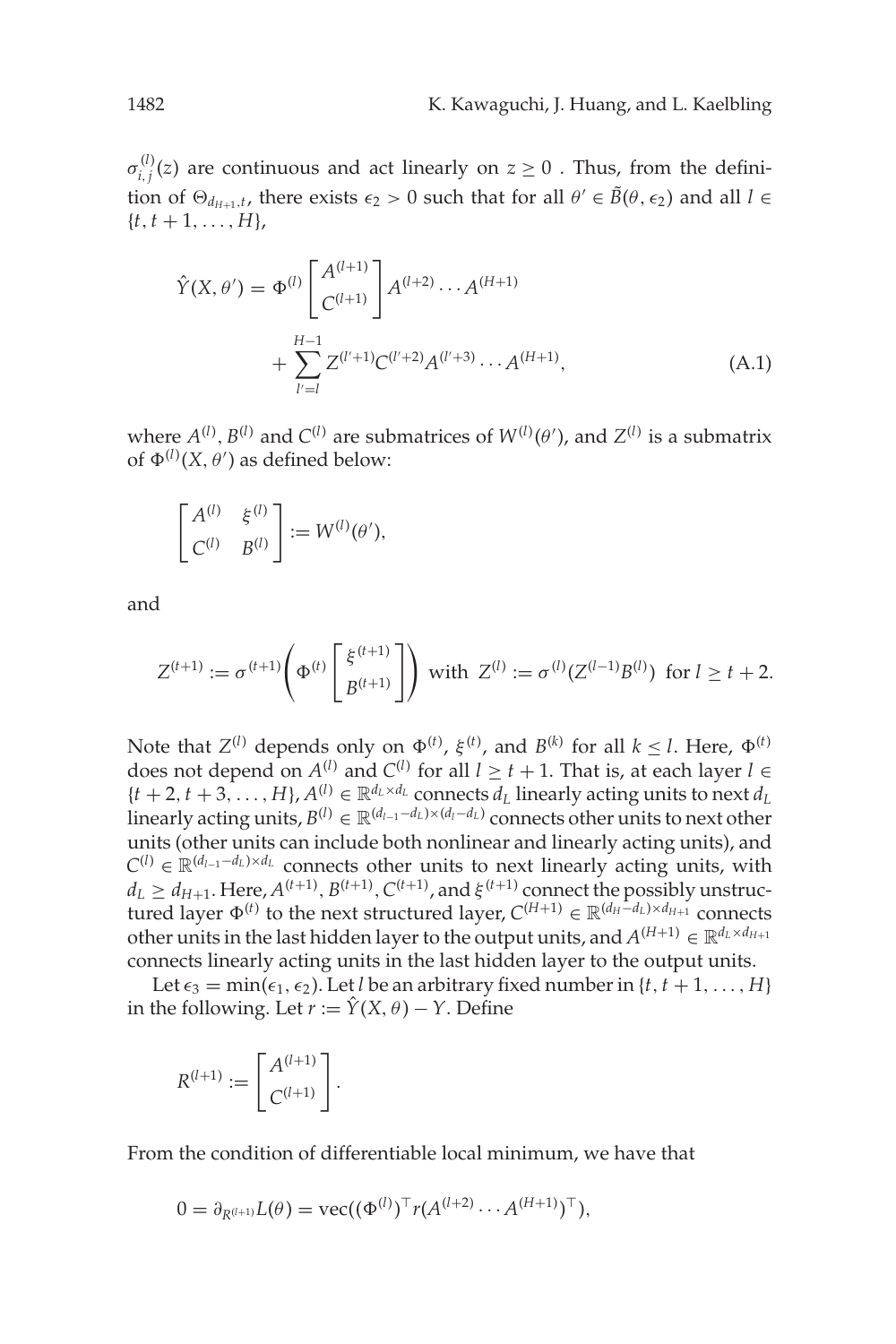since otherwise,  $R^{(l+1)}$  can be moved to the direction of  $\partial_{R^{(l+1)}}L(\theta)$  with a sufficiently small magnitude  $\epsilon'_3 \in (0, \epsilon_3)$  and decrease the loss value. This implies that

$$
(\Phi^{(l)})^{\top} r(A^{(l+2)} \cdots A^{(H+1)})^{\top} = 0.
$$

If  $\text{rank}(A^{(l+2)} \cdots A^{(H+1)}) \ge d_{H+1}$  or  $l = H$ , then this equation yields the desired statement of this lemma as  $(\Phi^{(l)})^T r = 0$ . Hence, the rest of this proof considers the case of

rank(
$$
(A^{(l+2)} \cdots A^{(H+1)})^{\top}
$$
) <  $d_{H+1}$  and  $l \in \{t, t+1, \ldots, H-1\}$ .

Define an index *l* <sup>∗</sup> as

$$
l^* := \min\{l' \in \mathbb{Z}^+ : l + 3 \le l' \le H + 2 \, \wedge \, \text{rank}(A^{(l')} \cdots A^{(H+1)}) \ge d_{H+1}\},
$$

where  $A^{(H+2)} \cdots A^{(H+1)} := I_{d_{H+1}}$ . This minimum exists since the set contains at least  $H + 2$  (nonempty) and is finite. Then we have that  $rank(A^{(l^*)} \cdots A^{(H+1)}) \ge d_{H+1}$  and  $rank(A^{(l')} \cdots A^{(H+1)}) < d_{H+1}$  for all  $l' \in$  ${l + 2, l + 3, ..., l^* - 1}$ , since rank $(M_1M_2) \leq min(\text{rank}(M_1), \text{rank}(M_2))$ . Therefore, for all  $l' \in \{l + 1, l + 2, ..., l^* - 2\}$ , we have that  $Null((A^{(l'+1)})$  $\cdots A^{(H+1)})^{\top}$   $\neq 0$ , and there exists a vector  $u_{l'} \in \mathbb{R}^{d_L}$  such that

$$
u_{l'} \in Null((A^{(l'+1)} \cdots A^{(H+1)})^{\top})
$$
 and  $||u_{l'}||_2 = 1$ .

Let  $u_l$  denote such a vector for all  $l' \in \{l+1, l+2, ..., l^* - 2\}$ . For all  $l' \in$ {*l* + 2, *l* + 3,..., *l* <sup>∗</sup> − 2}, define

$$
\tilde{A}^{(l')}(v_{l'}) := A^{(l')} + v_{l'} u_{l'}^{\top} \text{ and } \tilde{R}^{(l+1)}(v_{l+1}) := R^{(l+1)} + v_{l+1} u_{l+1}^{\top},
$$

where  $v_{l'} \in \mathbb{R}^{d_L}$  and  $v_{l+1} \in \mathbb{R}^{d_l}$ . Let  $\tilde{\theta}(v_{l+1}, v_{l+2}, \ldots, v_{l^*-2})$  be  $\theta$  with  $A^{(l')}$ and  $R^{(l+1)}$  being replaced by  $\tilde{A}^{(l')}(v_{l'})$  and  $\tilde{R}^{(l+1)}(v_{l+1})$  for all  $l' \in \{l+2, l+1\}$ 3,..., *l* <sup>∗</sup> − 2}. Then for any (ν*l*+1, ν*l*+2,...,ν*l*∗−<sup>2</sup> ),

$$
\hat{Y}(X, \tilde{\theta}(v_{l+1}, \ldots, v_{l^*-2})) = \hat{Y}(X, \theta)
$$
 and  $L(\tilde{\theta}(v_{l+1}, \ldots, v_{l^*-2})) = L(\theta)$ ,

since  $\tilde{A}^{(l')}(v_l)A^{(l'+1)}\cdots A^{(H+1)} = A^{(l')}A^{(l'+1)}\cdots A^{(H+1)}$  for all  $l' \in \{l+2, l+1\}$ 3, ...,  $l^*$  – 2} and  $\tilde{R}^{(l+1)}(\nu_{l+1})A^{(l+2)}\cdots A^{(H+1)} = R^{(l+1)}A^{(l+2)}\cdots A^{(H+1)}$ .

For any sufficiently small vector  $(v_{l+1},...,v_{l^*-2})$  such that  $\tilde{\theta}(v_{l+1},...,v_{l^*-2})$ ...,  $v_{l^*−2}$ ) ∈  $\tilde{B}(\theta, \epsilon_3/2)$ , if  $\theta$  is a local minimum, every  $\tilde{\theta}(v_{l+1}, \ldots, v_{l^*-2})$  is also a local minimum with respect to the entries of  $A^{(l)}, B^{(l)}$ , and  $C^{(l')}$  for all *l'* because there exists  $\epsilon'_3 = \epsilon_3/2 > 0$  such that

$$
L(\tilde{\theta}(\nu_{l+1},\ldots,\nu_{l^*-2}))=L(\theta)\leq L(\theta')
$$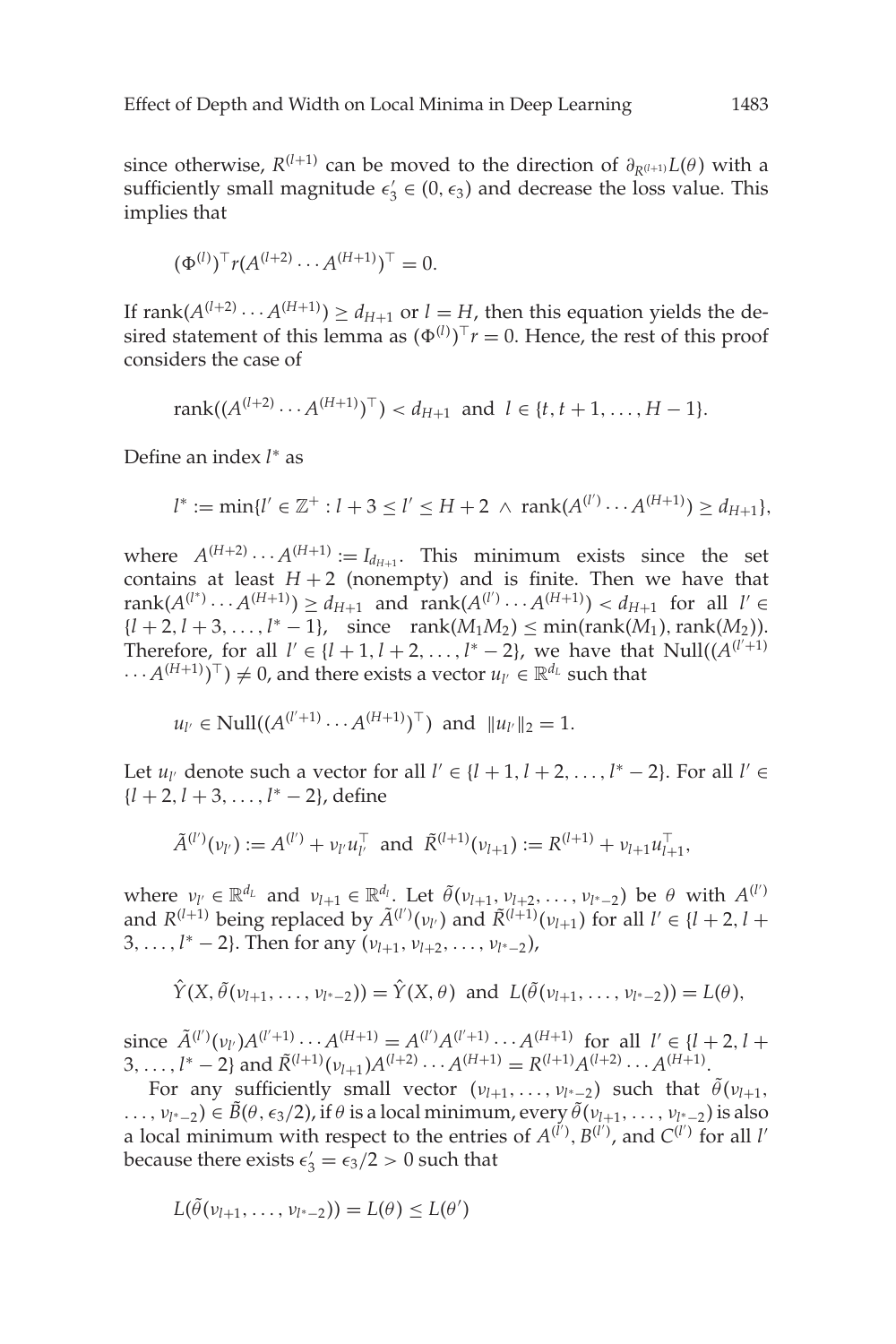for all  $\theta' \in \tilde{B}(\tilde{\theta}(\nu_{l+1},\ldots,\nu_{l^*-2}), \epsilon'_3) \subseteq \tilde{B}(\theta,\epsilon_3) \subseteq \tilde{B}(\theta,\epsilon_1) \subseteq B(\theta,\epsilon_1)$ , where the first inclusion follows the triangle inequality. Thus, for any such  $\tilde{\theta}(v_{l+1},\ldots,v_{l^*-2})$  in the sufficiently small open ball, we have that

$$
\partial_{A^{(l^*-1)}}L(\tilde{\theta}(\nu_{l+1},\ldots,\nu_{l^*-2}))=0,
$$

where  $\partial_{A^{(l^*-1)}}L(\tilde{\theta}(\nu_{l+1},\ldots,\nu_{l^*-2}))$  exists within the sufficiently small open ball from equation [A.1](#page-20-0) (composed with the squared loss). In particular, by setting  $v_{l+1} = 0$  and noticing that  $\hat{Y}(X, \tilde{\theta}(v_{l+1}, \ldots, v_{l^*-2})) - \hat{Y} = Y(X, \theta) - \hat{Y}$  $Y = r$ ,

$$
0 = \partial_{A^{(l^*-1)}} L(\tilde{\theta}(0, \nu_{l+2}, \dots, \nu_{l^*-2}))
$$
  
= 
$$
\left( \partial_{A^{(l^*-1)}} \hat{Y}(X, \tilde{\theta}(0, \nu_{l+2}, \dots, \nu_{l^*-2})) \right)^{\top} \text{vec}(r),
$$

and hence

$$
0 = \partial_{A^{(l^*-1)}} L(\tilde{\theta}(\nu_{l+1}, \dots, \nu_{l^*-2}))
$$
  
=  $\left(\partial_{A^{(l^*-1)}} \Phi^{(l)}(\nu_{l+1} u_{l+1}^\top) \bar{A}^{(l+2)} \cdots \bar{A}^{(H+1)}\right)$   
+  $\partial_{A^{(l^*-1)}} \hat{Y}(X, \tilde{\theta}(0, \nu_{l+2}, \dots, \nu_{l^*-2}))\right)^\top \text{vec}(r)$   
=  $\left(\partial_{A^{(l^*-1)}} \Phi^{(l)}(\nu_{l+1} u_{l+1}^\top) \bar{A}^{(l+2)} \cdots \bar{A}^{(H+1)}\right)^\top \text{vec}(r),$ 

where

$$
\bar{A}^{(l')} = \begin{cases} \tilde{A}^{(l')}(v_{l'}) & \text{if } l' \in \{l+2,\ldots,l^*-2\} \\ A^{(l')} & \text{if } l' \notin \{l+2,\ldots,l^*-2\} \end{cases}.
$$

Since

$$
\partial_{A^{(l^*-1)}} \Phi^{(l)}(\nu_{l+1} u_{l+1}) \bar{A}^{(l+2)} \cdots \bar{A}^{(H+1)} = ((A^{(l^*)} \cdots A^{(H+1)})^\top \otimes \Phi^{(l)}(\nu_{l+1} u_{l+1}) \tilde{A}^{(l+2)}(\nu_{l+2}) \cdots \tilde{A}^{(l^*-2)}(\nu_{l^*-2})),
$$

this implies that

$$
A^{(l^*)}\cdots A^{(H+1)}r^{\top}\Phi^{(l)}(\nu_{l+1}u_{l+1})\tilde{A}^{(l+2)}(\nu_{l+2})\cdots\tilde{A}^{(l^*-2)}(\nu_{l^*-2})=0.
$$

By the definition of *l* <sup>∗</sup>, this implies that

$$
r^{\top} \Phi^{(l)}(\nu_{l+1} u_{l+1}) \tilde{A}^{(l+2)}(\nu_{l+2}) \cdots \tilde{A}^{(l^*-2)}(\nu_{l^*-2}) = 0,
$$

where  $\tilde{A}^{(l+2)}(\nu_{l+2})\cdots \tilde{A}^{(l+1)}(\nu_{l+1}) := I_{d_l}$ .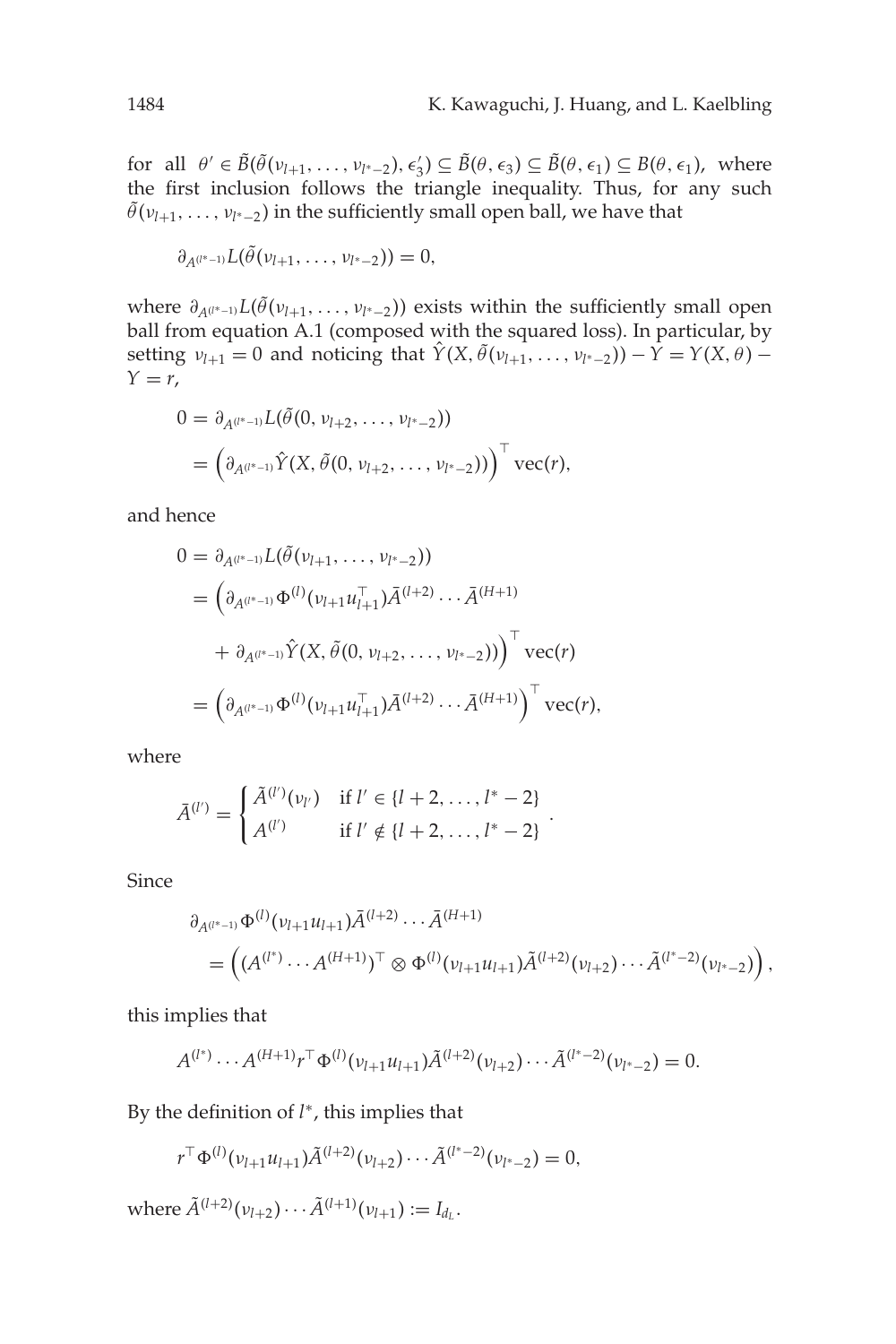We now show that for any sufficiently small vector ( $v$ <sub>*l*+1</sub>, ...,  $v$ <sub>*l*∗−2</sub>) such that  $\tilde{\theta}(v_{l+1},\ldots,v_{l^*-2}) \in \tilde{B}(\theta,\epsilon_3/2)$ ,

$$
r^{\top} \Phi^{(l)}(\nu_{l+1} u_{l+1}) \tilde{A}^{(l+2)}(\nu_{l+2}) \cdots \tilde{A}^{(j)}(\nu_j) = 0,
$$

by induction on the index *j* with the decreasing order  $j = l^* - 2$ ,  $l^* -$ 3,..., *l* + 1. The base case with  $j = l^* - 2$  is proven above. Let  $\tilde{A}^{(l)}$  :=  $\tilde{A}^{(l)}(\nu_{l+2})$ . For the inductive step, assuming that the statement holds for *j*, we show that it holds for  $j - 1$  as

$$
0 = r^{\top} \Phi^{(l)}(\nu_{l+1} u_{l+1}^{\top}) \tilde{A}^{(l+2)} \cdots \tilde{A}^{(j)}
$$
  
=  $r^{\top} \Phi^{(l)}(\nu_{l+1} u_{l+1}^{\top}) \tilde{A}^{(l+2)} \cdots A^{(j)} + r^{\top} \Phi^{(l)}(\nu_{l+1} u_{l+1}^{\top}) \tilde{A}^{(l+2)} \cdots \tilde{A}^{(j-1)} \nu_j u_j^{\top}$   
=  $r^{\top} \Phi^{(l)}(\nu_{l+1} u_{l+1}^{\top}) \tilde{A}^{(l+2)} \cdots \tilde{A}^{(j-1)} \nu_j u_j^{\top},$ 

where the last line follows the fact that the first term in the second line is zero because of the inductive hypothesis with  $v_j = 0$ . Since  $||u_j||_2 = 1$ , by multiplying  $u_i$  both sides from the right, we have that for any sufficiently small  $v_j \in \mathbb{R}^{d_L}$ ,

$$
r^{\top} \Phi^{(l)}(\nu_{l+1} u_{l+1}^{\top}) \tilde{A}^{(l+2)} \cdots \tilde{A}^{(j-1)} \nu_j = 0,
$$

which implies that

$$
r^{\top} \Phi^{(l)}(\nu_{l+1} u_{l+1}^{\top}) \tilde{A}^{(l+2)} \cdots \tilde{A}^{(j-1)} = 0.
$$

This completes the inductive step and proves that

$$
r^{\top} \Phi^{(l)}(\nu_{l+1} u_{l+1}^{\top}) = 0.
$$

Since  $||u_{l+1}||_2 = 1$ , by multiplying  $u_{l+1}$  both sides from the right, we have that for any sufficiently small  $v_{l+1} \in \mathbb{R}^{d_l-d_l}$  such that  $\tilde{\theta}(v_{l+1},...,v_{l^*-2}) \in$  $B(\theta,\epsilon_3/2)$ ,

$$
(\hat{Y}(X,\theta) - Y)^{\top} \Phi^{(l)} v_{l+1} = 0,
$$

which implies that

$$
(\Phi^{(l)})^{\top}(\hat{Y}(X,\theta)-Y)=0.
$$

 $\Box$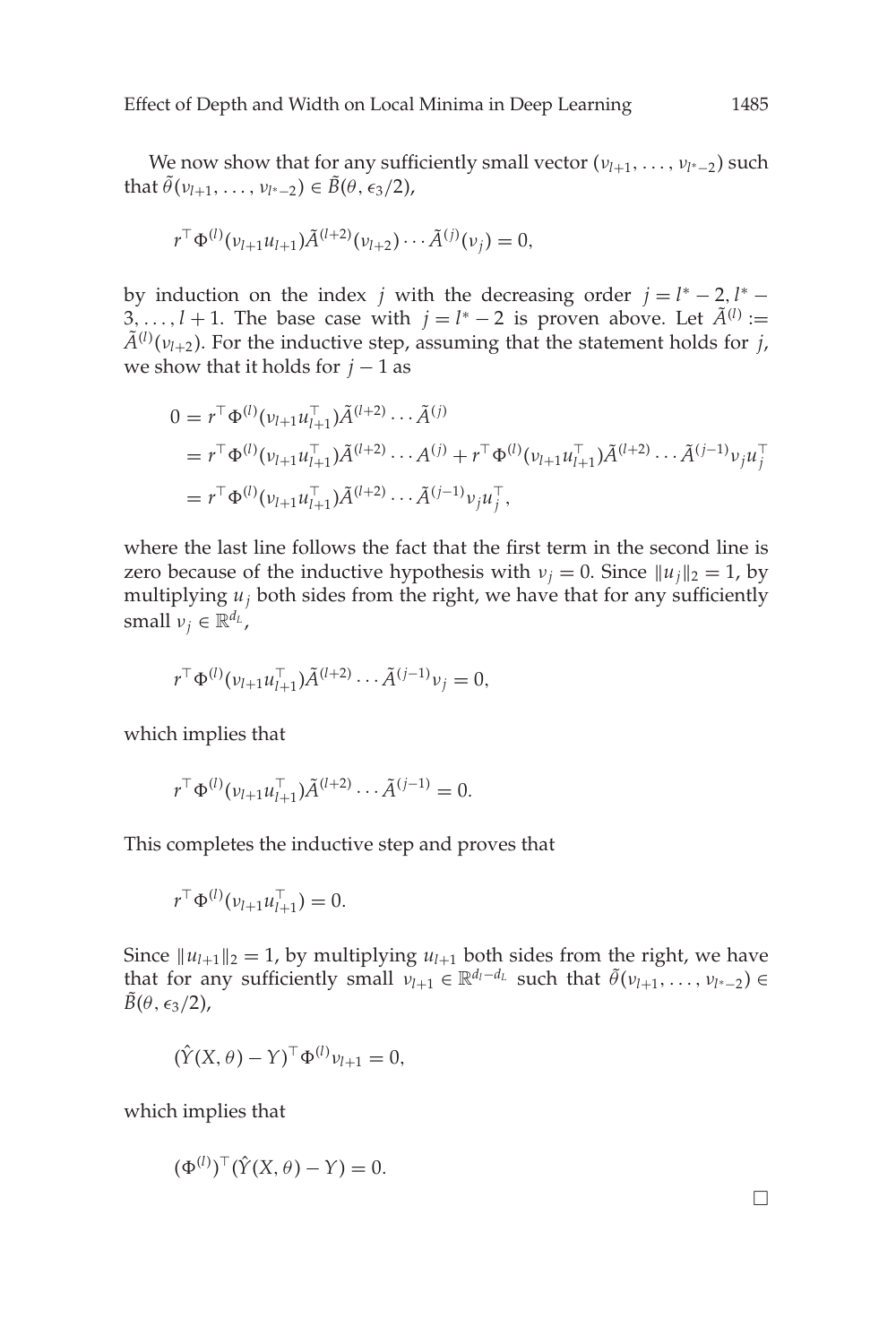<span id="page-24-0"></span>**A.1 Proof of Theorem 1.** From the first-order necessary condition of differentiable local minima,

$$
0 = \partial_{W^{(H+1)}} L(\theta) = (D_1^{(H+1)})^{\top} \text{vec}(\hat{Y}(X, \theta) - Y),
$$

and  $\hat{Y}(X, \theta) = D_1^{(H+1)} W^{(H+1)}$ . From lemma 1 and the first-order necessary condition of differentiable local minima,  $D^{\top}$ vec( $\hat{Y}(X, \theta) - Y$ ) = 0 and  $\text{vec}(\hat{Y}) = \frac{1}{H} D \theta_{1:H}$  where  $\theta_{1:H} := \text{vec}([W^{(l)}]_{l=1}^H)$ . Combining these, we have that

$$
\left[D \quad D_1^{(H+1)}\right]^{\top} \left(\frac{1}{H+1} \left[D \quad D_1^{(H+1)}\right] \theta - \text{vec}(Y)\right) = 0,
$$

where  $\frac{1}{H+1} \begin{bmatrix} D & D_1^{(H+1)} \end{bmatrix} \theta = \text{vec}(\hat{Y}(X, \theta)).$  This implies that

$$
\operatorname{vec}(\hat{Y}(X,\theta)) = P\left[\begin{bmatrix} D & D_1^{(H+1)} \end{bmatrix}\right] \operatorname{vec}(Y).
$$

Therefore,

$$
2L(\theta) = ||\text{vec}(Y) - P\left[\left[D \quad D_1^{(H+1)}\right]\right] \text{vec}(Y)||_2^2
$$
  
=  $||\text{vec}(Y)||_2^2 - ||P\left[\left[D \quad D_1^{(H+1)}\right]\right] \text{vec}(Y)||_2^2,$ 

where the second line follows idempotence of the projection. Finally, decomposing the second term by directly following the proof of lemma 3 with  $P_N\left[\bar{\Phi}^{(S)}\right]$ *D* being replaced by  $\left[D \quad D_1^{(H+1)}\right]$  yields the desired statement of this theorem.  $\Box$ 

**A.2 Proof of Theorem 2.** From lemma 4, we have that for any  $l \in \{t, t +$  $1, \ldots, H$ <sub>}</sub>,

$$
(I_{d_{H+1}} \otimes \Phi^{(l)})^{\top} \text{vec}(\hat{Y}(X,\theta) - Y) = 0. \tag{A.2}
$$

From equation [A.1,](#page-20-0) by noticing that  $Z^{(l+1)}C^{(l+2)} = \Phi^{(l+1)} [0 (C^{(l+2)})^{\top}]^{\top}$ , we also have that

$$
\text{vec}(\hat{Y}(X,\theta)) = \sum_{l=t}^{H} (I_{d_{H+1}} \otimes \Phi^{(l)})^{\top} \text{vec}(\bar{R}^{(l+1)} A^{(l+2)} \cdots A^{(H+1)}), \tag{A.3}
$$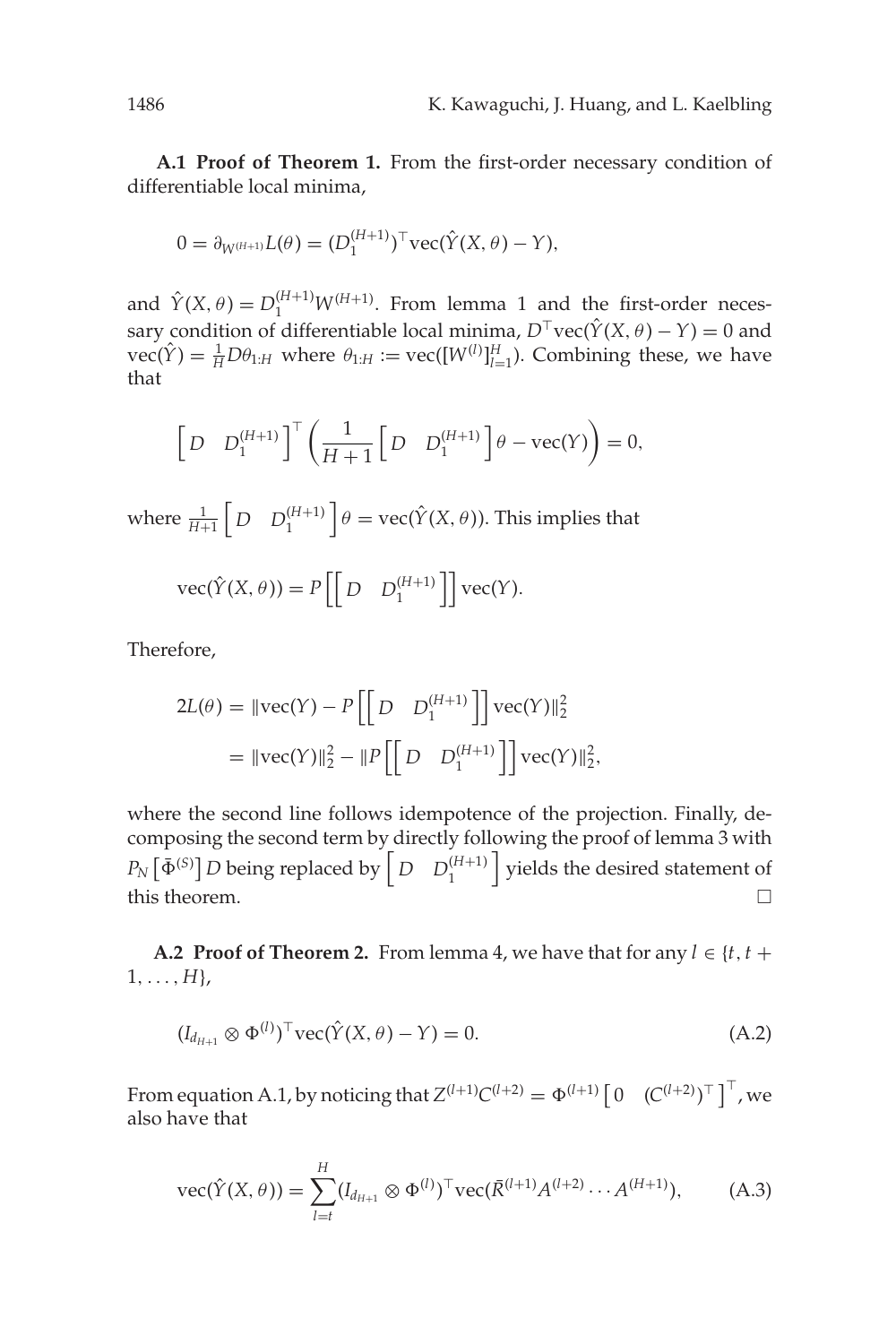$W$   $W$   $\text{here } \overline{R}^{(t+1)} := \begin{bmatrix} (A^{(t+1)})^{\top} & (C^{(t+1)})^{\top} \end{bmatrix}^{\top}$  and  $\overline{R}^{(l)} := \begin{bmatrix} 0 & (C^{(l)})^{\top} \end{bmatrix}^{\top}$  for  $l \geq t + 1$ 2. From lemma 1 and the first-order necessary condition of differentiable local minima, we also have that

$$
D^{\top} \text{vec}(\hat{Y}(X,\theta) - Y) = 0 \tag{A.4}
$$

and

$$
\text{vec}(\hat{Y}) = \frac{1}{H} D\theta_{1:H},\tag{A.5}
$$

where  $\theta_{1:H} := \text{vec}([W^{(l)}]_{l=1}^H)$ .

Combining equations [A.2](#page-24-0) to A.5 yields

$$
\begin{bmatrix} \bar{\Phi} & D \end{bmatrix}^{\top} (\begin{bmatrix} \bar{\Phi} & D \end{bmatrix} \bar{\theta} - \text{vec}(Y)) = 0,
$$

where  $\begin{bmatrix} \bar{\Phi} & D \end{bmatrix} \bar{\theta} = \text{vec}(\hat{Y}(X, \theta))$ ,  $\bar{\Phi} := [I_{d_{H+1}} \otimes \Phi^{(l)}]_{l=t'}^H$ , and

$$
\bar{\theta} := \frac{1}{2} \left[ \left[ \text{vec}(\bar{R}^{(l+1)} A^{(l+2)} \cdots A^{(H+1)})^{\top} \right]_{l=t}^{H} \quad \frac{1}{H} \theta_{1:H}^{\top} \right]^{\top}.
$$

This implies that

$$
\operatorname{vec}(\hat{Y}(X,\theta)) = P\left[\begin{bmatrix} \bar{\Phi} & D \end{bmatrix} \right] \operatorname{vec}(Y).
$$

Therefore, for any  $S \subseteq (t, t+1, \ldots, H)$ ,

$$
2L(\theta) = ||\text{vec}(Y) - P[[\bar{\Phi} D]]\text{vec}(Y)||_2^2
$$
  
\n
$$
\leq ||\text{vec}(Y) - P[[\bar{\Phi}^{(S)} D]]\text{vec}(Y)||_2^2
$$
  
\n
$$
= ||\text{vec}(Y) - P[\bar{\Phi}^{(S)}]\text{vec}(Y) - P[P_N[\bar{\Phi}^{(S)}]D]\text{vec}(Y)||_2^2
$$
  
\n
$$
= ||P_N[\Phi^{(S)}]Y||_F^2 - ||P[P_N[\bar{\Phi}^{(S)}]D]\text{vec}(Y)||_2^2,
$$
 (A.6)

where the second inequality holds because the column space of  $\begin{bmatrix} \bar{\Phi} & D \end{bmatrix}$ includes the column space of  $\begin{bmatrix} \bar{\Phi}^{(S)} & D \end{bmatrix}$ . The third line follows lemma 2. The last line follows from the fact that  $P_N[\bar{\Phi}^{(S)}] = (I - P[\bar{\Phi}^{(S)}])$  and

$$
\begin{split} \text{vec}(Y)^{\top} P_N[\bar{\Phi}^{(S)}]^{\top} P[P_N[\bar{\Phi}^{(S)}]D] \text{vec}(Y) &= \text{vec}(Y)^{\top} P[P_N[\bar{\Phi}^{(S)}]D] \text{vec}(Y) \\ &= \|P[P_N[\bar{\Phi}^{(S)}]D] \text{vec}(Y) \|_2^2. \end{split}
$$

By applying lemma 3 to the second term on the right-hand side of equation A.6, we obtain the desired upper bound in theorem 2. Finally, we complete the proof by noticing that  $\frac{1}{2}$   $||P_N[\Phi^{(S)}]Y||_F^2$  is the global minimum value of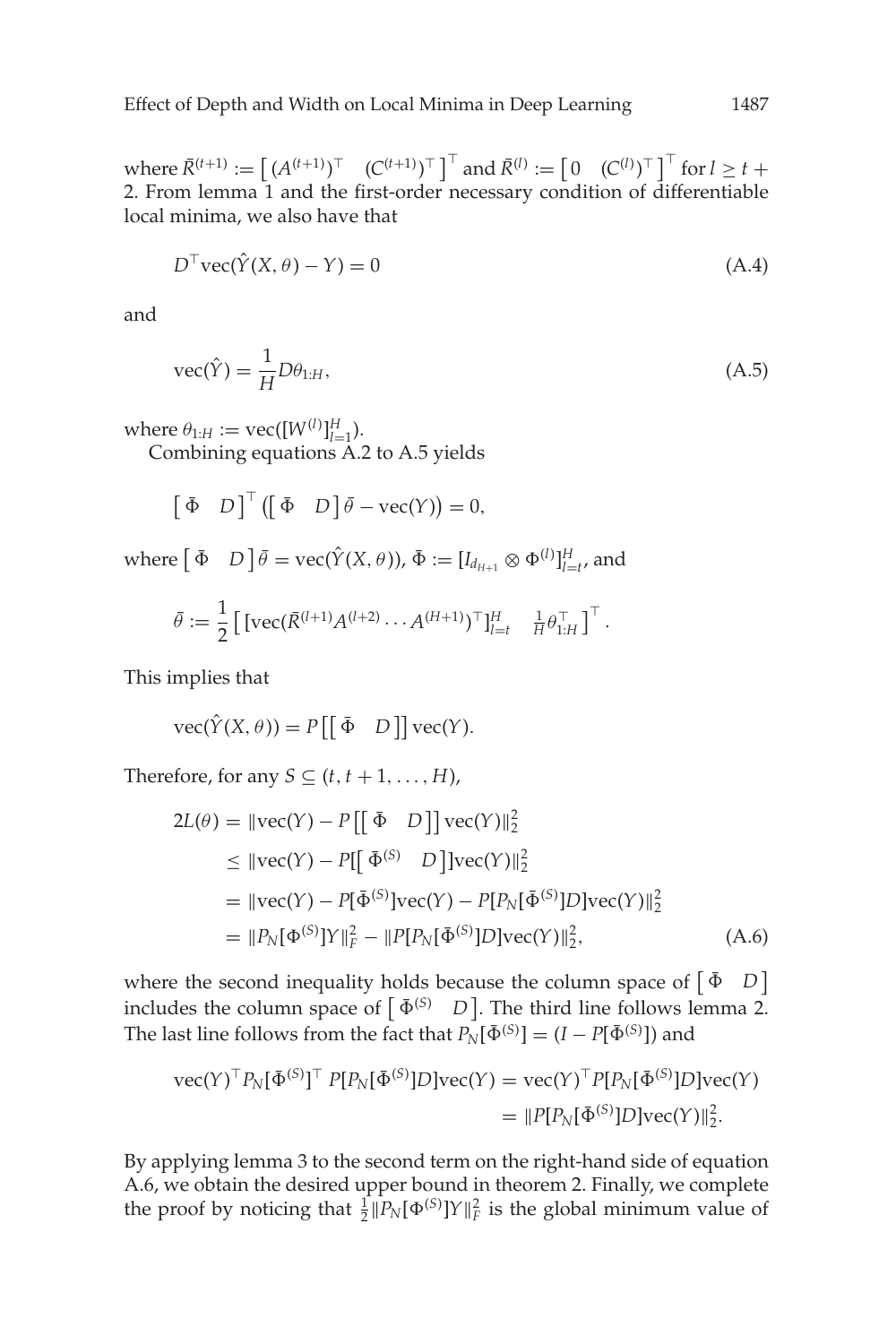<span id="page-26-0"></span>basis function regression with the basis  $\Phi^{(S)}$  for all  $S \subseteq (0, 1, \ldots, H)$ . This is **because**  $\frac{1}{2}$ ||Φ<sup>(S)</sup>W − *Y*|| $^2$ <sub>*F*</sub> is convex in *W* and, hence,  $\partial_W \frac{1}{2}$ ||Φ<sup>(S)</sup>W − *Y*|| $^2$ <sub>*F*</sub> = 0 is a necessary and sufficient condition of global minima, solving which yields the global minimum value of  $\frac{1}{2}$   $||P_N[\Phi^{(S)}]Y||_F^2$  $\Gamma$ *F*.

**A.3 Proof of Corollary 1.** The statement follows the proof of theorem 2 by noticing that lemma 4 still holds for the restriction of  $L$  to  $\mathcal I$  as  $\tilde{B}(\theta,\epsilon_1) = B(\theta,\epsilon_1) \cap \mathcal{I}$ , and by replacing  $D_{k_l}^{(l)}$  by  $\hat{D}_{k_l}^{(l)}$  in the proof, where  $\hat{D}_{k_l}^{(l)}$ is obtained from the proof of lemma 1 by setting  $W^{(l+1)}(\theta)_{k',k} = 0$  for  $(k',k) \in$  $S^{(l)} \times (\{1, ..., d_{l+1}\} \setminus S^{(l+1)})$  (*l* = *t* + 1, *t* + 2, ··· *H* − 1) and by not considering their derivatives.

**A.4 Proof of Corollary 2.** The statement follows the proof of theorem 2 by setting  $C^{(l')} := 0$  for all  $l' \notin \{t+1, H+1\}$  and setting  $l \in \{t, H\}$  in the proof of lemma 4 (instead of  $\{t, t + 1, \ldots, H\}$ ).

#### **Appendix B: Proofs for Probabilistic Statements**

In the following lemma, we rewrite equation [3.2](#page-3-0) in terms of the activation pattern, and data matrices  $\begin{bmatrix} X & Y \end{bmatrix}$ .

**Lemma 5.** *Every differentiable local minimizer* θ *of L with the neural network 3.1 satisfies*

$$
L(\theta) = \frac{1}{2} ||Y||_2^2 - \frac{1}{2} ||P[\tilde{D}]Y||_2^2,
$$
\n(B.1)

*where*

$$
\tilde{D} = \begin{bmatrix} \Lambda^{1,1} X & \Lambda^{1,2} X & \cdots & \Lambda^{1,d} X \end{bmatrix}.
$$
 (B.2)

**Proof.** With  $r := \hat{Y}(X, \theta) - Y$ , we have  $L(\theta) = r^T r/2$ . For expression 3.1, we have

$$
\hat{Y}(X,\theta) = \sum_{j=1}^{d} W_j^{(2)} \Lambda^{1,j} X W_j^{(1)}.
$$
\n(B.3)

For any differentiable local minimum  $\theta$ , from the first-order condition,

$$
0 = \partial_{W_{ij}^{(1)}} r^\top r/2 = W_j^{(2)} r^\top \Lambda^{1,j} X_i.
$$
 (B.4)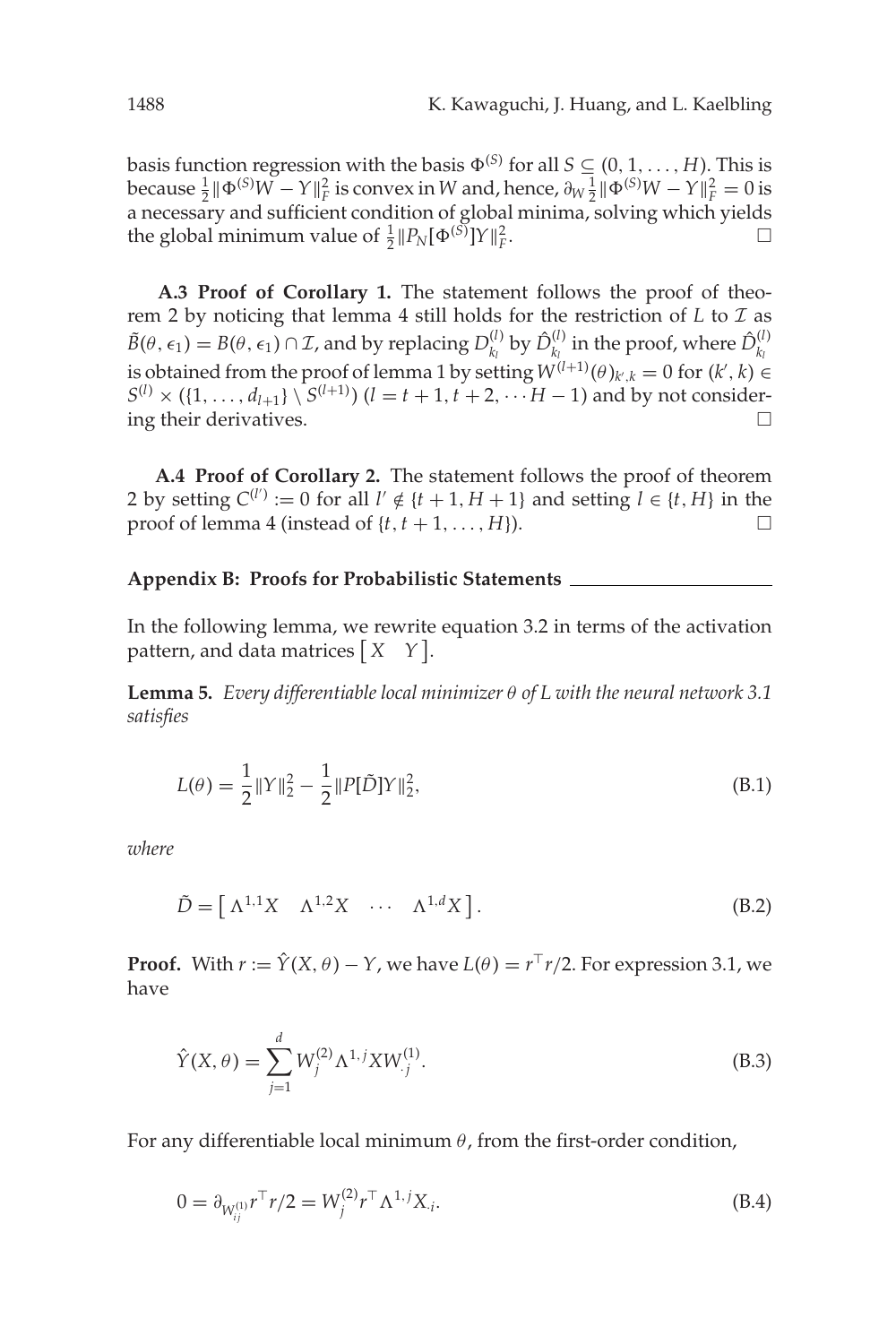<span id="page-27-0"></span>We conclude that if  $W_j^{(2)} \neq 0$ , then  $r \perp \Lambda^{1,j} X_j$  for  $1 \leq i \leq d_x.$  In fact, we have the same conclusion even if  $W_j^{(2)} = 0$ . To prove it, we use the second-order condition as follows. We notice that if  $W_j^{(2)} = 0$ , then

$$
\begin{bmatrix}\n\frac{\partial_{W_{ij}^{(1)}}^2 r^\top r/2 & \partial_{W_{ij}^{(2)}} \partial_{W_{ij}^{(1)}} r^\top r/2 \\
\frac{\partial_{W_{ij}^{(2)}} \partial_{W_{ij}^{(1)}} r^\top r/2 & \partial_{W_{ij}^{(2)}}^2 r^\top r/2\n\end{bmatrix} = \begin{bmatrix}\n0 & r^\top \Lambda^{1,j} X_i \\
r^\top \Lambda^{1,j} X_i & * \n\end{bmatrix}.
$$
\n(B.5)

By the second-order condition, the above matrix must be positive semidefinite, and we conclude that  $r^{\top} \Lambda^{1,j} X_i = 0$ . Therefore,  $\hat{Y}(X, \theta) - Y$  is perpendicular to the column space of  $\tilde{D}$ . Moreover, from expression B.3,  $\hat{Y}(X,\theta)$  is in the column space of  $\tilde{D}$ ;  $\hat{Y}(X, \theta)$  is the projection of  $Y$  to the column space of  $\tilde{D}$ ,  $\hat{Y}(X, \theta) = P[\tilde{D}]Y$ ; and

$$
L(\theta) = \frac{1}{2} \|\hat{Y}(X,\theta) - Y\|_2^2 = \frac{1}{2} \|(I - P[\tilde{D}])Y\|_2^2 = \frac{1}{2} \|\hat{Y}\|_2^2 - \frac{1}{2} \|\hat{P[\tilde{D}]}Y\|_2^2.
$$
\n(B.6)

From equation [B.1,](#page-26-0) we expect that the larger the rank of the projection matrix  $\hat{D}$ , the smaller is the loss  $L(\theta)$ . In the following lemma, we prove that under the conditions of the activation pattern matrix  $\Lambda$ . In the regime  $d_x d \ll$ *m*, we have rank  $\tilde{D} = d_x d$ . In the regime  $d_x d \gg m$ , we have rank  $\tilde{D} = m$ . As we show later, proposition 2 follows easily from the rank estimates of  $\tilde{D}$ .

**Lemma 6.** *Fix the activation pattern matrix*  $\Lambda := [\Lambda^k]_{k=1}^d \in \mathbb{R}^{m \times d}$ . Let X be a *random*  $m \times d_x$  *gaussian matrix, with each entry having mean zero and variance one. Then the matrix D as defined in equation [B.2](#page-26-0) satisfies both of the following* ˜ *statements:*

- *i.* If  $m \geq 64 \ln^2(d_x dm/\delta^2) d_x d$  and  $s_{\min}(\Lambda_I) \geq \delta$  for any index set  $I \subseteq$  ${1, 2, \ldots, m}$  *with*  $|I| \geq m/2$ , then rank  $\tilde{=} d_x d$  *with probability at least*  $1 - e^{-m/(64 \ln(d_x dm/\delta^2))} - 2e^{-t}.$
- *ii.* If  $dd_x \geq 2m \ln^2 (md/ \delta)$  with  $d_x \geq \ln^2 (dm)$  and  $s_{\min}(\Lambda_I) \geq \delta$  for any index *set*  $I \subseteq \{1, 2, \ldots, m\}$  *with*  $|I| \leq d/2$ , then rank  $\tilde{D} = m$  *with probability at least*  $1 - 2e^{-d_x/20}$ .

**Proof of Lemma 6.** We denote the event  $\Omega_{\text{sum}}$  such that

$$
\Omega_{\text{sum}} = \{ X : \|X\|_F^2 \le 2md_x \}. \tag{B.7}
$$

Thanks to equation [B.24](#page-33-0) in lemma 7,  $\mathbb{P}(\Omega_{\text{sum}}) \geq 1 - e^{-d_x m/8}$ .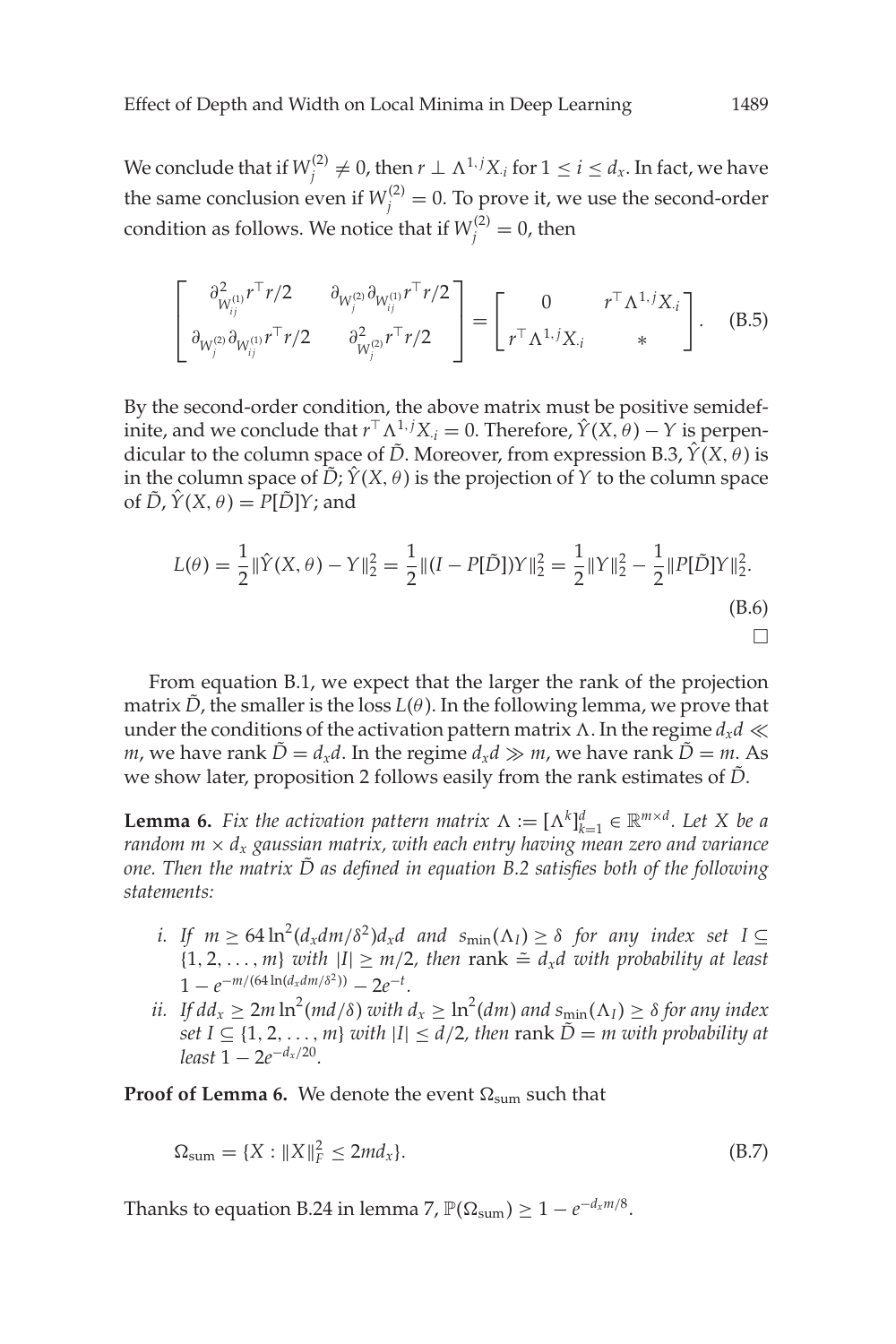In the following, we first prove case i: that rank  $\tilde{D} = d_x d$  with high probability. We identify the space  $\mathbb{R}^{dd_x}$  with  $d \times d_x$  matrix and fix  $L =$  $2[\ln(\frac{dm}{\delta^2})]$ . We first prove that for any *V* in the unit sphere in  $\mathbb{R}^{dd_0}$ , with probability at least 1 − *e*<sup>−</sup>*m*/(16*L*) , we have

$$
\|\tilde{D}\text{vec}(V)\|_2^2 \ge \delta^2/(2L). \tag{B.8}
$$

We notice that

$$
\tilde{D}\text{vec}(V) = \sum_{j=1}^{d_x} \left(\sum_{i=1}^d \Lambda^i V_{ji}\right) X_{.j} =: u.
$$

Then *u* is a gaussian vector in  $\mathbb{R}^m$  with *k*th entry

$$
u_k = \sum_{i=1}^{d_x} (\Lambda V)_{ki} X_{ki} \sim \mathcal{N}\left(0, a_k^2\right), \quad a_k^2 := \sum_{i=1}^{d_0} (\Lambda V)_{ki}^2.
$$

Since by our assumption that the entries of  $\Lambda$  are bounded by 1, we get

$$
a_k^2 = \sum_{i=1}^{d_0} (\Lambda V)_{ki}^2 \le \sum_{j=1}^d \Lambda_{kj}^2 \|V\|_F^2 \le d.
$$

We denote the sets  $I_0 = \{1 \leq k \leq m : a_k^2 \leq \delta^2/m\}$  and

$$
I_{\ell} = \{1 \leq k \leq m : e^{\ell-1} \delta^2 / m < a_k^2 \leq e^{\ell} \delta^2 / m\}, \quad 1 \leq \ell \leq \lceil \ln(dm/\delta^2) \rceil.
$$

There are two cases: if there exists some  $\ell \geq 1$  such that  $|I_{\ell}| \geq m/L$ , then thanks to equation [B.25](#page-33-0) in lemma 7, we have that with probability at least  $1 - e^{-m/(16L)}$ ,

$$
\|\Lambda(X)\text{vec}(V)\|_2^2 \ge \sum_{k \in I_\ell} u_k^2 \ge \frac{1}{2} \sum_{k \in I_\ell} a_k^2 \ge e^{\ell - 1} \delta^2 / (2L). \tag{B.9}
$$

Otherwise, we have that  $|I_0| \ge m(1 - \lceil \log_2(\frac{dm}{\delta^2}) \rceil/L) = m/2$ . Then

$$
\sum_{k\in I_0} a_k^2 \le \sum_{k\in I_0} \delta^2/m < \delta^2.
$$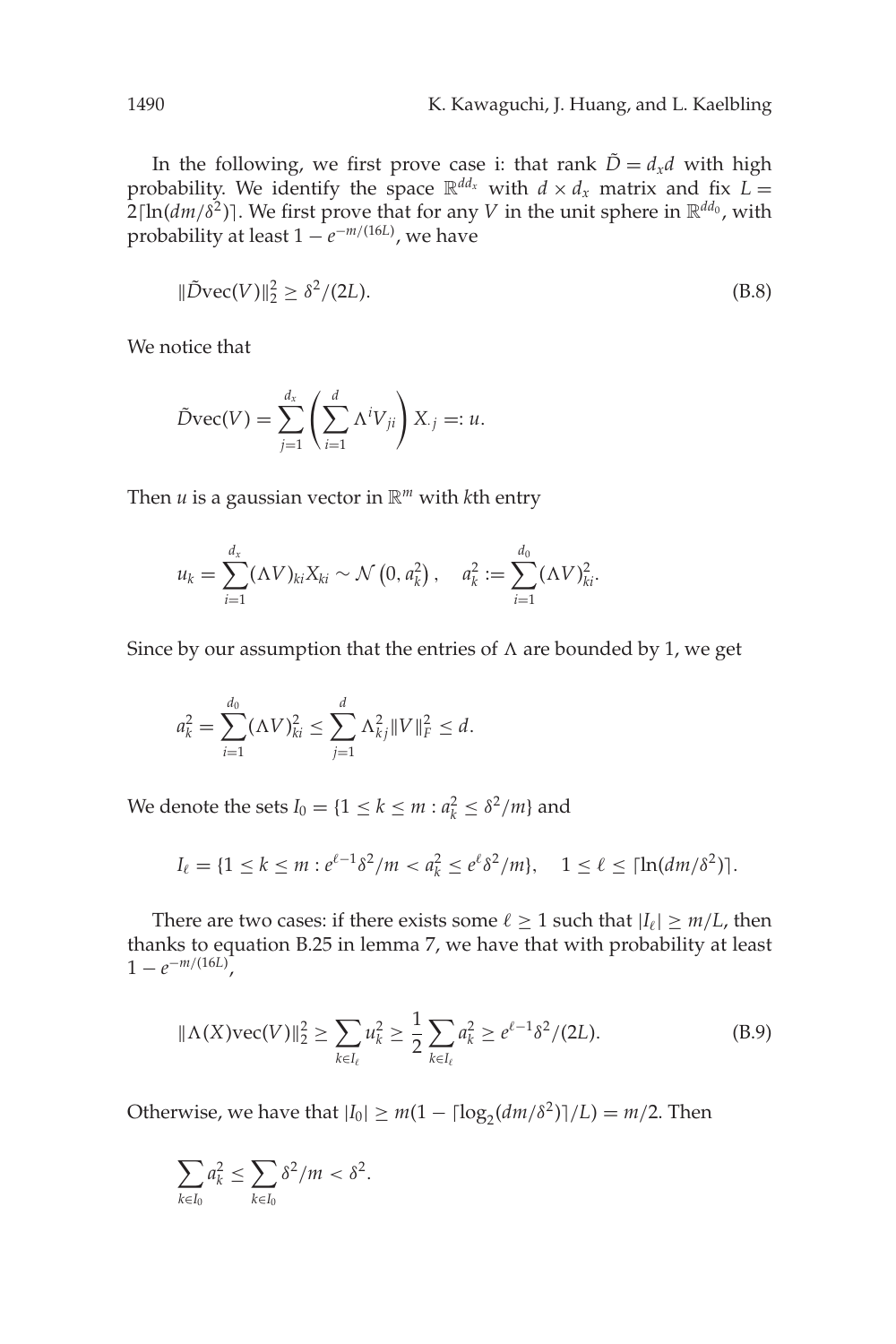However, by our assumption that  $s_{\min}(\Lambda_{I_0}) \geq \delta$ ,

$$
\sum_{k\in I_0} a_k^2 = \|\Lambda_{I_0} V\|_F^2 \ge s_{\min}^2(\Lambda_{I_0}) \|V\|_F^2 \ge \delta^2.
$$

This leads to a contradiction. Claim B.8 follows from claim B.9.

We take an  $\varepsilon$ -net of the unit sphere in  $\mathbb{R}^{dd_x}$  and denote it by  $\mathcal{E}$ . The cardinality of the set  $\mathcal E$  is at most  $(2/\varepsilon)^{dd_x}$ . We denote the event  $\Omega$  such that the following holds:

$$
\min_{V \in \mathcal{E}} \|\tilde{D}\text{vec}(V)\|_2^2 \ge \delta^2 / (2L). \tag{B.10}
$$

Then by using a union bound, we get that the event  $\Omega \cap \Omega_{\text{sum}}$  holds with probability at least  $1 - e^{-m/(16L)} (2/\varepsilon)^{dd_x} - e^{-md_0/4}$ .

Let  $\hat{V}$  be a vector in the unit sphere of  $\mathbb{R}^{dd_0}$ . Then there exists a vector *V*  $\in \mathcal{E}$  such that  $\|V - \hat{V}\|_2 \leq \varepsilon$ , and we have

$$
\tilde{D}\text{vec}(\hat{V}) = \tilde{D}\text{vec}(V) + \tilde{D}\text{vec}(\hat{V} - V). \tag{B.11}
$$

From equations [B.5](#page-27-0) and B.10, for  $X \in \Omega \cap \Omega_{\text{sum}}$ , we have that

$$
\|\tilde{D}\text{vec}(V)\|_2^2 \ge \delta^2/(2L) \tag{B.12}
$$

and

$$
\|\tilde{D}\text{vec}(\hat{V} - V)\|_{2}^{2} \leq \sum_{k=1}^{m} \sum_{i=1}^{d_{0}} (\Lambda(\hat{V} - V))_{ki}^{2} \|x_{k}\|_{2}^{2}
$$
  

$$
\leq \sum_{k=1}^{m} \sum_{j=1}^{d} \Lambda_{kj}^{2} \|(\hat{V} - V)\|_{F}^{2} \|x_{k}\|_{2}^{2} \leq \sum_{k=1}^{m} d\varepsilon^{2} \|x_{k}\|_{2}^{2}
$$
  

$$
\leq 2m d_{x} d\varepsilon^{2}.
$$
 (B.13)

It follows from combining equations B.11 to B.13 that, we get that on the event Ω ∩  $Ω_{\text{sum}}$ ,

$$
\|\tilde{D}\text{vec}(\hat{V})\|_2^2 \geq \delta^2/(4L),
$$

provided that  $\epsilon \leq \delta/\sqrt{12d_xdm}$ . This implies that the smallest singular value of the matrix  $\tilde{D}$  is at least  $\delta^2/(4L)$ , with probability

$$
1 - e^{-m/(16L)} (2/\varepsilon)^{dd_x} - e^{-md_0/4} \ge 1 - e^{m/(32L)},
$$

provided that  $m \geq 32L \ln(d_x dm/\delta^2) d_x d$ . This finishes the proof of Case i.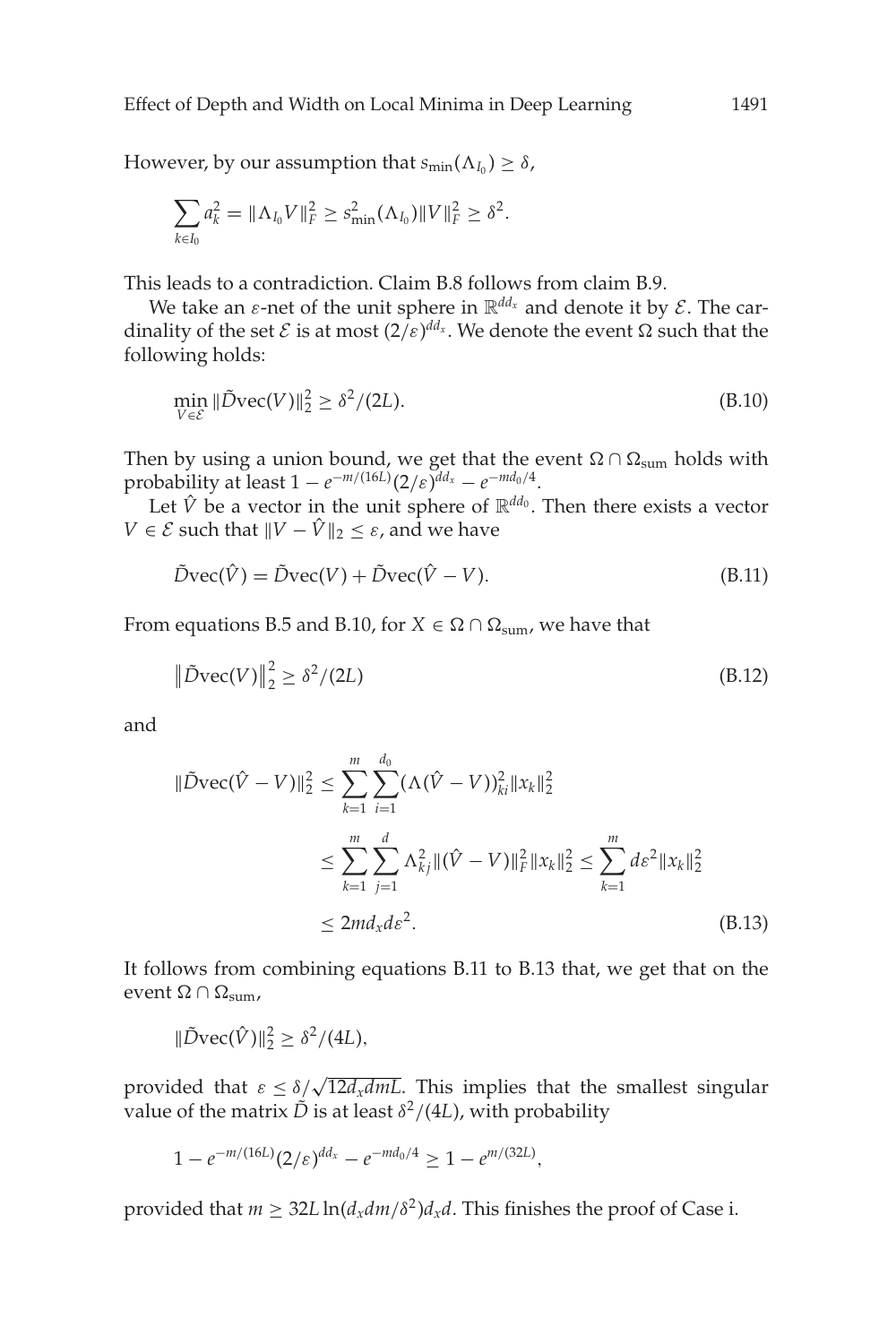<span id="page-30-0"></span>In the following we prove case ii that rank  $\tilde{D} = m$  with high probability. We notice that for any vector  $v \in \mathbb{R}^m$ ,

$$
\|\tilde{D}^{\top}v\|_{2}^{2} \leq \sum_{k=1}^{m} \sum_{i=1}^{d} \sum_{j=1}^{d_{0}} (\nu_{k} \Lambda_{ki} X_{kj})^{2}
$$
  
\n
$$
\leq \sum_{j=1}^{d_{0}} \sum_{i=1}^{d} \left( \sum_{k=1}^{m} (\nu_{k} \Lambda_{ki})^{2} \sum_{k=1}^{m} X_{kj}^{2} \right)
$$
  
\n
$$
\leq d \|v\|_{2}^{2} \|X\|_{F}^{2}.
$$
\n(B.14)

In the event  $\Omega_{\text{sum}}$  as defined in equation [B.4,](#page-26-0) we have that  $\|\tilde{D}^{\top} v\|_2^2 \leq$  $2dd_0m||v||_2^2$  for any vector  $v \in \mathbb{R}^m$ .

In the following, we prove that for any vector  $v \in \mathbb{R}^m$ , if its *L*th largest entry (in absolute value) is at least *a* for some  $L \leq d/2$ , then

$$
\mathbb{P}(\|\tilde{D}^{\top}v\|_2^2 \ge a^2 \delta^2 L d_0/2) \ge 1 - e^{-L d_x/16}.\tag{B.15}
$$

We denote the vectors  $u_i = [X_i^{\top} \Lambda^{1,1} v, X_i^{\top} \Lambda^{1,2} v, \ldots, X_i^{\top} \Lambda^{1,d} v]^{\top}$ , for any  $i =$  $1, 2, \ldots, d_x$ . Then  $\tilde{D}^\top v = [u_1, u_2, \ldots, u_{d_x}]^\top$ . Moreover,  $u_1, u_2, \ldots, u_{d_x} \in \mathbb{R}^d$ are independent and identically distributed (i.i.d) gaussian vectors, with mean zero and covariance matrix,

$$
\Sigma = \Lambda^{\top} V^2 \Lambda,
$$

where *V* is the  $m \times m$  diagonal matrix, with diagonal entries given by v. We denote the eigenvalues of  $\Sigma$  as  $\lambda_1(\Sigma) \geq \lambda_2(\Sigma) \geq \cdots \geq \lambda_d(\Sigma) \geq 0$ . Then in distribution

$$
||u_i||_2^2 = \lambda_1(\Sigma)z_{i1}^2 + \lambda_2(\Sigma)z_{i2}^2 + \cdots \lambda_d(\Sigma)z_{id}^2,
$$
\n(B.16)

where  $\{z_{ij}\}_{1\leq i\leq d_x, 1\leq j\leq d}$  are independent gaussian random variables with mean zero and variance one. If the *L*th largest entry of v (in absolute value) is at least *a* for some  $L \le d/2$ , we denote the index set  $I = \{1 \le k \le m : |v_k| \ge a\}$ , then

$$
\Sigma = \Lambda^{\top} V^2 \Lambda \succ \Lambda^{\top} V_I^2 \Lambda \succ a^2 \Lambda_I^{\top} \Lambda_I.
$$

Therefore, the *j*th largest eigenvalue of  $\Sigma$  is at least the *j*th largest eigenvalue of  $a^2 \Lambda_I^\top \Lambda_I$  for any  $1 \le j \le d$ . From our assumption,  $s_{\min}(\Lambda_I) \ge \delta$ , and the *L*th largest eigenvalue of  $a^2 \Lambda_1^T \Lambda_1$  is at least  $a^2 \delta^2$ . Therefore, the *L*th largest eigenvalue of  $\Sigma$  is at least  $a^2\delta^2$ , that is,  $\lambda_L(\Sigma) \ge a^2\delta^2$ . We can rewrite equation B.16 as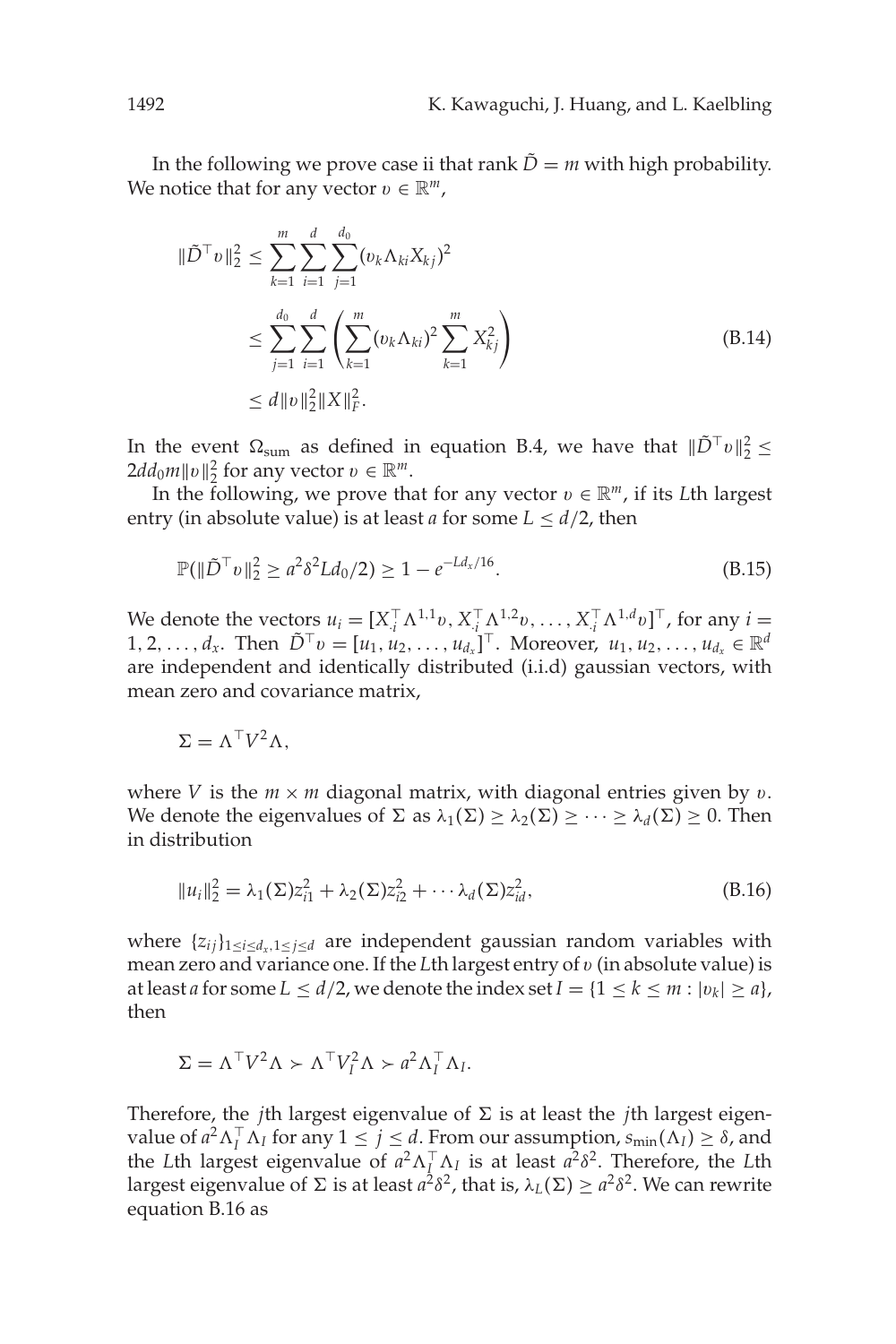<span id="page-31-0"></span>
$$
||u_i||_2^2 = \sum_{j=1}^d \lambda_j(\Sigma) z_{ij}^2 \geq a^2 \delta^2 \sum_{j=1}^L z_{ij}^2.
$$

Thanks to equation [B.25](#page-33-0) in lemma 7,

$$
\mathbb{P} \left( \|\tilde{D}^{\top} v\|_{2}^{2} \geq a^{2} \delta^{2} L d_{0} / 2 \right) = \mathbb{P} \left( \sum_{i=1}^{d_{x}} \|u_{i}\|_{2}^{2} \geq a^{2} \delta^{2} L d_{0} / 2 \right)
$$
  

$$
\geq \mathbb{P} \left( \sum_{i=1}^{d_{x}} a^{2} \delta^{2} \sum_{j=1}^{L} z_{ij}^{2} \geq a^{2} \delta^{2} L d_{0} / 2 \right)
$$
  

$$
= \mathbb{P} \left( \sum_{i=1}^{d_{x}} \sum_{j=1}^{L} z_{ij}^{2} \geq L d_{0} / 2 \right) \geq 1 - e^{-L d_{0} / 16}.
$$

This finishes the proof of claim B.15.

We take an  $\varepsilon$ -net of the unit sphere in  $\mathbb{R}^m$  and denote it by  $\mathcal{E}$ . Let  $\hat{v}$  be a vector in the unit sphere of  $\mathbb{R}^m$ ; then there exists a vector  $v \in \mathcal{E}$  such that  $||v − *v*||<sub>2</sub> ≤ *ε*, and we have$ 

$$
\tilde{D}^{\top}\hat{v} = \tilde{D}^{\top}v + \tilde{D}^{\top}(\hat{v} - v),\tag{B.17}
$$

and in the event  $\Omega_{\text{sum}}$  using equation D.14, we have

$$
\|\tilde{D}^{\top}(\hat{v} - v)\|_2^2 \le 2md_xd\varepsilon^2. \tag{B.18}
$$

In the rest of the proof, we show that with high probability,  $\|\tilde{D}^\top v\|_2^2$  is bounded away from zero for uniformly any  $v \in \mathcal{E}$ .

For any given vector  $v$  in the unit sphere of  $\mathbb{R}^m$ , we sort its entries in absolute value:

$$
|v_1^*| \ge |v_2^*| \ge \cdots \ge |v_m^*|.
$$

We denote the sequence  $1 = L_0 \le L_1 \le \cdots \le L_p \le L_{p+1} = m$ , where  $L_i =$  $\lceil \ln^2(md/\delta) L_{i+1}/d_x \rceil$  for  $1 \leq i \leq p$  and  $L_1 \leq d_x/\ln^2(md/\delta)$ . Then,

$$
p = \lceil \ln m / \ln(d_x / \ln^2(md)) \rceil.
$$

Thanks to our assumption that  $dd_x \geq 2m \ln^2(md/\delta)$ , we have  $L_p \leq d/2$ . We fix  $\varepsilon$  as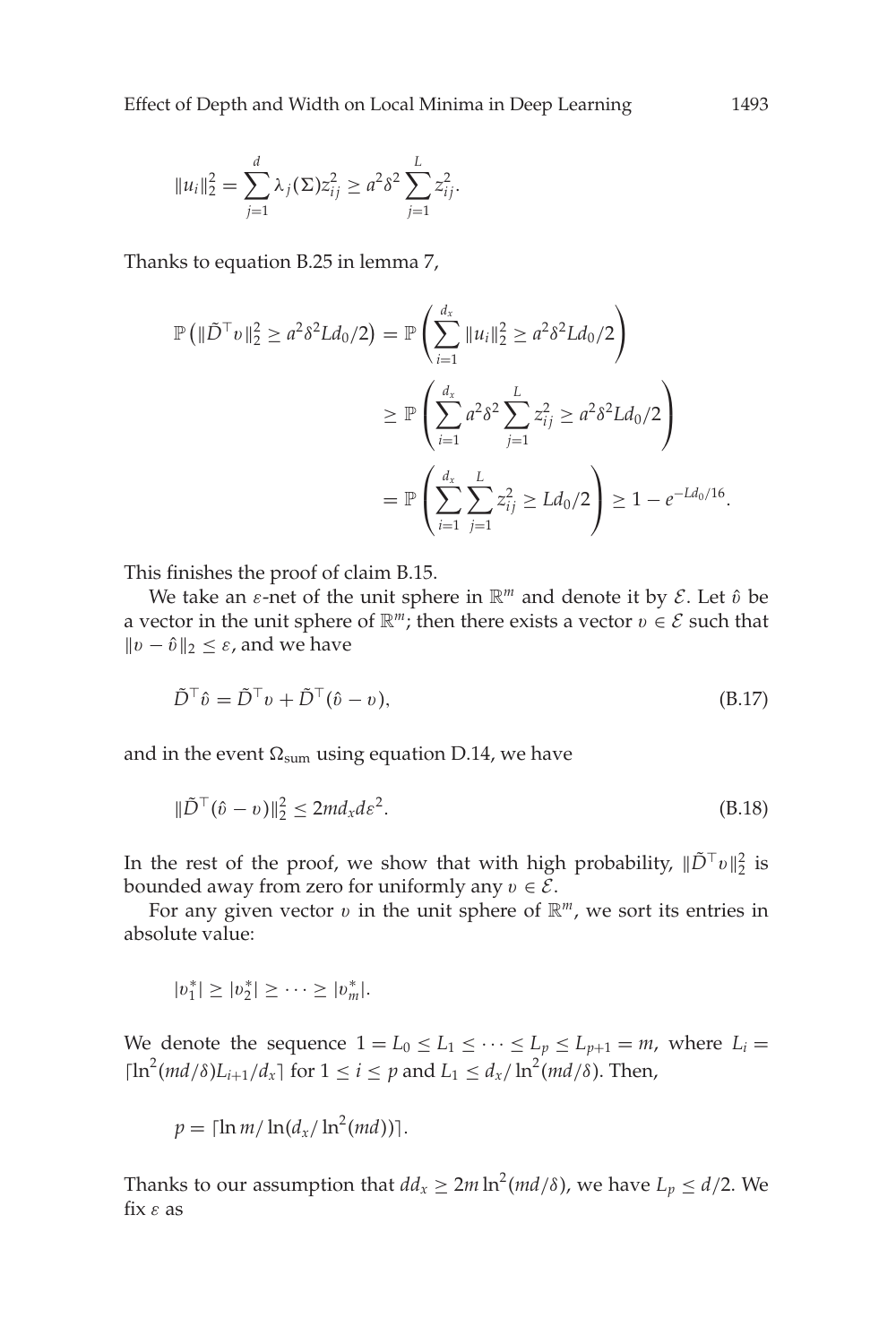1494 K. Kawaguchi, J. Huang, and L. Kaelbling

$$
\varepsilon := \frac{1}{2} \left( \frac{\delta}{4\sqrt{d}m} \right)^{p+1} . \tag{B.19}
$$

We denote  $q(v) = \min\{0 \le i \le p : |v_{L_i}^*| \ge 4\}$  $\sqrt{d}m|v^*_{L_{i+1}+1}|/\delta$ , where  $v^*_{m+1} = 0$ . We decompose the vector  $v = v_1 + v_2$ , where  $v_1$  corresponds to the largest (in absolute value)  $L_{q(v)+1}$  terms of v, and v<sub>2</sub> corresponds to the rest of terms of v. Letting  $L = L_{q(v)}$  and  $a = v^*_{L_{q(v)}}$  in equation [B.15,](#page-30-0) we get

$$
\mathbb{P}(\|\tilde{D}^{\top}v_1\|_2^2 \ge a^2 \delta^2 L d_x/2) \ge 1 - e^{-L d_0/16}.\tag{B.20}
$$

By the definition of  $q(v)$ , we have

$$
|a|=|v^*_{L_{q(v)}}|\geq \frac{\delta}{4\sqrt{d}m}|v^*_{L_{q(v)-1}}|\geq \cdots \geq \left(\frac{\delta}{4\sqrt{d}m}\right)^{q(v)}\frac{1}{\sqrt{m}}=:a_{q(v)}.
$$

We denote the event  $\Omega_q$ , such that equation B.20 holds for any  $v \in \mathcal{E}$  with  $q(v) = q$ . Since equation B.20 depends only on  $L_{q+1}$  entries of v, by a union bound, we get

$$
\mathbb{P}(\Omega_q) \ge 1 - e^{-L_q d_x / 16} \binom{m}{L_{q+1}} (2/\varepsilon)^{L_{q+1}}
$$
  
 
$$
\ge 1 - e^{-L_q d_x / 16 + L_{q+1} (\ln m + \ln(2/\varepsilon))} \ge 1 - e^{-L_q d_x / 20}.
$$
 (B.21)

Moreover,  $||v_2||_2^2 \le a^2 \delta^2/(16dm)$ , in the event  $\Omega_{\text{sum}}$  using equation [B.14,](#page-30-0) we have

$$
\|\Lambda(X)^{\top}v_2\|_2^2 \le 2dd_x m \|v_2\|_2^2 \le a^2 \delta^2 d_x / 8. \tag{B.22}
$$

It follows from combining equations B.20 and B.22, in the event  $\Omega_q \cap \Omega_{\text{sum}}$ for any  $v \in \mathcal{E}$  with  $q(v) = q$ , we get

$$
\|\tilde{D}^{\top}v\|_{2}^{2} \ge (\|\tilde{D}^{\top}v_{1}\| - \|\tilde{D}^{\top}v_{2}\|)^{2} \ge a^{2}\delta^{2}d_{x}/8 \ge a_{q}^{2}\delta^{2}d_{x}/8.
$$
 (B.23)

In the event  $\Omega_{\text{sum}} \cap_{q=0}^p \Omega_q$ , it follows from combining equations [B.17,](#page-31-0) B.18, and B.23 that

$$
\|\tilde{D}^\top \hat{v}\|_2 \ge \|\tilde{D}^\top v\|_2^2 - \sqrt{2md_0d\varepsilon} \ge a_p \delta \sqrt{d_x/8} - \sqrt{2md_0d\varepsilon} \ge \left(\frac{\delta}{4\sqrt{d}m}\right)^{p+1}.
$$

Moreover, thanks to equation B.21,  $\Omega_{\text{sum}} \cap_{q=0}^{p} \Omega_{q}$  holds with probability at least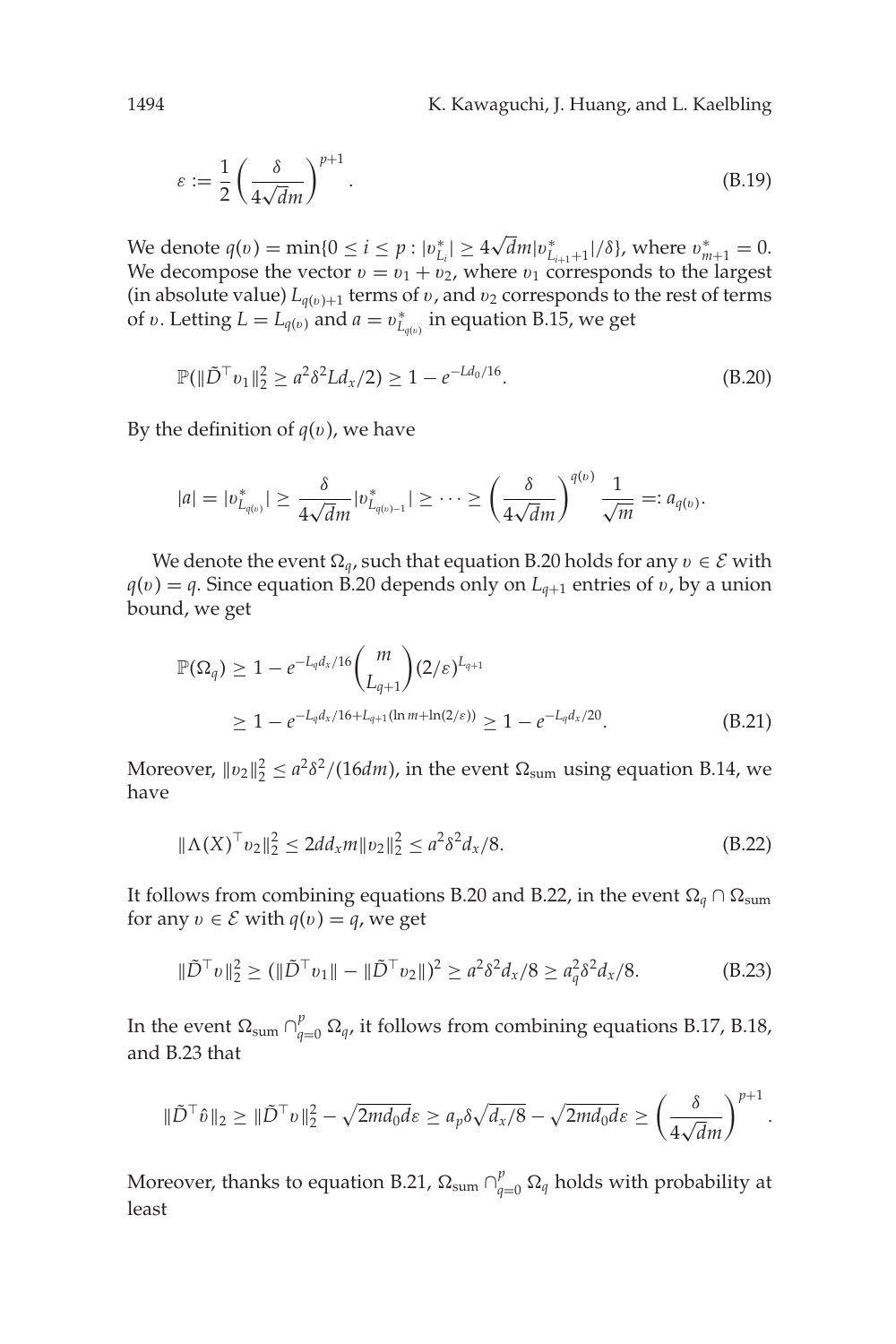<span id="page-33-0"></span>Effect of Depth and Width on Local Minima in Deep Learning 1495

$$
\mathbb{P}(\Omega_{\text{sum}} \cap_{q=0}^{p} \Omega_{q}) \geq 1 - \sum_{q=0}^{p} e^{-L_{q}d_{x}/20} - e^{-d_{x}m/8} \geq 1 - 2e^{-d_{x}/20}.
$$

This finishes the proof of case ii.  $\Box$ 

The following concentration inequalities for the square of gaussian random variables are from Laurent and Massart [\(2000\)](#page-35-0).

**Lemma 7.** Let the weights  $0 \le a_1, a_2, \ldots, a_n \le K$ , and  $g_1, g_2, \ldots, g_n$  indepen*dent random gaussian variables with mean zero and variance one. Then the following inequalities hold for any positive t:*

$$
\mathbb{P}\left(\sum_{i=1}^{n} a_i^2 (g_i^2 - 1) \ge 2\sqrt{t} \left(\sum_{i=1}^{n} a_i^4\right)^{1/2} + 2K^2 t\right) \le e^{-t},\tag{B.24}
$$

$$
\mathbb{P}\left(\sum_{i=1}^{n} a_i^2 (g_i^2 - 1) \le -2\sqrt{t} \left(\sum_{i=1}^{n} a_i^4\right)^{1/2}\right) \le e^{-t}.
$$
 (B.25)

**Proof of Proposition 2.** In case i from lemma [6,](#page-17-0) rank  $\tilde{D} = d_x d$  with probability at least  $1 - e^{-m/(64 \ln(d_x dm/\delta^2))}$ . Since the statement immediately follows from theorem 1 if  $||Y||_2 = 0$ , we can focus on the case of  $||Y||_2 \neq 0$ . Conditioning on the event rank  $\tilde{D} = d_x d$ ,

$$
\frac{L(\theta)}{\|Y\|_2^2/2} = \frac{\|P_N[\tilde{D}]Y\|_2^2}{\|Y\|_2^2}.
$$
\n(B.26)

The quantity in equation B.26 has the same law as

$$
\frac{z_1^2 + z_2^2 + \dots + z_{m-d_x d}^2}{z_1^2 + z_2^2 + \dots + z_m^2},
$$

where  $z_1, z_2, \ldots, z_m$  are independent gaussian random variables with mean zero and variance one. From lemma 7, we get that with probability at least  $1 - 2e^{-t}$ ,

$$
\frac{z_1^2 + z_2^2 + \dots + z_{m-d_x d}^2}{z_1^2 + z_2^2 + \dots + z_m^2} \le \left(1 + 6\sqrt{\frac{t}{m}}\right) \frac{m - d_x d}{m}.
$$
\n(B.27)

Case i follows from combining equations B.26 and B.27.

In case ii, thanks to lemma [6,](#page-17-0) rank  $\tilde{D} = m$  with probability at least 1 −  $2e^{-d_x/20}$ . Conditioning on the event rank  $\tilde{D} = m$ , we have  $P[\tilde{D}]Y = Y$ , and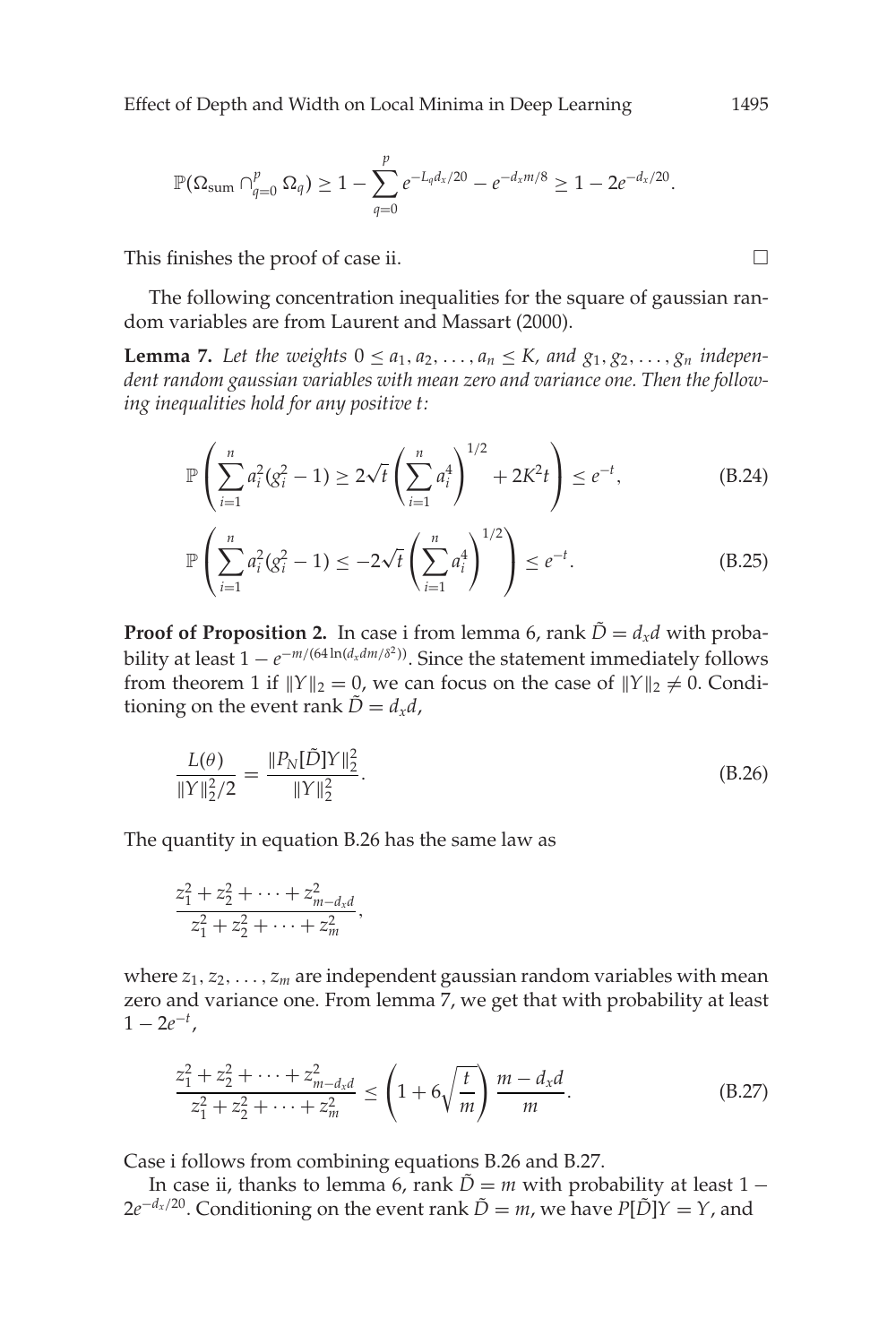$$
L(\theta) = \frac{1}{2} ||Y||_2^2 - \frac{1}{2} ||P[\tilde{D}]Y||_2^2 = 0.
$$

This finishes the proof of case ii.  $\Box$ 

#### **Appendix C: Additional Experimental Details**

By using the ground-truth network described in section [4.3,](#page-9-0) the synthetic data set was generated with i.i.d. random inputs *x* and i.i.d. random weight matrices *W*(*l*) . Each input *x* was randomly sampled from the standard normal distribution, and each entry of the weight matrix  $W^{(l)}$  was randomly sampled from a normal distribution with zero mean and normalized standard deviation  $(\frac{2}{\sqrt{d_l}})$ .

For training, we used a standard training procedure with mini-batch stochastic gradient decent (SGD) with momentum. The learning rate was set to 0.01. The momentum coefficient was set to 0.9 for the synthetic data set and 0.5 for the image data sets. The mini-batch size was set to 200 for the synthetic data set and 64 for the image data sets.

From the proof of theorem 1,  $J(\theta) = ||(I - P[[D \ D_1^{(H+1)}]])\text{vec}(Y)||_2^2$  for all θ, which was used to numerically compute the values of *J*(θ ). This is mainly because the form of  $J(\theta)$  in theorem 1 may accumulate positive numerical errors for each  $l \leq H$  and  $k_l \leq d_l$  in the sum in its second term, which may easily cause a numerical overestimation of the effect of depth and width. To compute the projections, we adopted a method of computing a numerical cutoff criterion on singular values from Press, Teukolsky, Vetterling, and Flannery (2007) as (the numerical cutoff criterion) =  $\frac{1}{2} \times$  (maximum singu-Francery (2007) as the numerical cutor criterion  $\frac{2}{3} \times \frac{\text{(maximum single-}]}{\text{(width)}}$ <br>lar value of *M*)  $\times$  (machine precision of *M*)  $\times (\sqrt{d'} + d + 1)$ , for a matrix of  $M \in \mathbb{R}^{d' \times d}$ . We also confirmed that the reported experimental results remained qualitatively unchanged with two other different cutoff criteria: a criterion based (Golub & Van Loan, [1996\)](#page-35-0) as (the numerical cutoff criterion)  $=\frac{1}{2}$   $\|M\|_{\infty}$   $\times$  (machine precision of *M*) (where  $\|M\|_{\infty} = \max_{1 \leq i \leq d'} \sum_{j=1}^{d} |M_{i,j}|$ for a matrix of  $M \in \mathbb{R}^{d' \times d}$ , as well as another criterion based on Netlib Repository LAPACK documentation as (the numerical cutoff criterion)  $=$ (maximum singular value of *M*) × (machine precision of *M*).

#### **Acknowledgments**

We gratefully acknowledge support from NSF grants 1523767 and 1723381; AFOSR grant FA9550-17-1-0165; ONR grant N00014-18-1-2847; Honda Research; and the MIT-Sensetime Alliance on AI. Any opinions, findings, and conclusions or recommendations expressed in this material are our own and do not necessarily reflect the views of our sponsors.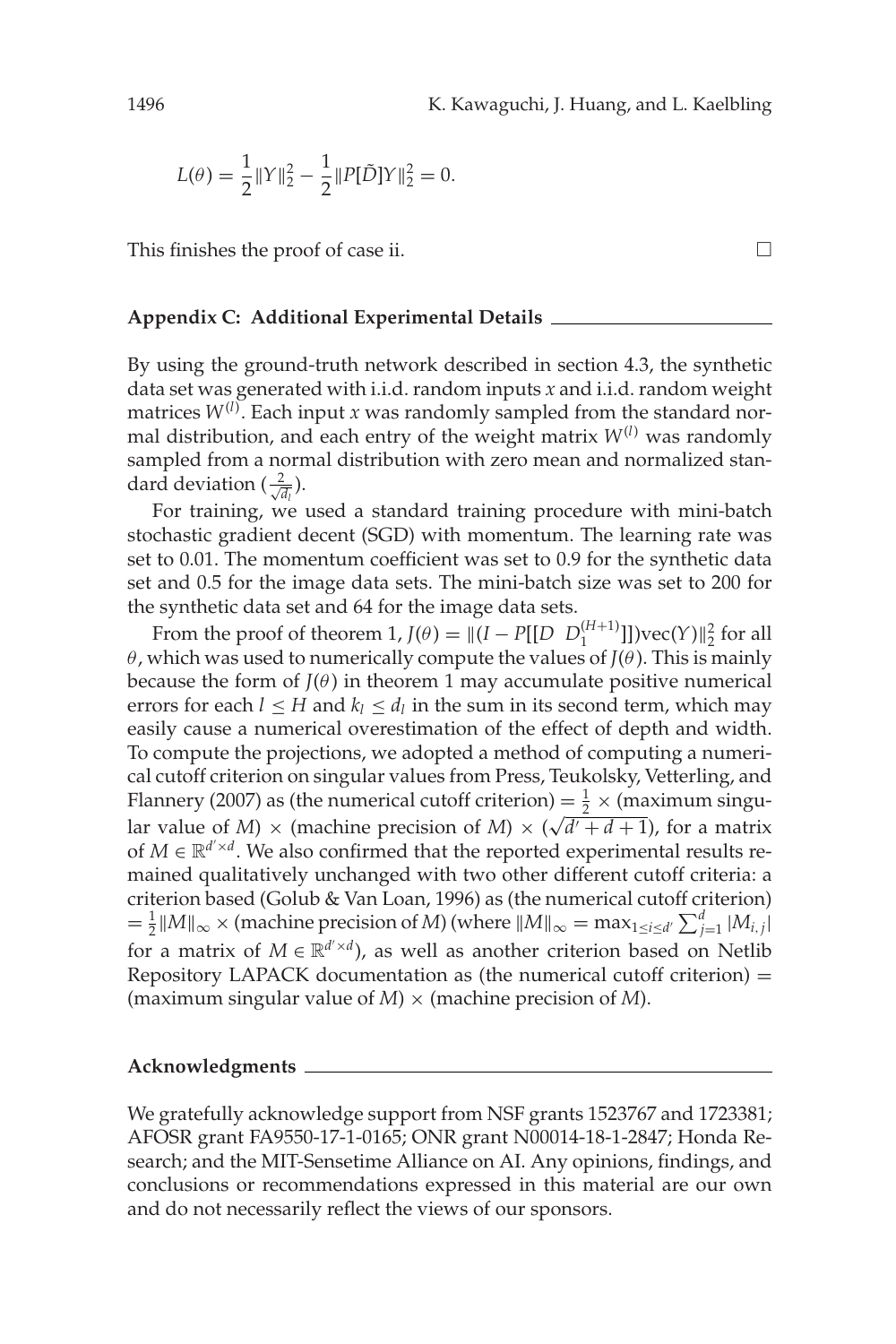<span id="page-35-0"></span>

- Arora, S., Cohen, N., Golowich, N., & Hu, W. (2018). *A convergence analysis of gradient descent for deep linear neural networks*. arXiv:1810.02281.
- Arora, S., Cohen, N., & Hazan, E. (2018). On the optimization of deep networks: Implicit acceleration by overparameterization. In *Proceedings of the International Conference on Machine Learning*.
- Barron, A. R. (1993). Universal approximation bounds for superpositions of a sigmoidal function. *[IEEE Transactions on Information Theory](https://www.mitpressjournals.org/action/showLinks?doi=10.1162%2Fneco_a_01195&crossref=10.1109%2F18.256500&citationId=p_3)*, *39*(3), 930–945.
- Blum, A. L., & Rivest, R. L. (1992). Training a 3-node neural network is NP-complete. *[Neural Networks](https://www.mitpressjournals.org/action/showLinks?doi=10.1162%2Fneco_a_01195&crossref=10.1016%2FS0893-6080%2805%2980010-3&citationId=p_4)*, *5*(1), 117–127.
- Choromanska, A., Henaff, M., Mathieu, M., Ben Arous, G., & LeCun, Y. (2015). The loss surfaces of multilayer networks. In *Proceedings of the Eighteenth International Conference on Artificial Intelligence and Statistics* (pp. 192–204).
- Dauphin, Y. N., Pascanu, R., Gulcehre, C., Cho, K., Ganguli, S., & Bengio, Y. (2014). Identifying and attacking the saddle point problem in high-dimensional nonconvex optimization. In Z. Ghahramani, M. Welling, C. Cortes, N. Lawrence, & K. Q. Weinberger (Eds.), *Advances in neural information processing systems*, *27* (pp. 2933–2941).
- Golub, G. H., & Van Loan, C. F. (1996). *Matrix computations*. Baltimore: Johns Hopkins University Press.
- Goodfellow, I., Bengio, Y., & Courville, A. (2016). *Deep learning*. Cambridge, MA: MIT Press.
- Hardt, M., & Ma, T. (2017). *Identity matters in deep learning*. arXiv:1611.04231.
- Kawaguchi, K. (2016). Deep learning without poor local minima. In D. Lee, M. Sugiyama, U. Luxburg, I. Guyon, & R. Garnett (Eds.), *Advances in neural information processing systems*, *29* (pp. 586–594). Red Hook, NY: Curran.
- Kawaguchi, K., & Bengio, Y. (2018). *Depth with nonlinearity creates no bad local minima in ResNets*. arXiv:1810.09038.
- Kawaguchi, K., Kaelbling, L. P., & Lozano-Pérez, T. (2015). Bayesian optimization with exponential convergence. In D. Lee, M. Sugiyama, U. Luxburg, I. Guyon, & R. Garnett (Eds.), *Advances in neural information processing systems, 29* (pp. 2809– 2817). Red Hook, NY: Curran.
- Krizhevsky, A., & Hinton, G. (2009). *Learning multiple layers of features from tiny images* (Technical Report). Toronto: University of Toronto.
- Laurent, B., & Massart, P. (2000). Adaptive estimation of a quadratic functional by model selection. *Ann. Statist.*, *28*(5), 1302–1338.
- LeCun, Y., Bottou, L., Bengio, Y., & Haffner, P. (1998). Gradient-based learning applied to document recognition. *[Proceedings of the IEEE](https://www.mitpressjournals.org/action/showLinks?doi=10.1162%2Fneco_a_01195&crossref=10.1109%2F5.726791&citationId=p_15)*, *86*(11), 2278–2324.
- Leshno, M., Lin, V. Y., Pinkus, A., & Schocken, S. (1993). Multilayer feedforward networks with a nonpolynomial activation function can approximate any function. *[Neural Networks](https://www.mitpressjournals.org/action/showLinks?doi=10.1162%2Fneco_a_01195&crossref=10.1016%2FS0893-6080%2805%2980131-5&citationId=p_16)*, *6*(6), 861–867.
- Livni, R., Shalev-Shwartz, S., & Shamir, O. (2014). On the computational efficiency of training neural networks. In Z. Ghahramani, C. Cortes, N. Lawrence, & K. Weinberger (Eds.), *Advances in neural information processing systems*, *27* (pp. 855–863). Red Hook, NY: Curran.